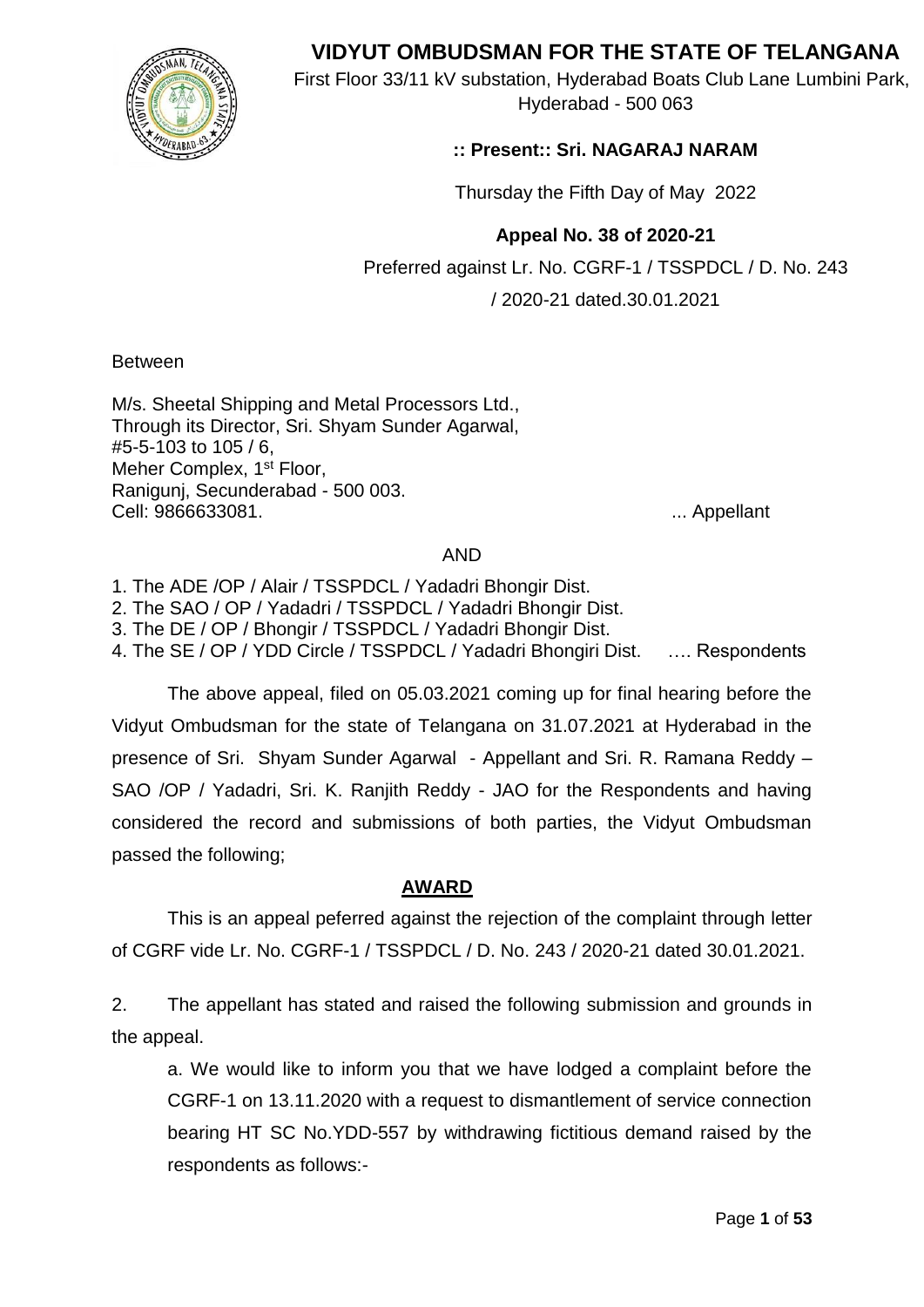| i. July 2016 CC bill not paid        | Rs 9,02,422/-           |
|--------------------------------------|-------------------------|
| ii. August 2016 CC bill not paid     | <u>Rs 8,72,725/-</u>    |
|                                      | Total Rs 17,75,147/-    |
| ACD available with the               |                         |
| department (to deduct)               | Less Rs 11,25,000/-     |
| Balance payable                      | Rs 6,50,147/-           |
| lii. Minimum bill raised             |                         |
| for September 16 and October 16      | Rs 69, 31, 308/-        |
| iv. FSA Wrongly charged              | Rs 25,98,732/-          |
| v. Surcharge on CC bills             | Rs 37,76,100/-          |
| vi. Voltage difference charges       |                         |
| from October 2007 to September 2007  |                         |
| $(12 \text{ years})$                 | Rs 49,32,573/-          |
| vii. Surcharge on voltage difference | Rs 3,74,876/-           |
| viii. Court cases pending            | Rs 2,30,649/-           |
| ix. Again FSA Charged                | <u>Rs 18,99,478/-</u>   |
| Total payable as per department      | <u>Rs 2,13,93,893/-</u> |

b. Consequently, the forum has registered my grievance complaint vide CG No. 66 / 2020-21 and the office of the forum sent notices to the opposite party that is respondents for submission of written remarks. Accordingly they have filed a written statement vide Lr No. SE / OP / YDD / SAO / JAO-HT-I & II / SA 1 & 11 D. No.1059 / 20 dated 23.11.2020. We have filed a rejoinder against the counter filed by the respondents on 16.12.2021. But the office of the forum blindly issued a notice vide Lr. No. CGRF-I / TSSPDCL / D. No. 243 / 2020-21 dated 30.01.2021 without verifying the records stating that:-

"On perusal of the written submission filed by the respondents, it is observed that the matter is pending before the Hon'ble Supreme Court of India.

In terms of Clause 2.37 of Regulation No.3 of 2015, the forum has no jurisdiction, where the matter is Sub-Judice. Hence the complaint of the complainant is hereby rejected."

c. The forum failed to issue orders in that case and simply they mentioned that the matter is pending before the Hon'ble Supreme Court of India and also they failed to mention the case number as they mentioned in their notice. Hence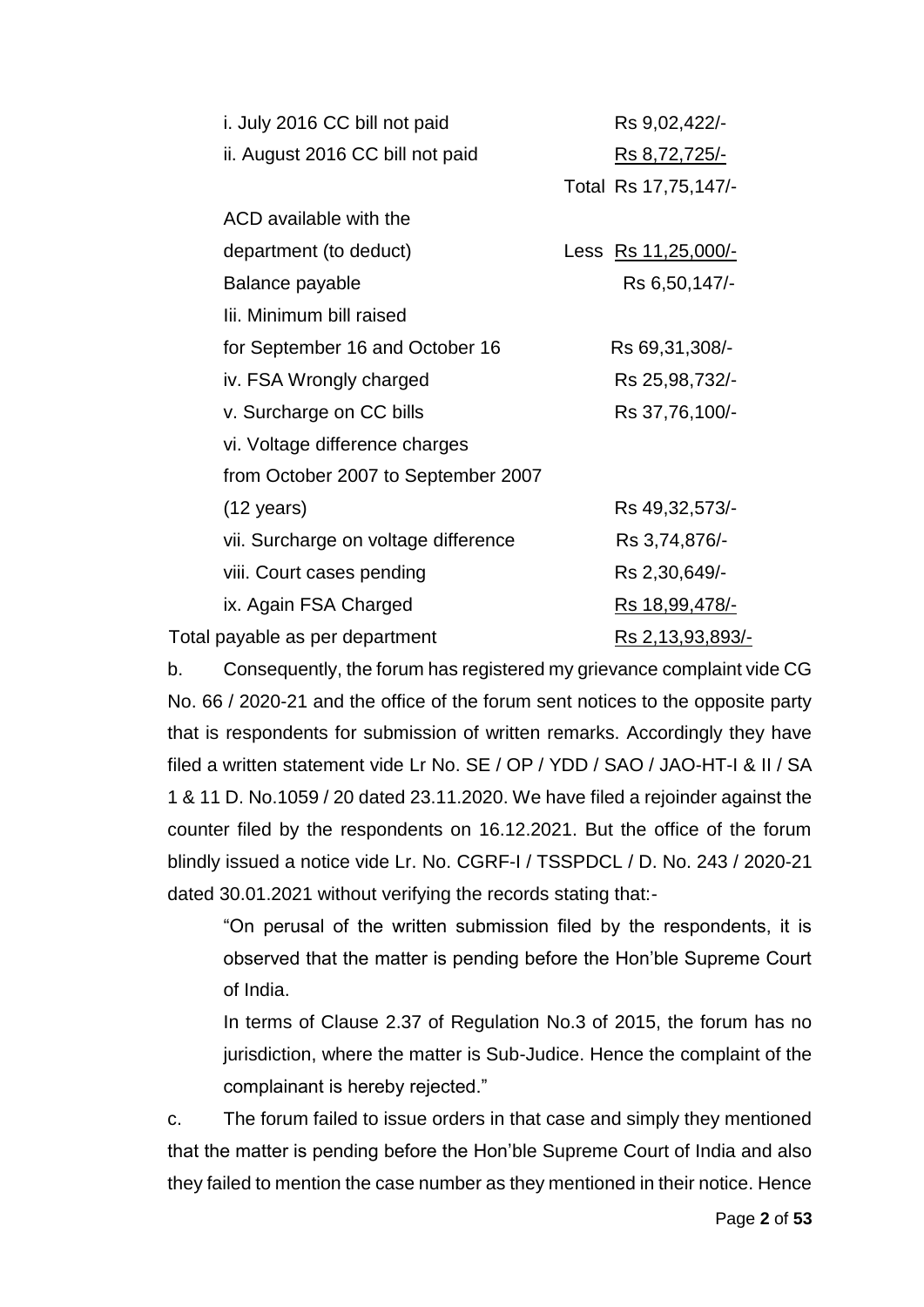this representation.

3. Submissions against the representation have been made by the officers of the licensee as below. The SE / OP / Yadadri submitted his written submissions vide letter dated 16.03.2021 stating as follows:-

a. We had received a letter stating to submit a written submission for the complaint raised with regard to set aside of impugned notice issued by the CGRF-1 against the SC No. YDD 557, M/s. Sheetal Shipping and Metal Processors Limited., Sharajipet village, Alair mandal, Yadadri Bhongir disrict. In this connection the following written submission is made.

b. After the service HT Agreement was terminated with effect from 19.10.2018 as per the course of action revised from "A" notice was issued for payment of dues existing against your HT SC No. YDD 557, but payment had not been received till date. Revised Form "B" notices were also issued for payment of dues but payment had not been received till date. After the expiry of the Form "B" notice a Form "C" notice was issued by the District Collector as an arrears of land revenue Section 5 of the Andhra Pradesh State Electricity Board (Recovery of dues) Act 1984 for the arrears of Rs. 1,87,23,282/- excluding future surcharge until payment received. Further an amount of Rs 18,99,478/ pending against the FSA payable as per the outcome of the Court case.

c. A proposal had been received from the consumer stating the details of arrears pending and requested to dismantle the service and waive off the charges since the company is sick and the industry is not in a position to pay the amount.

d. After careful examination of the representation there is no such powers to us to waive off the arrears against the HT SC No. YDD 557, M/s. Sheetal Shipping and Metal Processors Limited Sharajipet village, Alair mandal, Yadadri Bhongir district. Only we can give you the details of the arrears pending since the expiry of the payment notice with regard to Form "C" is already lapsed and the arrears pending against the service had already been intimated to the District Collector.

- e. Note query raised by the consumer
	- I . July 2016 CC bill not paid Rs 9,02,422/ii. August 2016 CC bill not paid  $\overline{R}$  Rs 8,72,725/-Total Rs 17,75,147/-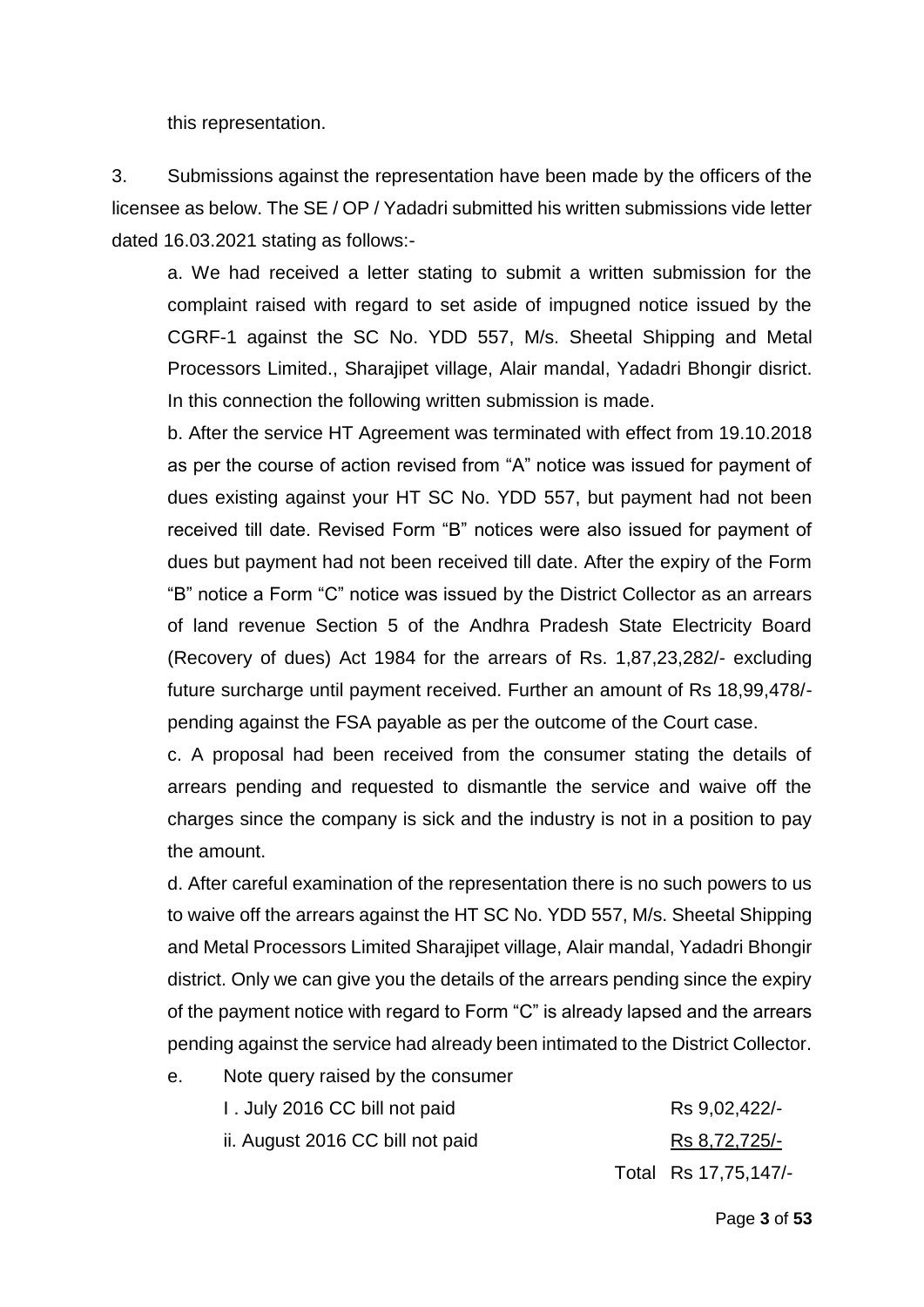| ACD available with the department (to deduct) Less Rs 11,25,000/- |                  |
|-------------------------------------------------------------------|------------------|
| Balance payable                                                   | Rs 6,50,147/-    |
| lii. Minimum bill raised for                                      |                  |
| September 16 and October 16                                       | Rs 69, 31, 308/- |

Reply:-

f. The service had been disconnected on 01/2017. The service has been released on 19.10.2015. As per the HT agreement supply should be availed for a minimum period of 2 years from the date of agreement comes into force. The HT agreement will be completed on 19.10.2017. The details of month wise accumulated arrears as on date of disconnection as well as on date of termination is as follows:-

PART(A)

Calculation of arrears arrived against HT SC No.YDD557, M/s Sheetal Shipping & Metal Processors Ltd., Alair (M)

|                                             | SI. No. Description | Amount in Rs Ue Debit |         | Payment particulars | Amount in Rs |
|---------------------------------------------|---------------------|-----------------------|---------|---------------------|--------------|
| $\overline{1}$ .                            | Opening balance     | $-2050.48$            |         | 0                   | 2050.48      |
|                                             | as on 18.06.2016    |                       |         |                     |              |
| $\overline{2}$ .                            | <b>July-2016</b>    | 902422                |         | $\mathbf 0$         | 9,02,422.00  |
| 3.                                          | August-2016         | 872725                |         | $\overline{0}$      | 8,72,725.00  |
| 4.                                          | September-2016      | 432691                |         | $\overline{0}$      | 4,32,691.00  |
| 5.                                          | October-2016        | 3043635               | 2598762 | $\overline{0}$      | 30,43,635.00 |
| 6.                                          | November-2016       | 454006                |         | $\overline{0}$      | 4,54,006.00  |
| 7.                                          | December-2016       | 459538                |         | $\overline{0}$      | 4,59,538.00  |
| 8.                                          | January-2017        | 493762                |         | $\overline{0}$      | 4,93,762.00  |
| Arrears as on date of disconnection 01/2017 | 66,56,728.52        |                       |         |                     |              |

## PART(B)

Minimum bill from the date of disconnection till the date of termination of HT agreement

|                  | SI. No. Description |        | Amount in Rs   Je Debit   Payment particulars   Amount in Rs |             |
|------------------|---------------------|--------|--------------------------------------------------------------|-------------|
| l1.              | February-2017       | 500942 |                                                              | 5,00,942.00 |
| $\overline{2}$ . | March-2017          | 498835 |                                                              | 4,98,835.00 |
| 3.               | April-2017          | 443420 |                                                              | 4,43,420.00 |
| 4.               | May-2017            | 516984 |                                                              | 5,16,984.00 |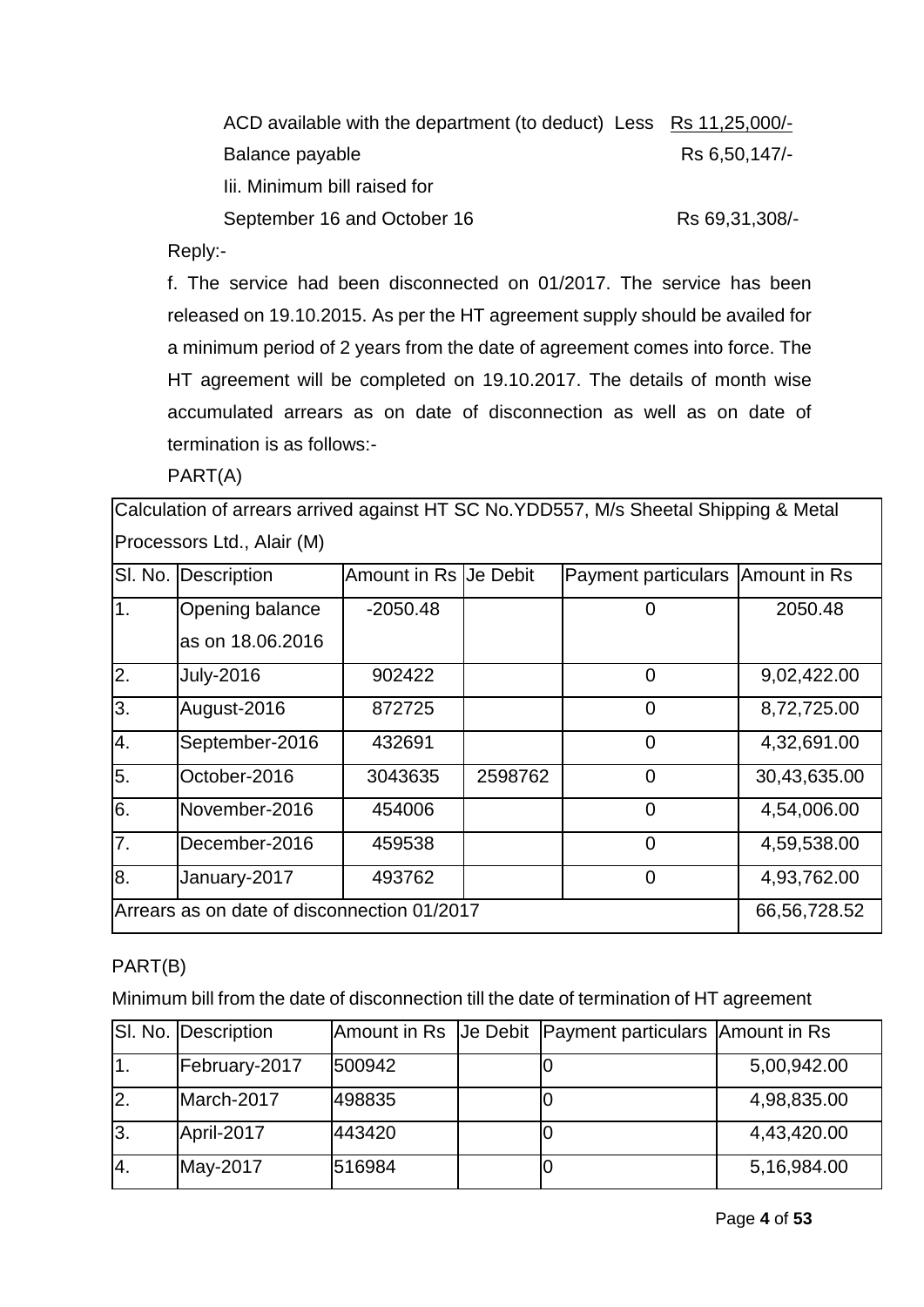| 5.                                                                  | <b>June-2017</b> | 526061 |  |   | 5,26,061.00    |
|---------------------------------------------------------------------|------------------|--------|--|---|----------------|
| 6.                                                                  | <b>July-2017</b> | 528754 |  | 0 | 5,28,754.00    |
| 7.                                                                  | August-2017      | 538739 |  | 0 | 5,38,739.00    |
| 8.                                                                  | September-2017   | 545461 |  | 0 | 5,45,461.00    |
| 19.                                                                 | October-2017     | 547242 |  | 0 | 5,47,242.00    |
| Arrears as on date of disconnection 01/2017                         | 46,46,438.00     |        |  |   |                |
| $\overline{PART (C)}$ :- PART (A) + PART (B)                        |                  |        |  |   | 1,13,03,166.52 |
| <b>PART(D)</b> Less :- Available security deposit                   |                  |        |  |   | 11,25,000.00   |
| PART(E) Total Dues as on date of termination of agreement excluding |                  |        |  |   | 1,01,78,166.52 |
| surcharge as well as court cases                                    |                  |        |  |   |                |

g. Query raised by the consumer

In the representation stated that FSA wrongly charged is Rs. 25,98,762.00 including surcharge.

Reply: The details of the FSA which have been arrived is with reference to the judgment dated 05.07.2016 in C. A. No. 5542 / 2016 passed by the Hon'ble Supreme Court. Further, it is stated that FSA raised is Rs. 18,77,085.00 and surcharge is Rs. 7,21,677.00 (769 days) instead of Rs. 19,18,523.00. As such surcharge will also vary and thus arrived at Rs. 7,37,672.00. Therefore, total FSA and surcharge thereof to be demanded is Rs. 26,56,195.00 but demanded only Rs. 25,98,762.00

|    | SI. No Levied Month | Consumption BKWH FSA Rate Total FSA Installments FSA |        |        |          |      |          | Total          |
|----|---------------------|------------------------------------------------------|--------|--------|----------|------|----------|----------------|
|    |                     | Month                                                |        |        |          | paid | payable  |                |
| 1. | April-14            | <b>Oct-11</b>                                        | 43680  | 0.9487 | 41,439   |      | 41439    | Not considered |
|    |                     |                                                      |        |        |          |      |          | for raising    |
| 2. | May-14              | <b>Nov-11</b>                                        | 218180 | 0.9487 | 2,06,987 |      | 2,06,987 |                |
| 3. | June-14             | Dec-11                                               | 150740 | 0.9487 | 1,43,007 |      | 1,43,007 |                |
| 4. | July-14             | Jan-12                                               | 269500 | 0.9484 | 2,55,863 |      | 2,55,863 |                |
| 5. | Aug-14              | Feb-12                                               | 197550 | 0.9494 | 1,87,554 |      | 1,87,554 |                |
| 6. | Sep-14              | Mar-12                                               | 23960  | 0.9494 | 22,748   |      | 22,748   | 8,57,599       |
| 7. | <b>Nov-13</b>       | May-11                                               | 239920 | 0.3258 | 78,166   |      | 78,166   | 78,166         |
| 8. | $Dec-13$            | June-11                                              | 179600 | 0.3258 | 58,514   |      | 58,514   |                |
| 9. | Jan-14              | July-11                                              | 176630 | 1.0348 | 1,82,777 |      | 1,82,777 |                |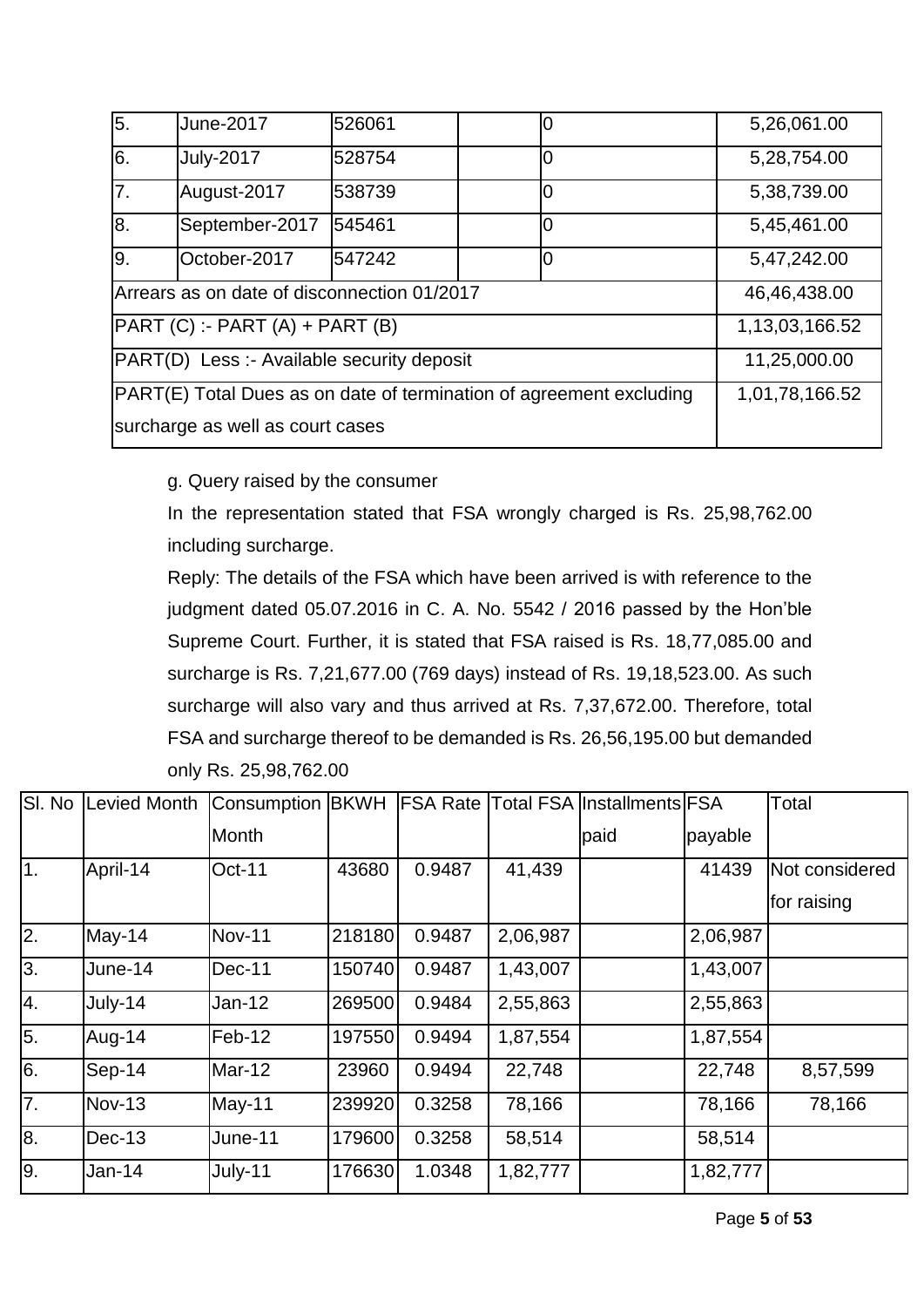| 10. | Feb-14   | Aug-11 | 204270 | 1.0348 | 2,11,379 |          | 2,11,379 |          |
|-----|----------|--------|--------|--------|----------|----------|----------|----------|
| 11. | $Mar-14$ | Sep-11 | 177990 | 1.0348 | 1,84,184 |          | 1,84,184 | 6,36,853 |
| 12. | July-13  | Jan-11 | 277695 | 1.2239 | 3,39,871 | 2,56,479 | 83,392   |          |
| 13. | Aug-13   | Feb-11 | 199322 | 1.2239 | 2,43,950 | 1,70,127 | 73,823   |          |
| 14. | Aug-13   | Nov-12 | 72390  | 0.547  | 39,597   |          | 39,597   |          |
|     | Aug-13   |        |        |        |          |          | 1,13,421 |          |
|     | Total    |        |        |        |          |          |          |          |
| 15. | Sep-13   | Mar-11 | 243636 | 12239  | 2,98,186 | 1,49,093 | 1,49,093 | 3,45,906 |

h. Query raised by the consumer

Surcharge on CC bills Rs 37,76,100/-

Reply: The licensees shall charge the delayed payment surcharge (DPS) on the bill mount at the rate of 5 paise / INR 100 / day or INR 550 which is higher as per the tariff conditions. Surcharge at the rate of 5 paisa per day from 20.10.2017 to 31.10.2019 which had been mentioned in Form (A) and revised (Rs 1,01,78,167 \* 0.05/100 \* 742 days = Rs. 37,76,100.00)

i. Query raised by the consumer

Surcharge on voltage difference is Rs 49,32,573.00

Reply:-The licensee issued a letter in Lr. No. SE / OP / YDD / SAO / JAO / HT I & II / D. No. 100 / 19 dated 22.05.2019. As per the above letter, 15 days' notice had already been issued for wrong voltage billing at 33 KV tariff instead of 11 KV tariff (common feeder) for payment of Rs. 49,32,573/-. After the default in payment the surcharge has been levied. Further it is to note that the department has bared the postponement of revenue and loss and has been occasioned, also till to date the payment has not been received.

j. Query raised by the consumer

Surcharge on voltage difference is claimed at Rs. 3,74,876.00

Reply: As stated earlier surcharge at the rate of 5 paisa per day from 01.06.2019 to 31.10.2019 which had been mentioned in Form (A) is revised (Rs. 49,32,573\*0.05/100\*152 days = Rs 3,74,876.00).

k. Query raised by the consumer

There is a court case pending in respect of an amount of Rs. 2,30,649/-

Reply: The details of the court cases existing in the ledger with regard to FSA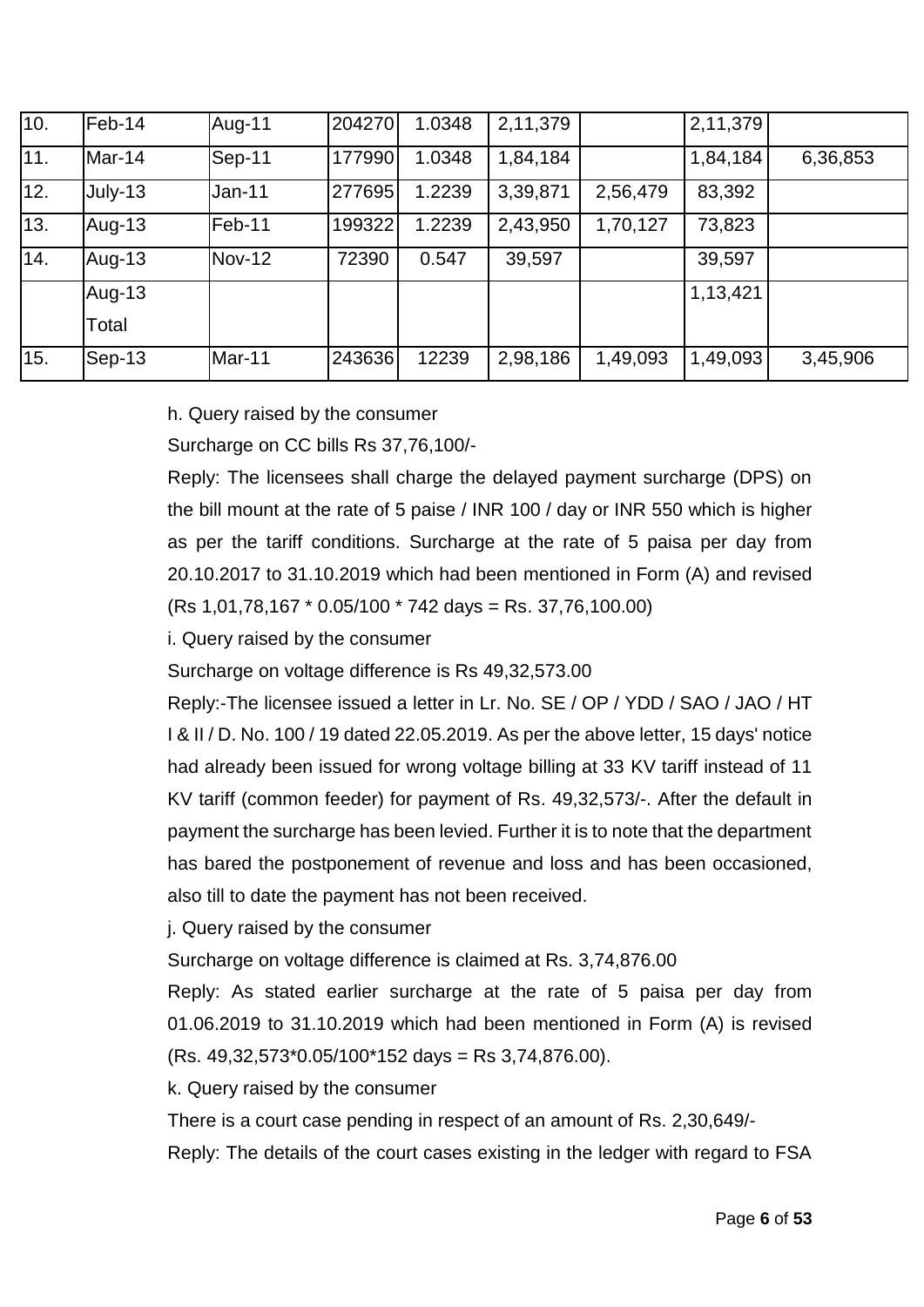is as follows:-

|    | FSA COURT CASE AMOUNT EXISTING IN THE LEDGER |                   |            |                 |                  |  |  |
|----|----------------------------------------------|-------------------|------------|-----------------|------------------|--|--|
|    | SI. No.   Month levied                       | Consumption month | Total-BKWH | <b>FSA Rate</b> | <b>Total FSA</b> |  |  |
| 1. | July-10                                      | April-08          | 303221     | 0.12            | 36,386.00        |  |  |
| 2. | <b>Jul-12</b>                                | April-09          | 270050     | 0.4255          | 1,14,906.00      |  |  |
| 3. | $Oct-12$                                     | April-10          | 157900     | 0.1513          | 23,890.00        |  |  |
| 4. | <b>Nov-12</b>                                | May-10            | 366600     | 0.1513          | 55,467.00        |  |  |
|    |                                              |                   |            | Total           | 2,30,649.00      |  |  |

l. Query raised by the consumer:-

In the representation it is stated that again FSA charges of Rs. 18,99,478.00 is mentioned

Reply:- Breakup of FSA which is not at all related to the same consumption months. The details is as follows:-

| UNBILLED FSA OF HT SC No.YDD557 |               |                   |                   |                 |                  |                    |  |
|---------------------------------|---------------|-------------------|-------------------|-----------------|------------------|--------------------|--|
| SI. No.                         | Levied Month  | Consumption month | <b>Total BKWH</b> | <b>FSA Rate</b> | <b>Total FSA</b> | <b>FSA Payable</b> |  |
| 1.                              | Aug-10        | May-08            | 233390            | 0.12            | 27,996           | 27,996             |  |
| 2.                              | $Sep-10$      | <b>Jun-08</b>     | 309000            | 0.12            | 37,080           | 37,080             |  |
| 3.                              | Oct-10        | <b>Jul-08</b>     | 200700            | 0.4             | 80,280           | 80,280             |  |
| 4.                              | <b>Nov-10</b> | Aug-08            | 197900            | 0.4             | 79,160           | 79,160             |  |
| 5.                              | <b>Dec-10</b> | Sep-08            | 228400            | 0.4             | 91,360           | 91,360             |  |
| 6.                              | <b>Jan-11</b> | Oct-08            | 220200            | 0.9             | 1,98,180         | 1,98,180           |  |
| 7.                              | Feb-11        | <b>Nov-08</b>     | 312900            | 0.9             | 2,81,610         | 2,81,610           |  |
| 8.                              | Mar-11        | Dec-08            | 286200            | 0.9             | 2,57,580         | 2,57,580           |  |
| 9.                              | April-11      | Jan-09            | 257500            | 0.36            | 92,700           | 92,700             |  |
| 10.                             | May-11        | Feb-09            | 241500            | 0.36            | 86,940           | 86,940             |  |
| 11.                             | June-11       | March-09          | 203800            | 0.36            | 73,368           | 73,368             |  |
| 12.                             | <b>Oct-12</b> | July-09           | 213500            | 0.4938          | 1,05,426         | 1,05,426           |  |
| 13.                             | <b>Nov-12</b> | Aug-09            | 127200            | 0.4938          | 62811            | 62811              |  |
| 14.                             | Dec-12        | Sep-09            | 200200            | 0.4938          | 98,859           | 98,859             |  |
| 15.                             | $Jan-13$      | Oct-09            | 182900            | 0.0978          | 17,888           | 17,888             |  |
| 16.                             | Feb-13        | <b>Nov-09</b>     | 236600            | 0.0978          | 23,139           | 23,139             |  |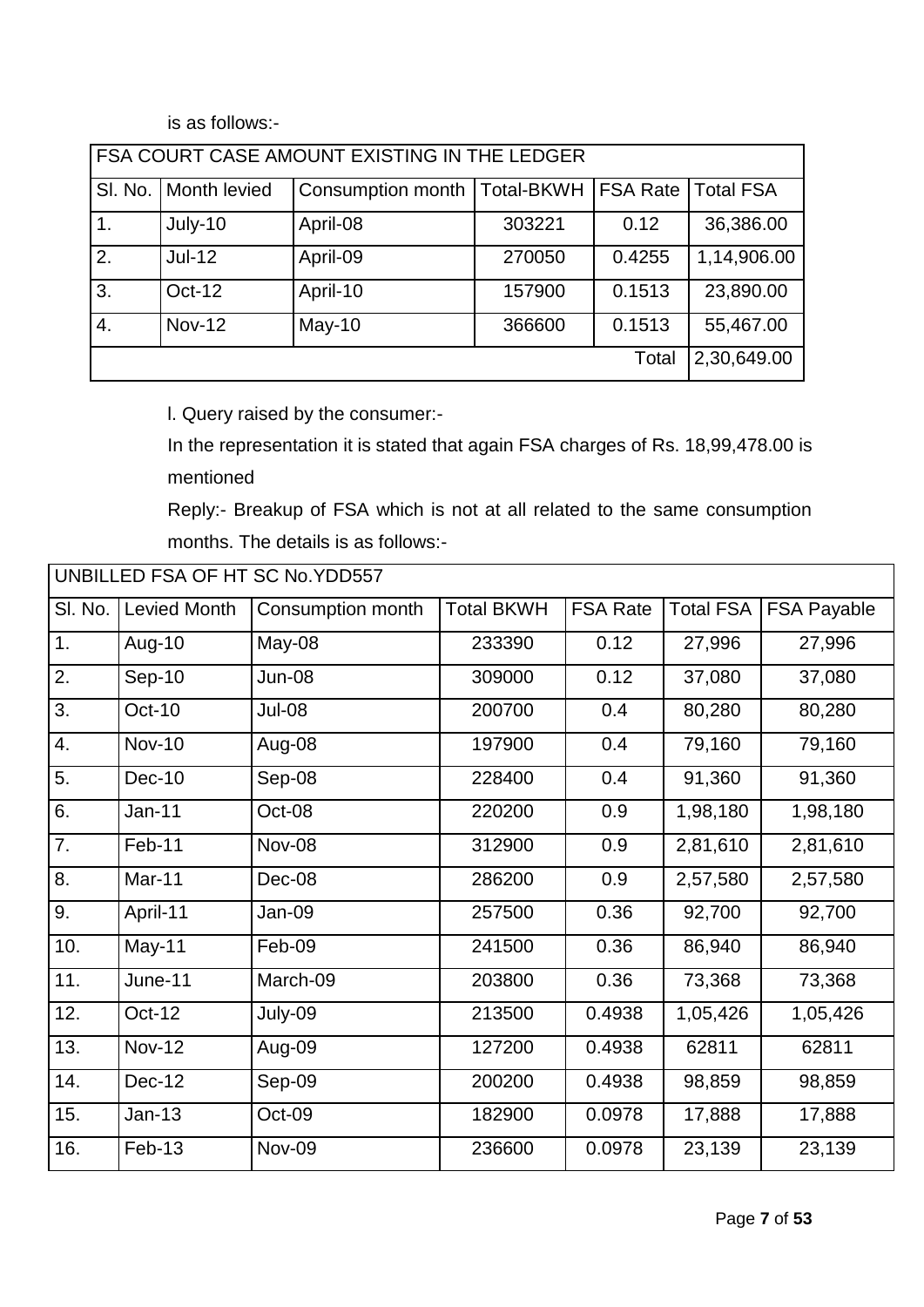| 17.   | Mar-13   | Dec-09   | 215260 | 0.0978 | 21,052    | 21,052   |
|-------|----------|----------|--------|--------|-----------|----------|
| 18.   | April-13 | $Jan-10$ | 181040 | 0.3384 | 61,264    | 61,264   |
| 19.   | $May-13$ | $Feb-10$ | 213578 | 0.3384 | 72,275    | 72,275   |
| 20.   | June-13  | March-10 | 295800 | 0.3384 | 1,00,099  | 1,00,099 |
| 21.   | $Dec-12$ | June-10  | 201000 | 0.1513 | 30,411    | 30,411   |
| Total |          |          |        |        | 18,99,479 | 18,99479 |

The details of accumulated arrears is as follows:-

# PART A

| SI. No. | Description                                                              | Amount         |
|---------|--------------------------------------------------------------------------|----------------|
| 1.      | Arrears as on date of disconnection in Jan-2017                          | 66,56,728.28   |
| 2.      | Minimum bill from the date of disconnection till the date of termination | 46,46,438,72   |
|         | of HT agreement that is 19.10.2017                                       |                |
| 3.      | FSA short levied and surcharge                                           | 57,433.00      |
| 4.      | Available CD adjusted                                                    | 11,25,000.00   |
| 5.      | Total dues of CC charges as on date of termination of HT agreement       | 1,02,35,600.00 |
|         | $(5 = 1+2+3-4)$                                                          |                |
| 6.      | Surcharge at the rate of 1.5% per month of 0.05 paise per day            | 57,52,407.20   |
|         | (19.10.2017 to 16.11.2020) (excluding surcharge to be paid until the     |                |
|         | payment received)                                                        |                |
|         | $(Rs. 1,02,35.600*0.05 / 100*1124)$                                      |                |
| 7.      | Shortfall raised during June-2019 for voltage difference in billing      | 49,32,573.00   |
| 8.      | Surcharge on shortfall demand raised above (from 01.06.2019 till         | 12,99,732.98   |
|         | 09.11.2020) (Rs 49,32,573*0.05/100*527)                                  |                |
| 9.      | Total dues as on 09.11.2020 to be paid $(9=5+6+7+8)$                     | 2,22,20,313.00 |

# PART B

| SI. No. | Description                                     |             | Amount in Rs |
|---------|-------------------------------------------------|-------------|--------------|
|         | Court cases amount pertaining to FSA 04/2008    | 36,387.00   |              |
|         | Court case amount pertaining to FSA 04/2009     | 1,14,906.00 |              |
|         | Court case amount pertaining to FSA 04/2010 and |             |              |
|         | 05/2010                                         | 79,357.00   |              |
|         | Total court case amount as per E.B.S Ledger is  |             | 2,30,649.00  |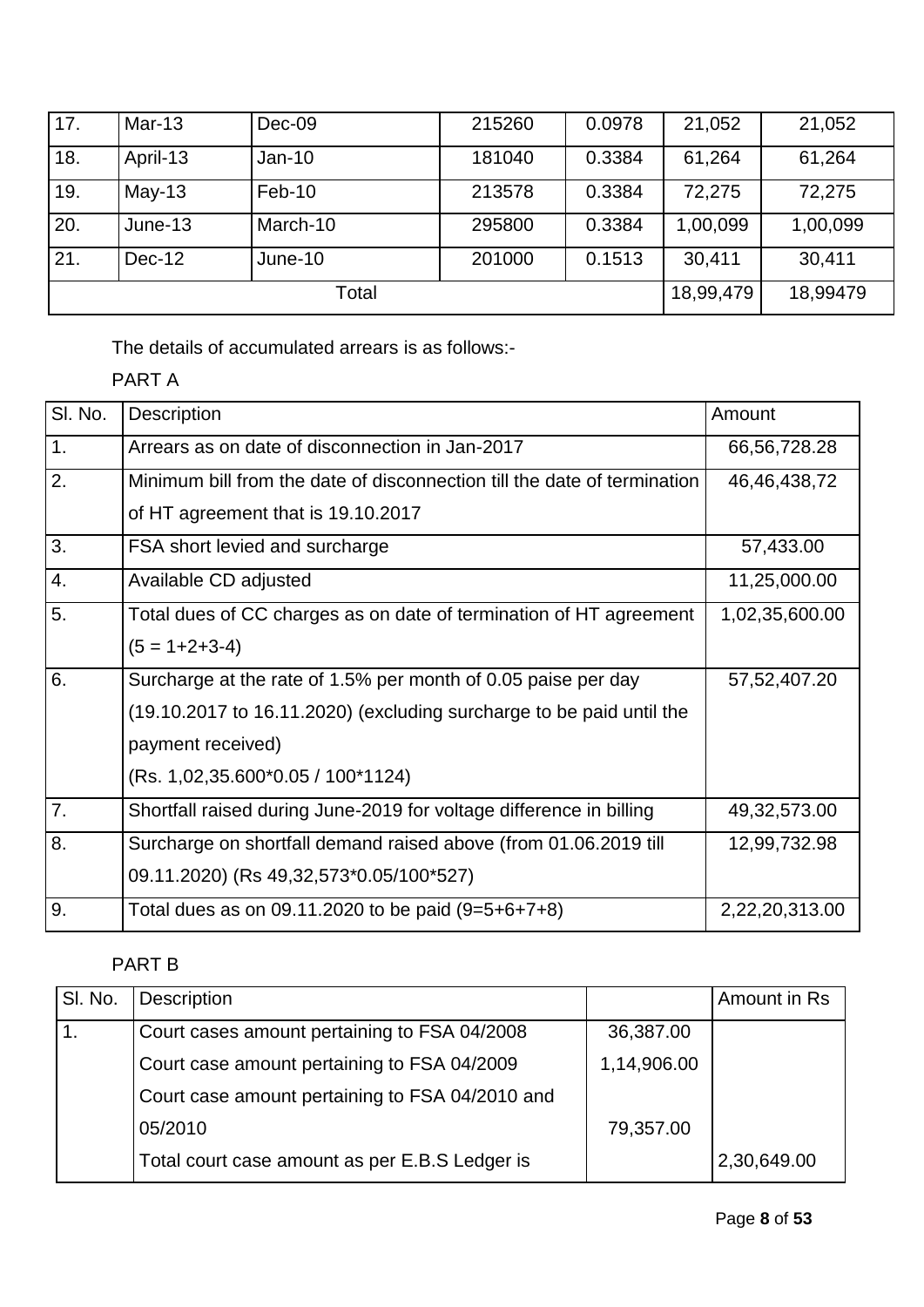| $\overline{2}$ | Unbilled FSA from the period 05 / 2008 till 03/2009    |              |
|----------------|--------------------------------------------------------|--------------|
|                | from 0 / 2009 till 03 / 2010 and 06 / 2010 which is in |              |
|                | the court and not entered in the E.B.S                 | 18,99,479.00 |
|                | Total Court case amount is (3=1+2)                     | 21,30,128.00 |

PART C (ABSTRACT)

| Total CC charges due including surcharge till 09.11.2020 | 2,22,20,313.00 |
|----------------------------------------------------------|----------------|
| Total Court cases pending excluding surcharge            | 21,30,128.00   |
| Total CC charges as well as court cases due is $(3=1+2)$ | 2,43,50,441.00 |

m. We had issued a notice to the consumer for payment through register post as well as by intimating through Whatsapp on 26.11.2020 for payment of Rs. 2,43,50,441/- immediately or else the element of surcharge will attracted and the said dues is calculated up to 16.11.2020. Further future surcharge will attracted until payment received in order to dismantle the HT SC No. YDD 557, appelant.

4. The appellant filed his rejoinder vide letter dated 25.03.2021 stating as follows: a. That the respondent No. 4 issued the Form A (Revised) bearing No. 272 A / 01.11.2019 dated 1.11.2019 for Rs. 2,13,91,843/-. That the respondent No. 4 vide its letter No. SE / OP / YDD / SAO / JAO HT- I & II / D. No. 1168 / 2020 dated 27.01.2021 informed the appellant that the due amount is Rs. 1,87,23,282/-. It is also to be noted that the respondent No. 4 vide letter No. SE / OP / YDD / SAO / JAO HT I & II / SA I & II D. no. 1267 / 20 dated 16.03.2021 filed its counter before this authority. In this letter also it is admitted that the due amount of Rs. 1,87,23,282/-. Hence, the grievances in the present appeal are restricted to Rs. 1,87,23,282/-.

b. That the appellant has not paid the C.C. Charges of July, 2016 of Rs. 9,02,422/- and August, 2016 of Rs. 8,72,725/- thus amounting to Rs. 17,75,147/-.

c. If the security deposit of Rs. 11,25,000/- (excluding interest accrued as on date of adjustment) adjusted from Rs. 17,75,282/- the balance C.C. Charges payable will be Rs. 6,50,147/- as on 09.0009.2016 that is due date for August, 2016 bill.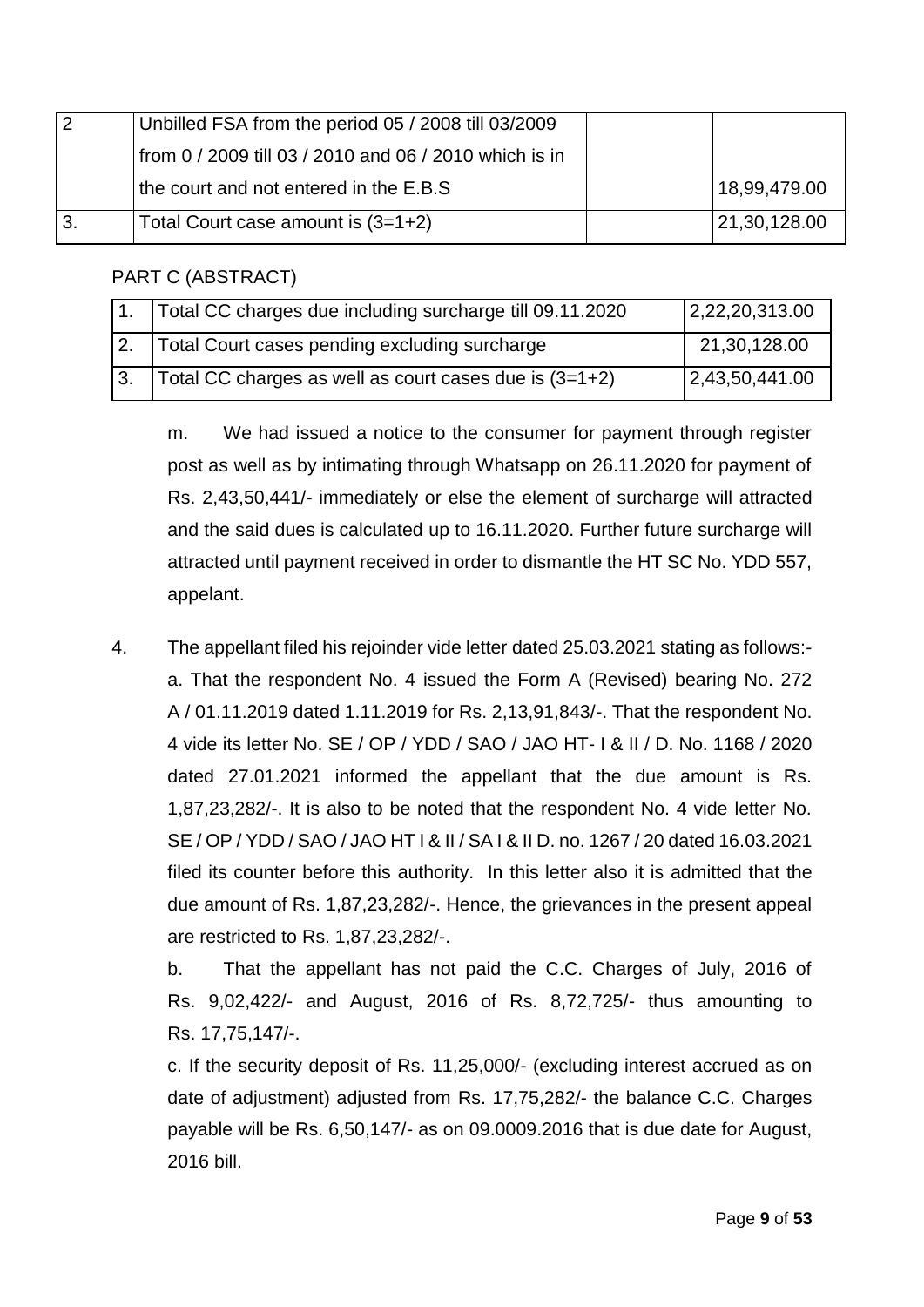d. In reply to claim of minimum charges raised for Rs. 66,56,728/- from July, 2016 to January, 2017 and Rs. 46,46,438/- from February, 2017 to October, 2017 it is stated as follows. The amount claimed by the respondent No. 4 for September, 2016 bill dated 26.09.2016 is Rs. 4,32,691/- and for October, 2016 bill dated 26.10.2016 is Rs. 4,44,873/- considering the CMD of 750 KVA. In this regard it is to be noted that the appellant vide its letter dated 03.08.2016 filed before respondent Nos. 3 and 4 on 05.08.2016 along with copy to CMD given notice for deration of CMD 750 KVA to 70 KVA. As per amended Clause No. 5.9.4.2 of GTCS vide proceeding No. TSERC / Secy / 59-16 / 2016 dated 26.10.2016 the respondents ought to have derated the CMD from 750 KVA to 70 KVA with effect from 03.09.2016 as the minimum period of one year is completed as on 30.9.2016 apart from the compliance of minimum period of two years as per HT agreement dated 12.10.2007 that is as on 12.10.2009 this appellant has complied the minimum two years period obligation with CMD of 750 KVA. It is pertinent to mention that the Hon'ble ERC vide Lr. No. APERC / E- 223 / DD-Dist / 2009 dated 15.10.2009 issued clarification in respect of deration of CMD in para No. 4 in the event of amended agreement or revised agreement. Accordingly, the deration has to be effected from 03.09.2016 from 750 KVA to 70 KVA and bills with effect from 03.09.2016 has to be revised. Further, as per Clause 5.9.4.3 of GTCS the respondents have to terminate the HT agreement of this appellant as on May, 2017 as they have disconnected power supply in January, 2017 in compliance with Clause 5.9.4.3 of GTCS.

e. In reply to claim of Rs. 49,32,573/- towards difference between 33 KV tariff and 11 KV tariff, it is stated as follows. That the respondent No. 4 vide letter No. SE / OP / YDD / SAO / JAO HT I & II / D. No. 100 /19 dated 22.05.2019 claimed an amount of Rs. 49,32,573/- towards a difference of 33 KV tariff and 11 KV tariff of energy charges in violation of provision of tariff orders and GTCS pertaining to the period from October, 2007 to September, 2017. That the HT agreement entered and was in operation during the period from 2007 to 30.09.2015 was terminated / cancelled and vide letter No. SE / Opp / Nlg / Comml. / F. HT / D. No. 1602 / 15 dated 30.9.2015 collected the fresh development charges of Rs. 9,00,000/- and security deposit of Rs. 11,25,000/- Hence, any claim pertaining to the period from 2007 to 30.9.2015 is not correct, illegal, in violation of provisions of Electricity Act, 2003 and liable to be set aside.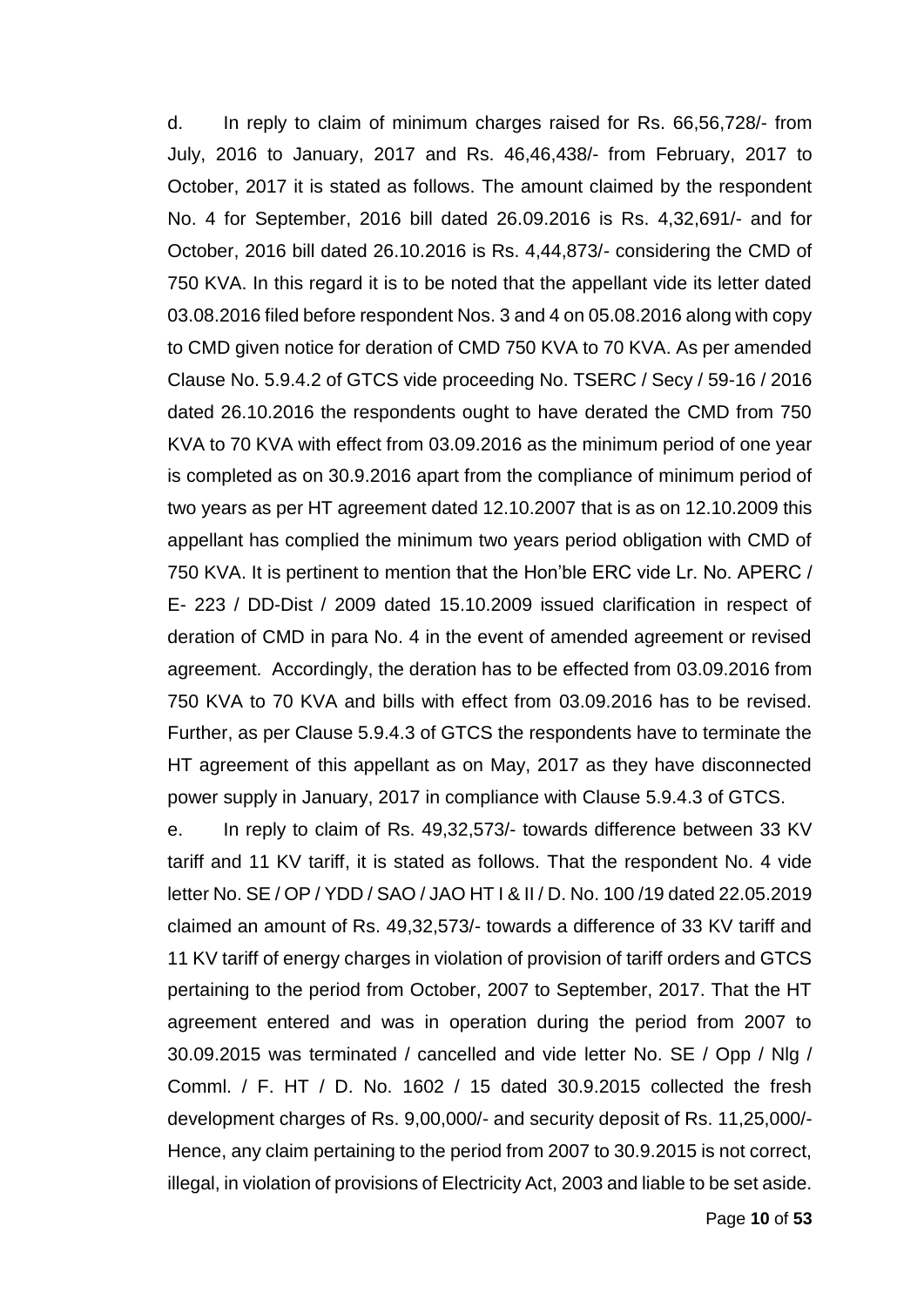#### f. FINANCIAL YEAR 2007 – 08:

In table 33 at page No. 130 of tariff order dated 20.03.2007 the Hon'ble Commission determined the energy charges and demand charges payable by the consumer based on category-wise. At page No. 132 HT industry general tariff is determined as 132 KV and above, 33 KV and 11 KV and below. The Hon'ble Commission approved the energy charges for 33 KV at 283.15 paise per unit and at 302.90 paise per unit for 11 KV and below.

g. FINANCIAL YEAR 2008 – 09:

In schedule D at page No. 178 of tariff order dated 20.03.2008 the Hon'ble Commission determined the demand charges and energy charges payable by the consumers based on voltage of supply that is supply at 11 KV, supply at 33 KV and supply 132 KV. Energy charges for 132 KV category at 275 paise per unit, for 33 KV at 300 paise per unit and for 11 KV at 325 paise per unit.

h. FINANCIAL YEAR 2009 – 10:

In schedule D at page No. 208 of tariff order dated 20.03.2009 the Hon'ble Commission determined the demand charges and energy charges payable by the consumers based on voltage of supply that is supply at 11 KV, supply at 33 KV and supply 132 KV. Energy charges for 132 KV category at 270 paise per unit, for 33 KV at 295 paise per unit and for 11 KV at 320 paise per unit.

i. FINANCIAL YEAR 2010 – 11:

In schedule D at page No. 171 of tariff order dated 22.07.2010 the Hon'ble Commission determined the demand charges and energy charges payable by the consumers based on voltage of supply that is supply at 11 KV, supply at 33 KV and supply 132 KV. Energy charges for 132 KV category at 297 paise per unit, for 33 KV at 325 paise per unit and for 11 KV at 352 paise per unit.

j. FINANCIAL YEAR 2011 – 12:

In part A at page No. 156 - 157 of tariff order dated 30.03.2011 the Hon'ble Commission determined the demand charges and energy charges payable by the consumers based on voltage of supply that is supply at 11 KV, supply at 33 KV and supply 132 KV. Energy charges for 132 KV category at 297 paise per KVAH, for 33 KV at 325 paise per KVAH and for 11 KV at 352 paise per unit.

k. FINANCIAL YEAR 2012 – 13:

In part B at page No. 176 – 177 of tariff order dated 30.03.2012 the Hon'ble Commission determined the demand charges and energy charges payable by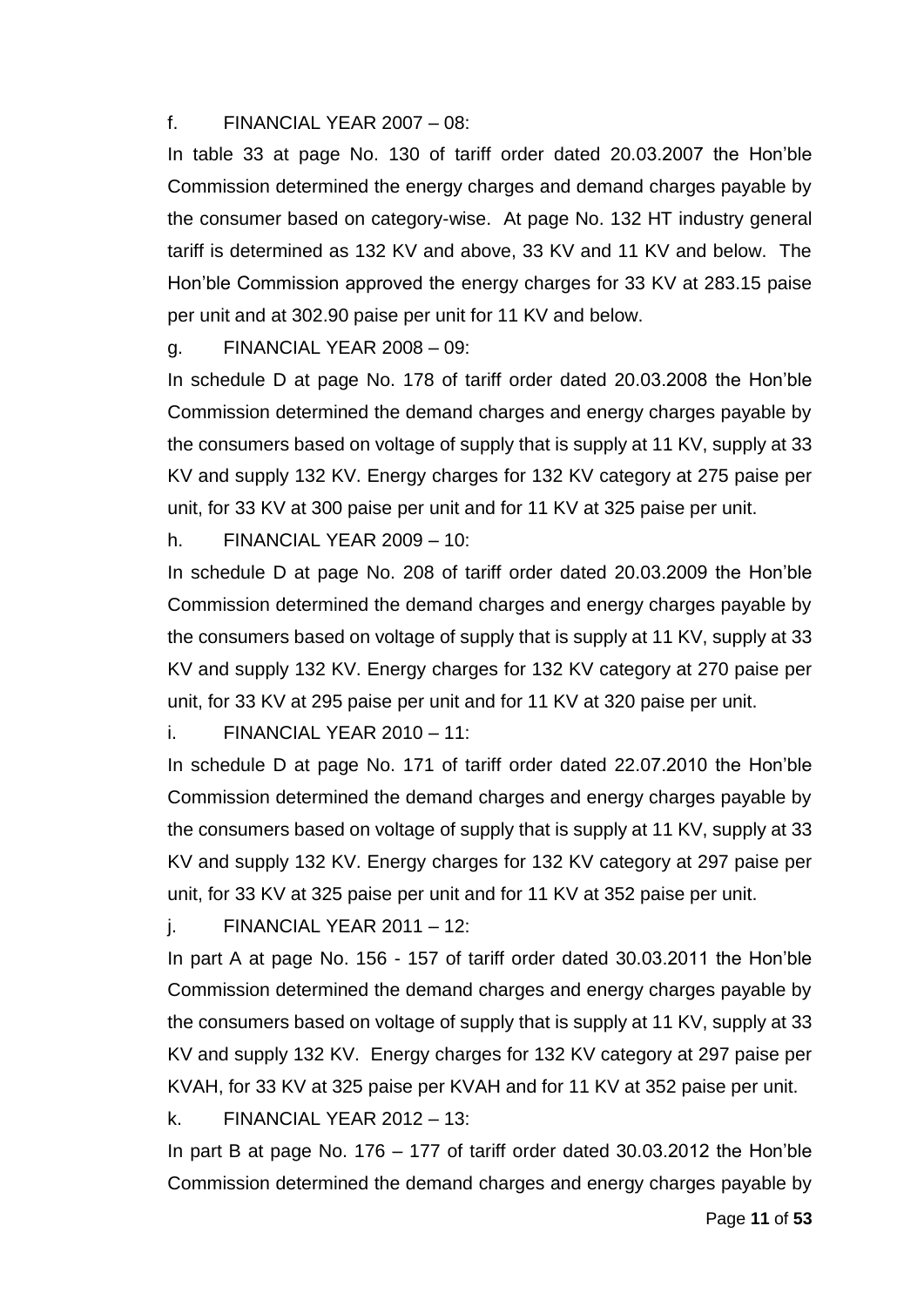the consumers based on voltage of supply that is supply at 11 KV, supply at 33 KV and supply 132 KV. Energy charges for 132 KV category at 397 paise per KVAH, for 33 KV at 437 paise per KVAH and for 11 KV at 480 paise per KVAH.

l. FINANCIAL YEAR 2013 - 14:

In part B at page No. 200 - 201 of tariff order dated 30.03.2013 the Hon'ble Commission determined the demand charges and energy charges payable by the consumers based on voltage of supply that is supply at 11 KV, supply at 33 KV and supply 132 KV. Energy charges for 132 KV category at Rs. 4.90 per KVAH, for 33 KV at Rs. 5.30 per KVAH and for 11 KV at Rs. 5.73 per KVAH.

m. FINANCIAL YEAR 2014 - 15:

The tariff order of financial year 2013 – 14 is continued for financial year 2014 – 15. The Telangana state was formed on 02.06.2014.

n. FINANCIAL YEAR 2015 - 16:

In part B at page No. 209 - 210 of tariff order dated 27.03.2015 the Hon'ble Commission determined the demand charges and energy charges payable by the consumers based on voltage of supply that is supply at 11 KV, supply at 33 KV and supply 132 KV. Energy charges for 132 KV category at Rs. 5.10 per KVAH, for 33 KV at Rs. 5.60 per KVAH and for 11 KV at Rs. 6.00 per KVAH. The Hon'ble Commission also at page No. 216 in clause 6 (3) (ii) (iii) clarified that "the licensee shall levy the tariff as per actual supply voltage."

o. FINANCIAL YEAR 2016 - 17:

In part B at page No. 225 to 226 of tariff order dated 23.06.2016 the Hon'ble Commission determined the demand charges and energy charges payable by the consumers based on category i.e., supply at 11 KV, supply at 33 KV and supply 132 KV. Energy Charges for 11 KV category at Rs. 6.65 per KVAH, for 33 KV at Rs. 6.15 per KVAH and for 132 KV at Rs. 5.65 per KVAH. Also determined that "The normal energy for respective voltages are applicable during 10:00 am to 06:00 pm."

p. In view of the above explained legal position the respondents have claimed the tariff rate of energy consumption applicable of 33 KV tariff rate rightly as this appellant actual supply of power is at 33 KV supply line and this appellant also paid the same from October, 2007 to September, 2017;

q. Apart from the above explained facts, the claim of Rs. 49,32,573/- is barred as the same is in violation section 56 (2) of Electricity Act, 2003 (Act, 2003).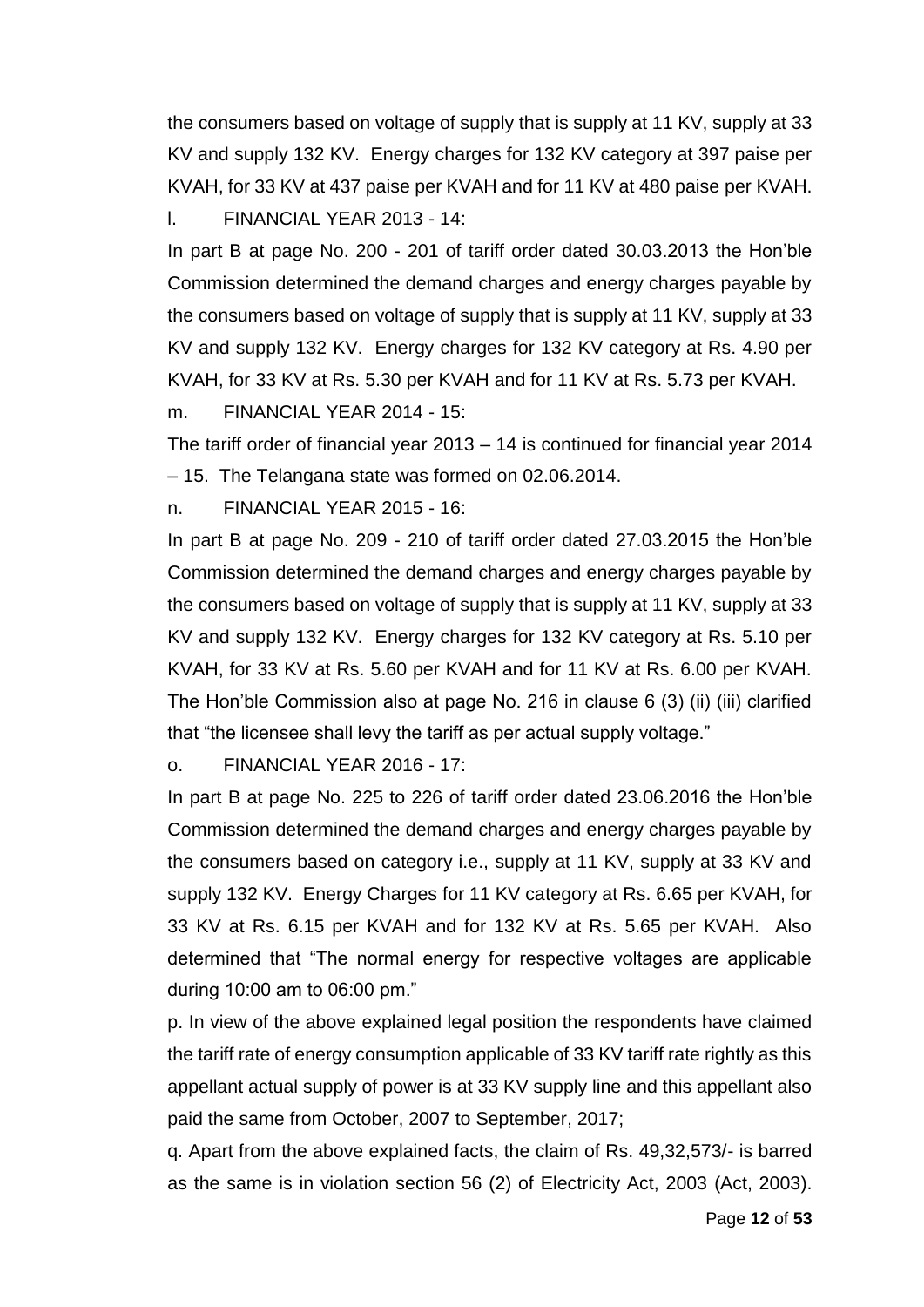The relevant portion is extracted hereunder for kind ready reference

"……. No sum due from any consumer, under this section shall be recoverable after the period of two years from date when such sum became first due unless such sum has been shown continuously as recoverable as arrears of charges for electricity supplied and the licensee shall not cut off the supply of the electricity."

r. In respect of Section 56 (2) of Act, 2003 the Hon'ble Supreme Court of India in its judgment dated 18.02.2020 in C.A. No. 1672 of 2020 at para No. 6.6 held that

"The liability to pay arises on the consumption of electricity. The obligation to pay would arise when the bill is issued by the licensee company, quantifying the charges to be paid. Electricity charges would become "first due" only after the bill is issued to the consumer, even though the liability to pay may arise on the consumption of electricity."

s. It is pertinent to note that in the present case no bill was issued as on the date pertaining to the period from October, 2007 to September, 2017 hence, the issue of notice vide letter No. SE / OP / YDD / SAO / JAO HT I & II / D. No. 100 / 19 dated 22.05.2019 is not correct, illegal, in violation of above said provision and liable to be set aside.

t. It is pertinent to note that the revised bill has to be issued in compliance with clause VII 7.1 (ii) of Regulation 5 of 2016 dated 16.07.2016.

u. In view of the above explained facts, this appellant pray to this authority to pass an award:-

- 1. To set aside the claim of Rs. 66,56,728/- claimed during the period from July, 2016 to January, 2017 and Rs. 46,46,438/- claimed during the period from February, 2017 to October, 2017 towards minimum charges considering CMD of 750 KVA instead of CMD of 70 KVA;
- 2. To effect deration of CMD from 750 KVA to 70 KVA with effect from 3.9.2016 in compliance of Clause VII 7.1 (ii) of Regulation 5 of 2016;
- 3. To set aside the claim of Rs. 49,32,573/- claimed towards difference between 33 KV tariff rate and 11 KVA tariff rates;
- 4. To issue revised bills in compliance of Clause VII 7.1 (ii) of Regulation 5 of 2016 dated 16.07.2016; and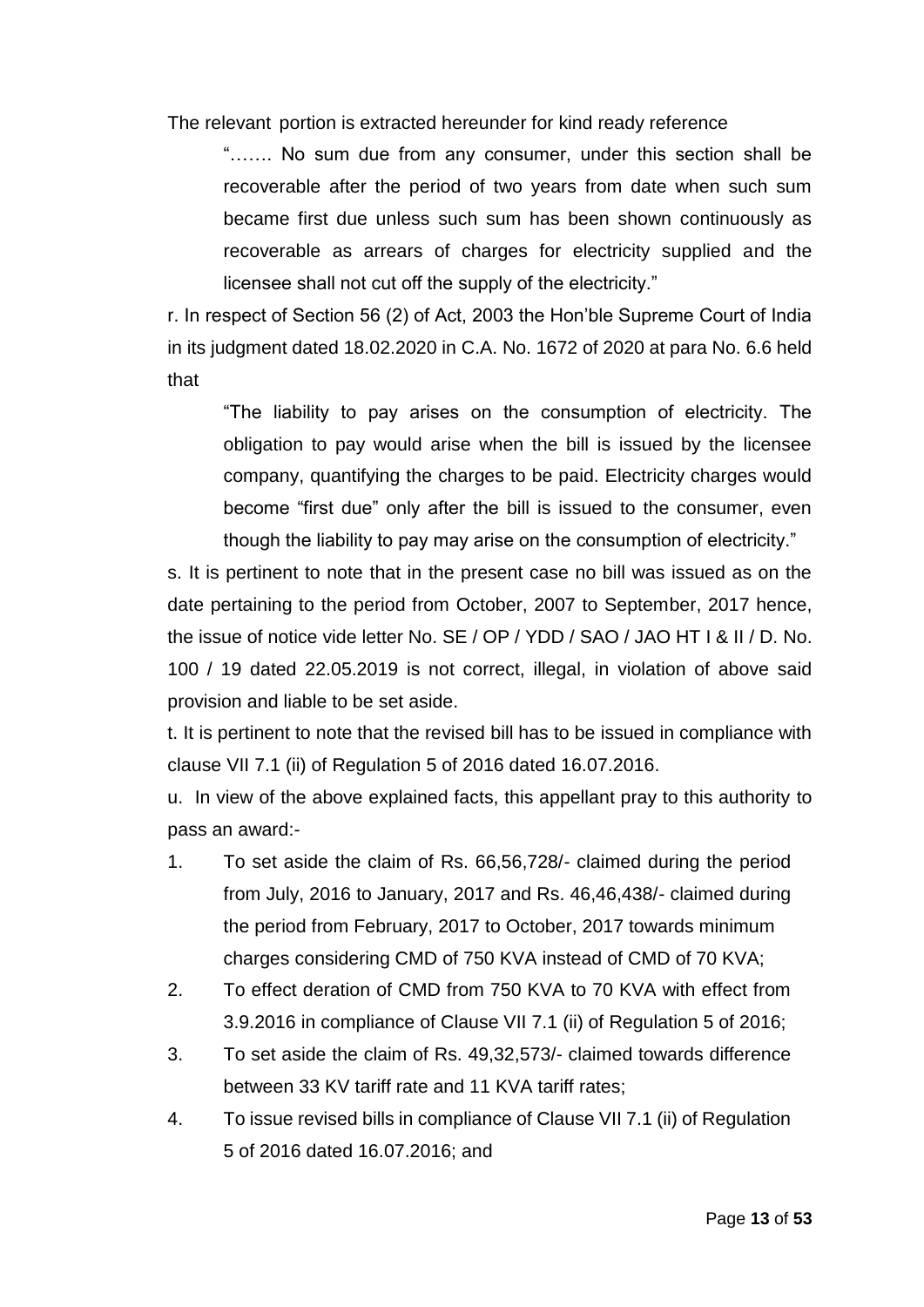5. The SE / OP / Yadadri submitted his further written submissions vide letter dated 06.04.2021 stating as thus:-

a. The date of release of supply to the HT Sc No. YDD 557 is 19.10.2015. The security deposit will be adjusted only after the expiry of the HT agreement minimum period. Even if the date of disconnection is within the minimum period then also the security deposit will be adjusted after the expiry of the HT agreement period.

b. For HT sc no. YDD 557 the minimum agreement period is upto 19.10.2017 (that is upto 2 years from the date of release of supply). There is no possibility for deration of CMD from 750 KVA to 70 KVA during the minimum period of HT agreement period. Since the application for creation of CMD from 750 KVA to 70 KVA was given on 05.08.2016 which falls during the jurisdiction of the minimum HT agreement period. Further as per the proceedings No. TSERC / Secy / 159-16 / 2016 dated 26.10.2016 clearly specifies that the order will come into force with effect from 26.10.2016, but whereas the service had been released on 19.10.2015 so there is no question of one year agreement period. c. As per the HT agreement concluded on 12.10.2007 the consumer agreed with the following conditions:-

- 1. We agree to pay development charges for 1525 KVA CMD.
- 2. We have no objection for billing at 11 KV tariff rates for 750 KVA CMD and up to a load of 1500 KVA.
- 3. We will not avail third party power purchase upto 1525 KVA CMD.
- 4. We will install a current transformer for APCPDCL 33 KV VCB Protection.

Further it is to submit that the same owner of the service has got the service revoked during 19.10.2015 under sick unit revival scheme.

d. After careful examination the voltage difference shortfall amount of Rs. 49,32,573/- had noticed a difference in the tariff rates while calculating the shortfall amount. At present this has been rectified and traced out that only Rs 36,57,684/- has been traced out as voltage difference. Further the tariff rate with regard to energy charges and demand charges from the period 2007 till to date is as follows:-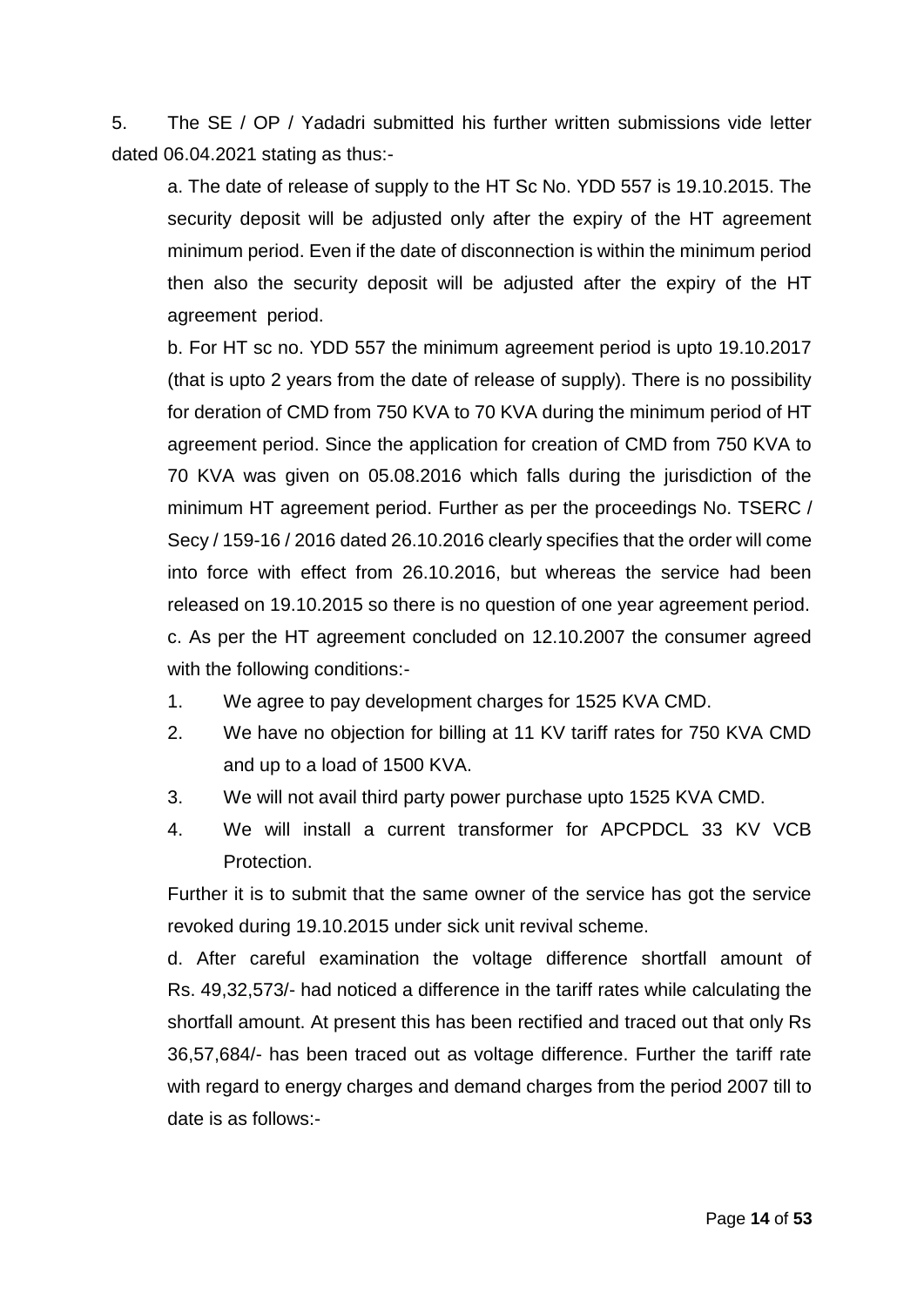| SI. No. | <b>Tariff Period</b> | Charges in   | Energy        | Demand         | Demand         |
|---------|----------------------|--------------|---------------|----------------|----------------|
|         |                      | 11 KV Tariff | Charges in 33 | charges in 11  | charges in 33  |
|         |                      | <b>Rs</b>    | ky tariff Rs  | ky tariff Rs   | ky tariff Rs   |
| 1.      | April 07 to March 08 | 3.3          | 3.1           | 195            | 230            |
| 2.      | April 08 to March 09 | 3.25         | 3.00          | 195            | 230            |
| 3.      | April 09 to March 10 | 3.2          | 2.95          | 195            | 230            |
| 4.      | April 10 to July 10  | 3.2          | 2.95          | 195            | 230            |
| 5.      | Aug 10 to Mar 12     | 3.52         | 3.25          | $\overline{0}$ | $\overline{0}$ |
| 6.      | April 12 to Mar 13   | 4.8          | 4.37          | $\Omega$       | $\mathbf 0$    |
| 7.      | April 13 to April 14 | 5.73         | 5.3           | $\overline{0}$ | $\overline{0}$ |
| 8.      | Oct 15 to June 16    | 6.65         | 6.15          | $\overline{0}$ | $\overline{0}$ |
| 9.      | July 16 to Sep 16    | 6.65         | 6.15          | $\overline{0}$ | $\overline{0}$ |

e. Since there is a difference in the voltage difference shortfall amount the arrears pending as on 31.07.2019 and as on the date that is 31.03.2021 will differ which is as follows:-

| SI. No. | Description                         | Arrears pending  | Description           | Arrears pending  |
|---------|-------------------------------------|------------------|-----------------------|------------------|
|         |                                     | as on 31.07.2019 |                       | as on 31.03.2021 |
|         |                                     | Amount in Rs     |                       | Amount in Rs     |
| 1.      | CC charges as on date               | 1,01,78,167.00   | CC charges as on date | 1,01,78,167.00   |
|         | of termination of                   |                  | of termination of     |                  |
|         | agreement                           |                  | agreement             |                  |
| 2.      | Surcharge @ 1.5% per   33,07,904.00 |                  | Surcharge @ 1.5% per  | 64,07,156.00     |
|         | month from                          |                  | month from 19.10.2017 |                  |
|         | 19.10.2017 till                     |                  | till 31.03.2021 (1259 |                  |
|         | 31.07.2019 (650 days)               |                  | days)                 |                  |
| 3.      | Shortfall for voltage               | 36,57,684.00     | Shortfall for voltage | 36,57,684.00     |
|         | difference in billing               |                  | difference in billing |                  |
| 4.      | Surcharge @ 1.5% per                | 1,09,731.00      | Surcharge @ 1.5% per  | 12,23,495.00     |
|         | month from                          |                  | month from 01.06.2019 |                  |
|         | 01.06.2019 to                       |                  | to 31.03.2021 (669)   |                  |
|         | 31.07.2019 (60 days)                |                  | days)                 |                  |
| 5.      | Court case amount                   | 2,30,649.00      | Court case amount     | 2,30,649.00      |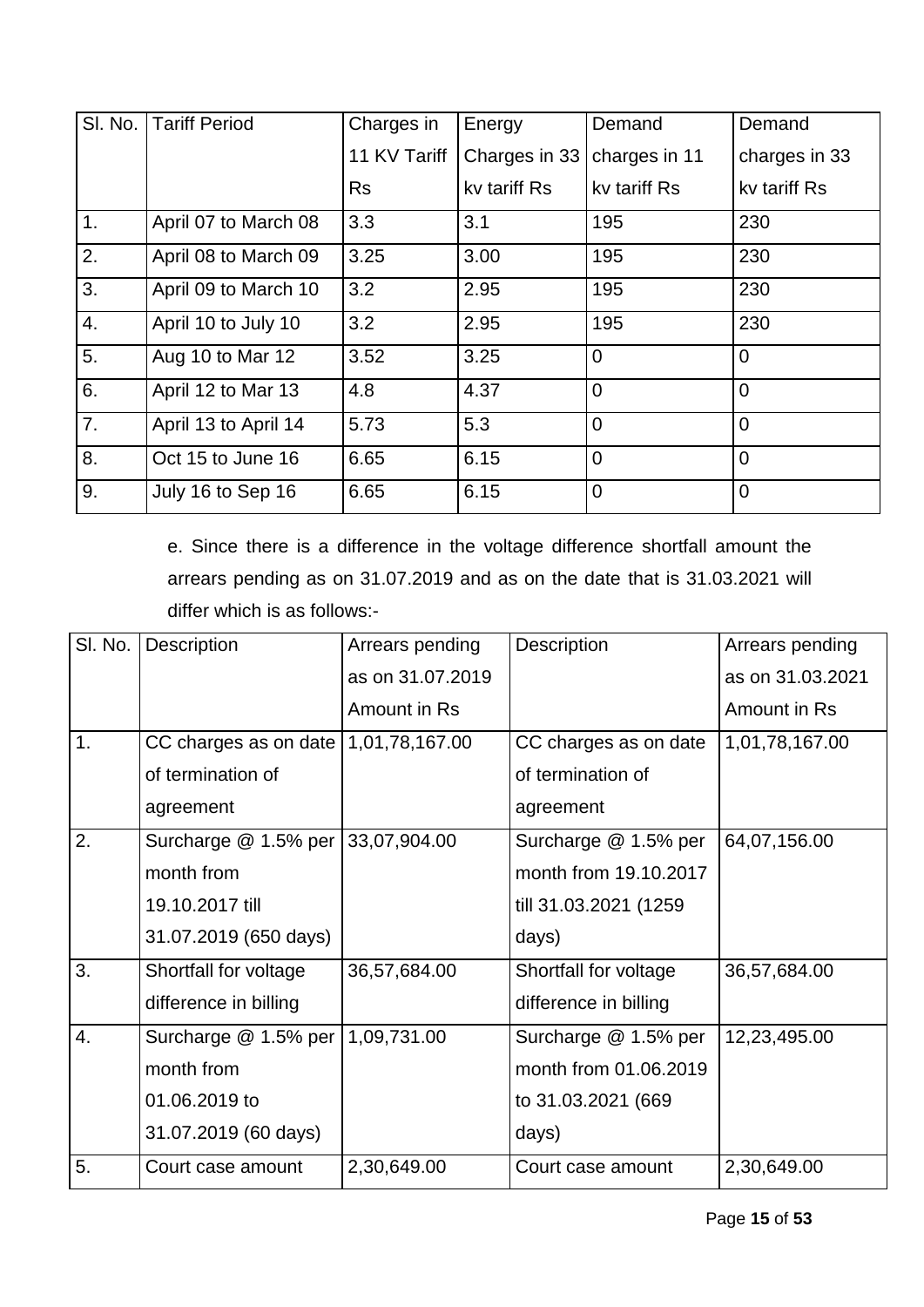|                | (excluding surcharge   |                | (excluding surcharge to |                |
|----------------|------------------------|----------------|-------------------------|----------------|
|                | to be levied)          |                | be levied)              |                |
| 6.             | Total amount pending   | 1,74,84,135.00 | Total amount pending    | 2,16,97,151.00 |
|                | as on 31,07,2019       |                | as on 31.07.2021        |                |
| 7 <sub>1</sub> | Unbilled FSA which is  | 18,99,479.00   | Unbilled FSA which is   | 18,99,479.00   |
|                | in the jurisdiction of |                | in the jurisdiction of  |                |
|                | Hon'ble High Court     |                | Hon'ble High Court      |                |
| 8.             | Total amount pending   | 1,93,83,614.00 | Total amount pending    | 2,35,96,300.00 |
|                | as on 31,07,2019       |                | as on 31.03.2021        |                |
|                | including court cases  |                | including court cases   |                |

6. The appellant has filed its arguments vide letter dated 17.07.2021 stating as below.

a. ISSUE NO. 1: CLAIM OF MINIMUM CHARGES WITHOUT EFFECTING THE DERATIONS OF CMD:

The respondents claimed minimum charges of Rs. 66,56,728/-from July, 2016 to January, 2017 and Rs. 46,46,438/- claimed from February, 2017 to October, 2017 considering the CMD of 750 KVA during the period from July, 2016 to October, 2017 without giving effect of deration of CMD from 750 KVA to 70 KVA with effect from 05.09.2016 as the one month notice was filed on 05.08.2016. b. ISSUE NO. 2: CLAIM OF RS. 49,32,573/- TOWARDS DIFFERENCE OF 33

KV TARIFF AND 11 KV TARIFF:

The claim of Rs. 49,32,573/- towards the difference of tariff applicable to the consumer from the category of 33 KV to 11 KV from October, 2007 to September, 2017 is in violation of applicable provision of tariff rates of respective financial years.

The bills from July, 2016 to October, 2017 have to be revised considering the CMD of 70 KVA in compliance with amended clause No. 5.9.4.2 of GTCS vide proceeding No. TSERC / Secy / 59-16 / 2016 dated 26.10.2016 and revised bills to be issued in compliance of clause VII, 7.1 (ii) of Regulation 5 of 2016.

## c. PROVISION OF LAW:

As per the provision of section 56 (2) of Act, 2003

"xxx … no sum due from any consumer, under this section shall be recoverable after the period of two years from the date when such sum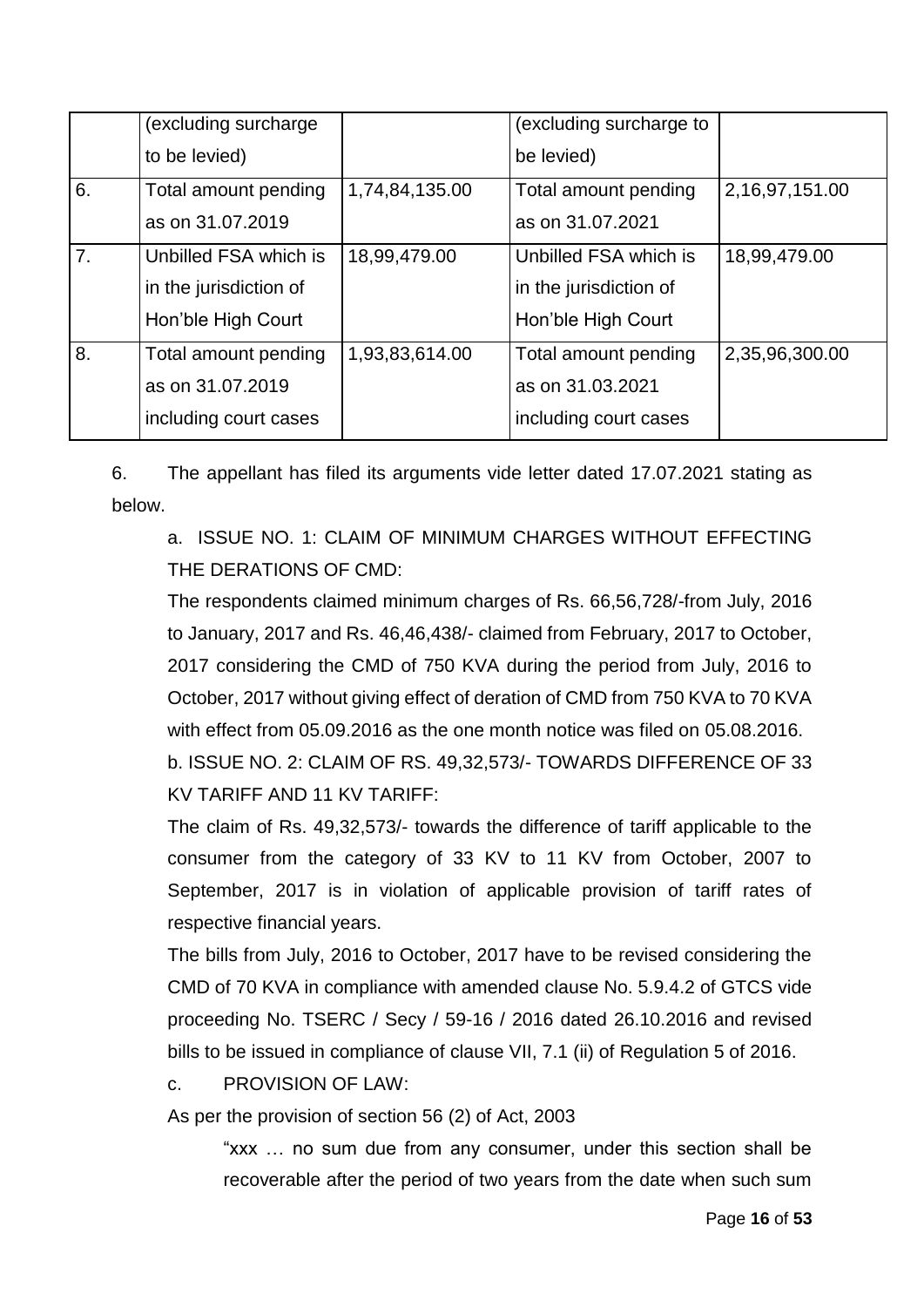became first due unless such sum has been shown continuously as recoverable as arrear of charges for electricity supplied and the licensee shall into cut off the supply of the electricity."

As per Section 50 of Act, 2003 pertaining to electricity supply code the Hon'ble Commission framed rules in Regulation 5 of 2004. As per 4.1.5 iv of Regulation 5 of 2004

"Once the final bill is raised, the licensee shall not have any right to recover any charges(s) other than those in the final bill for any period prior to the date of such bill."

d. The present demand of Rs. 66,56,728/-from July, 2016 to January, 2017 and Rs. 46,46,438/- claimed from February, 2017 to October, 2017 pertaining to Minimum Charges and Rs. 49,32,573/- pertaining to the year 2007 to 2017 that of difference amount by application the supply received from the 33 KV instead of 11 KV. It is hopelessly barred by provision of Act, 2003, regulations and law of limitation. Hence, it is our specific case that the levy / demand of difference of amount sought to be recovered from the appellant is highly illegal, unjust, contrary to the provisions of Act, 2003 and the rules in force.

e. LEGAL POSITION:

In support of the claim the following issues emerged for consideration of this Hon'ble Authority. The Hon'ble High Court in its order dated 21.11.2011 in W. P. No. 14893 of 2011 held as follows:-

"xxx ……. the impugned demand is raised for the period mentioned above under Section 56 (2) of the Act. Under the said provision no sum due from any consumer shall be recoverable after the period of two years from the date when such sum became first due unless such sum has been shown continuously recoverable as arrear of charges for the electricity supplied. In the instant case, admittedly, an amount of Rs. 69,671/- representing the purported due for September and October 2005, and for the period July 2006 to September 2006 and December 2006 was not shown as arrears of charges in the electricity bills. In the face of this admitted factual and legal position, the impugned order cannot be sustained and accordingly the same is quashed."

The Hon'ble High Court for the State of Telangana and Andhra Pradesh in its order dated 26.09.2012 of W. P. No. 21179 of 2012 held as follows:-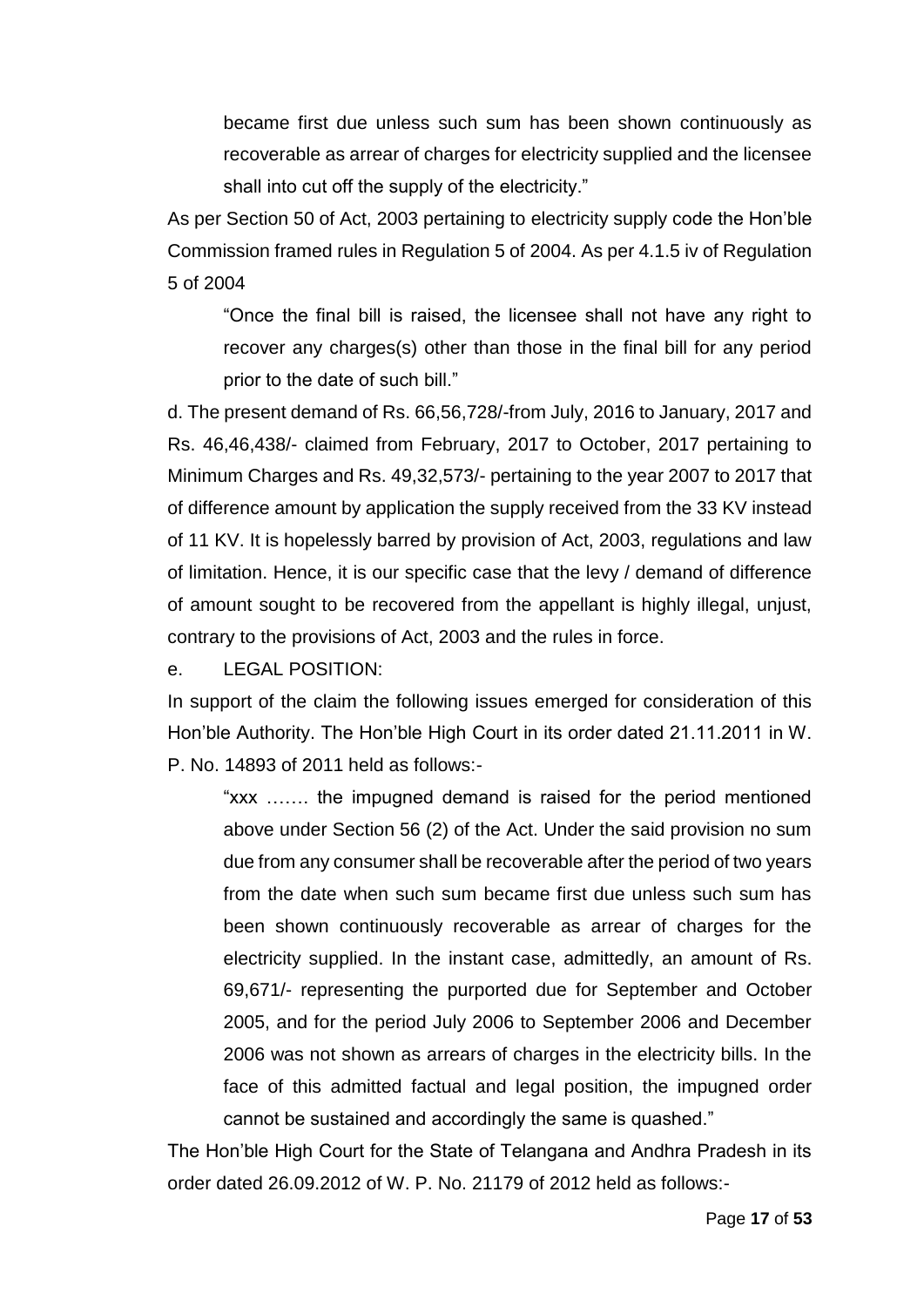"xxx…. The provisions of both the said Acts do not contain a provision similar to Section 56 (2) of the Act. As the very legislative intent in introducing Section 56 (2) of the Act is to prevent the licensee from recovering the amounts under stale claims. I am of the opinion that unless the licensee continues to show the disputed amount under the bills raised within two years from the date when the amount allegedly fell due, it cannot recover such amount from its consumers.

As admittedly the amount demanded under the impugned notice fell due more than two years prior to its demand and this amount was not shown in the bills issued during the two years period immediately following the period for which the amount fell due, the claim is barred by limitation as prescribed under Section 56 (2) of the Act. On the above premises, the impugned notice is set aside."

f. Further, the Hon'ble Apex Court while considering the issue of claim for capacity charges by the AP Power Coordination Committed & Others from the generator after elaborate consideration, appreciation of the facts as the law it was held in para 30 as follows:-

"30. We have taken the aforesaid view to avoid injustice as well as possibility of discrimination. We have already extracted a part of paragraph 11 of the judgment in the case of State of Kerala V V.R. Kalliyanikutty (supra) wherein Court considered the matter also in the light of Article 14 of the Constitution. In that case the possibility of Article 14 being attracted against the statute was highlighted to justify a particulars interpretation as already noted. It was also observed that it would be ironic if in the name of speedy recovery contemplated by the statute, a creditor is enabled to recover claims beyond the period of limitation. Xxxx … Hence, we hold that a claim coming before the Commission cannot be entertained or allowed if it is barred by limitation prescribed for an ordinary suit before the civil court."

g. Further, in respect of deration of CMD the Hon'ble Apex Court in its judgement dated 30.04.2021 passed in C.A. No. 6145 of 2010 in its para No. 21 held as follows:-

"21. The application of the respondent dated 20.09.2007 for reduction of contract load/sanctioned load from 4000 KVA to 1325 KVA would be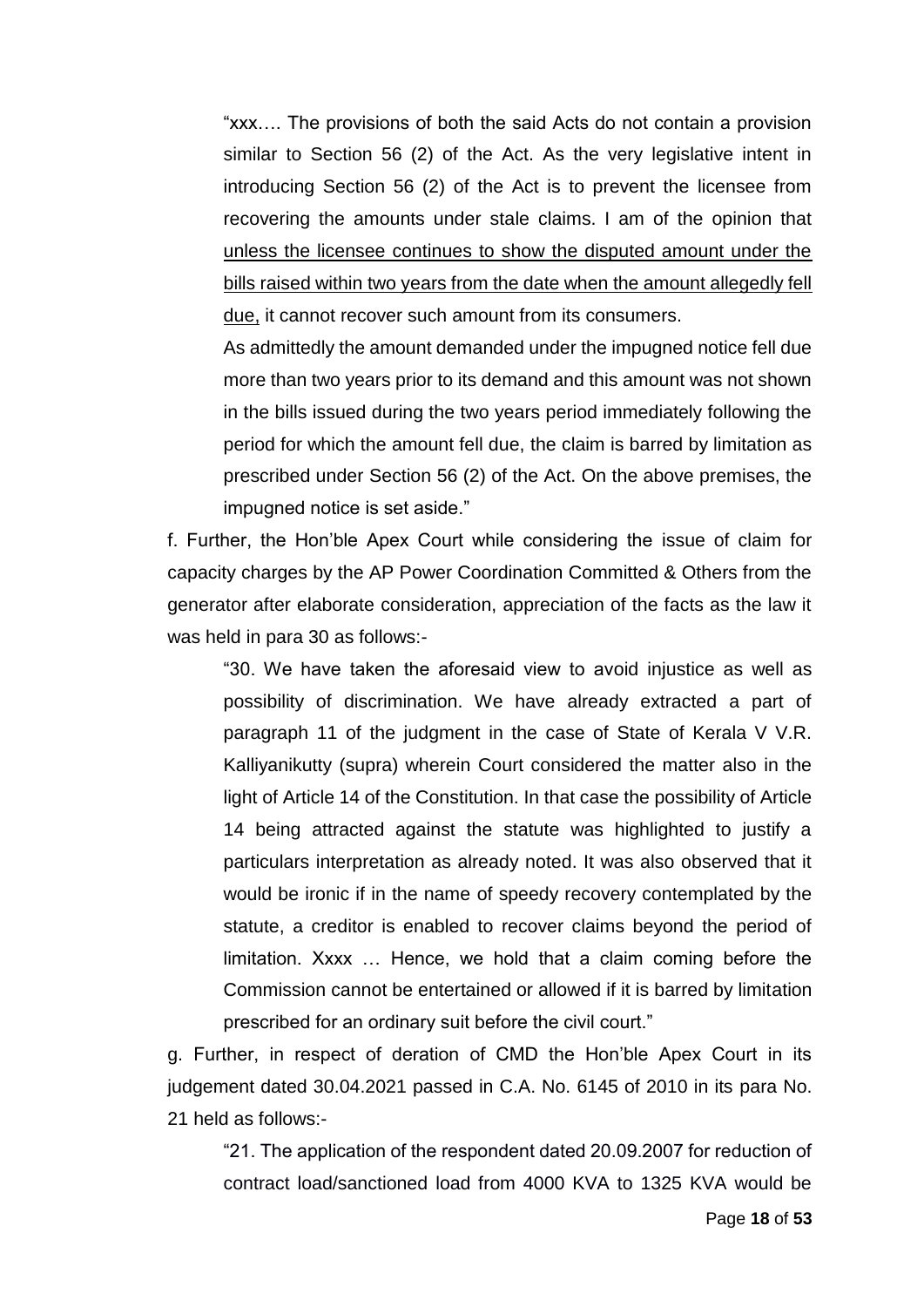deemed to have been allowed under the provisions of Regulation 9.2 of the Regulations of 2005, and the respondent shall be entitled to all consequential benefits."

h. In the view of the above, the present claim of minimum charges and difference amount of billing for supply made from 33 KV to one in to 11 KV with retrospective effect from 2007 to 2017 is hopelessly barred and consequently the order of the Forum is patent, illegal, without any ruling, facts and taking into irrelevant considerations in to account.

i. Hence the appellant prays to allow the appeal as prayed for.

7. The appellant vide letter dated 24.07.2021 submitted a letter showing the chronology of events as below;-

| SI. No. Date   | Event                                                                                   |
|----------------|-----------------------------------------------------------------------------------------|
| 1 <sub>1</sub> | 05.03.2021 The appeal is directed against the order of the 1 <sup>st</sup> respondent / |
|                | Forum, whereby the billing dispute raised by the appellant was                          |
|                | dismissed without consideration of the issue raised and contrary                        |
|                | to the law and provisions of the Act, as illegal, unjust and liable                     |
|                | to be set aside.                                                                        |
| 2.             | 30.09.2015 The appellant is consumer and entered into HT Agreement is for               |
|                | supply of 750 KVA of CMD under sick industry revival scheme                             |
|                | after closing of the unit during the year, 2014. The agreement                          |
|                | duration is for 2 years commencing from the date of execution of                        |
|                | agreement that is from 30.9.2015. The minimum period of two                             |
|                | years is complied as on October, 2009 as the initial supply was                         |
|                | availed from October, 2007. The Hon'ble TSERC vide                                      |
|                | proceeding No.59 / 16 dated 26.10.2016, reduced the condition                           |
|                | of minimum period from two years to one year.                                           |
| 3.             | 03.08.2016 The appellant filed deration of CMD notice from 750 KVA to 70                |
|                | KVA to the Superintendent Engineer, Nalgonda. As per                                    |
|                | amended clause 5.9.4.2 of GTCS vide proceeding No. 96 dated                             |
|                | 31.05.2014 the deration is to be effected on expiry of 30 days                          |
|                | from the date of notice.                                                                |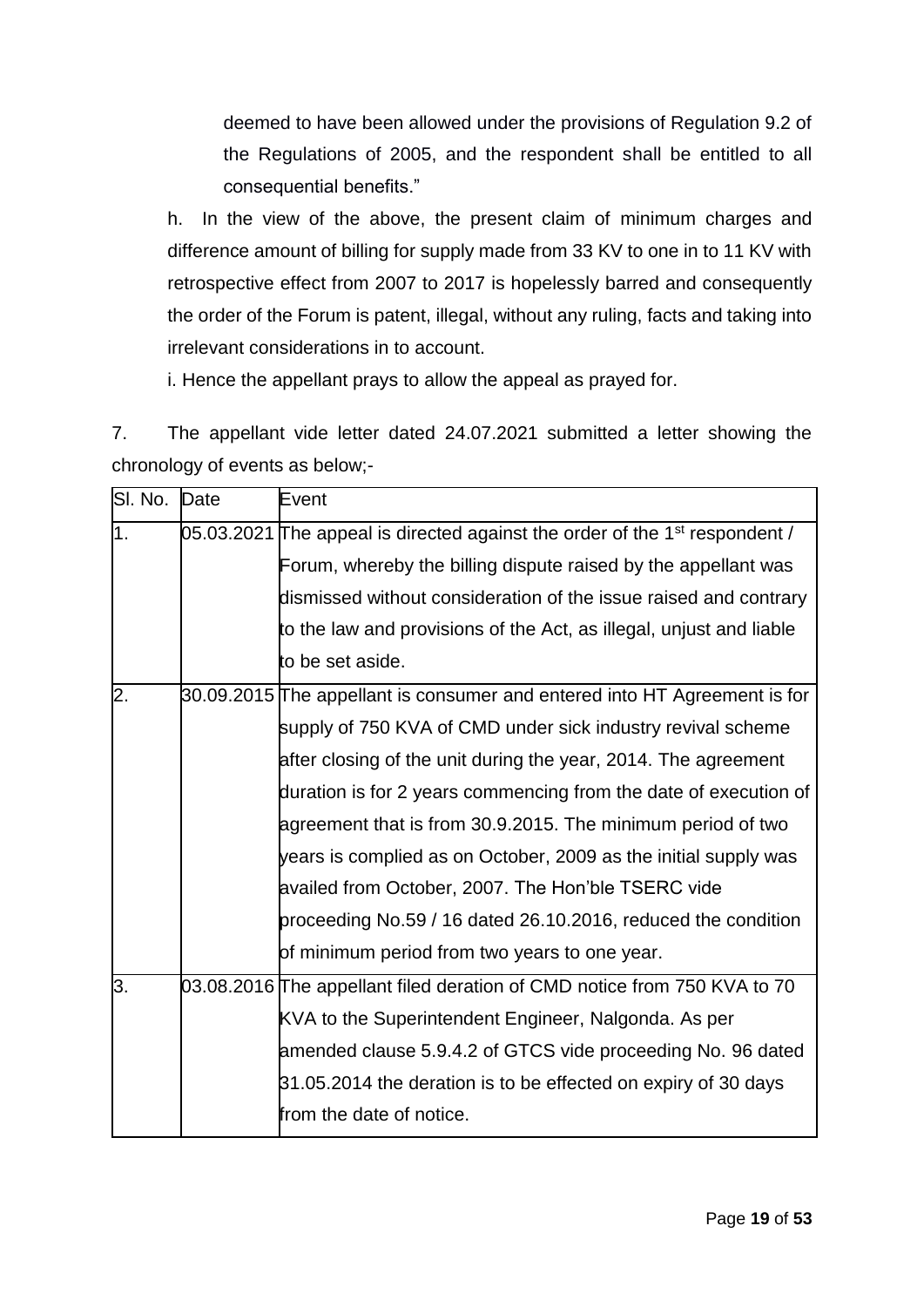| 4. | 01.11.2019 The SE, Yadadri, Bhongir / 4 <sup>th</sup> respondent issued Form-A notice   |
|----|-----------------------------------------------------------------------------------------|
|    | bearing No. 272 / A / 01-11-2019 dated 01.11.2019 for Rs.                               |
|    | 2,13,91,843/-.                                                                          |
| 5. | 22.05.2019 The SE, Yadadri / 4 <sup>th</sup> respondent vide letter No. YDD / SAO /     |
|    | UAO / HT I & II / D. No. 100 / 19, issued demand notice for Rs.                         |
|    | 49,32,573/-pertaining to the claim of difference of tariff between                      |
|    | 33 KV and 11 KV pertaining to the period from October, 2007 to                          |
|    | April,2014 and from October,2015 to September, 2017. The                                |
|    | actual supply is made from 33 KV supply line, tariff claimed in C.                      |
|    | C. Charges bill as 33 KV tariff only in the bill raised from                            |
|    | October, 2007 to April, 2014 and from October, 2015 to                                  |
|    | September, 2017.                                                                        |
| 6. | 27.01.2021 The SE, Yadadri, Bhongir / 4 <sup>th</sup> respondent issued Letter No. SE / |
|    | OP / YDD / SAO / JAO HT- I & II / D. No. 1168 / 2020, dated.                            |
|    | 27.01.2021, demanding to pay an amount of Rs.1,87,23,282/-by                            |
|    | the appellant.                                                                          |
|    |                                                                                         |

8. The appellant filed a rejoinder to the reply filed by the respondents vide letter dated 31.07.2021 stating as follows:-

a. The contents of the written reply of the respondent that there are no new contents mentioned and it is nothing but replica of the Counter defense filed by the respondent vide letter No. 267, dated 16.03.2021 before this Hon'ble Authority except the following:-

- 1. The reply of the respondent stating that the service was released as new service during 10 / 2015 is not correct. The service was initially released in October, 2007 and the minimum period of two years was complied as on October, 2009. During the month of October, 2015 the respondents have restored power supply under sick Industry scheme. Hence the HT agreement was again entered even though there was no such provision to enter new HT agreement and not required statutorily also; and
- 2. In the HT agreement of October, 2015 the minimum period is mentioned as two years in spite of the said minimum period is complied as on October,2009. The Hon'ble TSERC vide its proceeding No. 59, dated 26.10.2016 reduced the minimum period of two years to one year.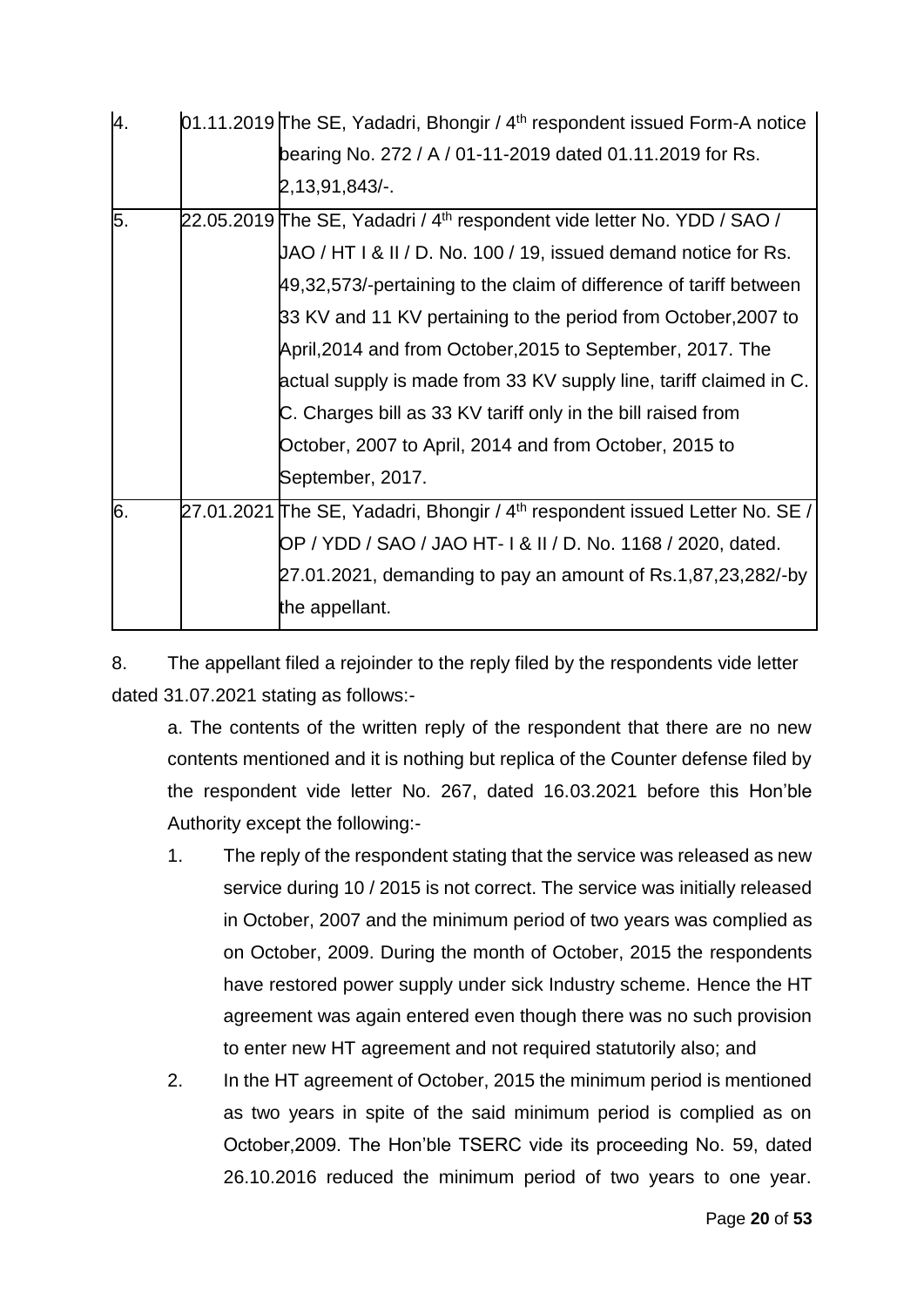Hence, the ruling of the Hon'ble TSERC will prevail as the appellant and respondents agreed to abide by the GTCS conditions approved by the Hon'ble commission from time to time in clause No. 4 of said HT agreement.

b. Therefore it is prayed that the same may be pleased to receive on record and to pass appropriate orders.

9. The respondents submitted their final written submissions vide letter dated 30.07.2021 stating as follows:-

a. Reply for the issue No.1

It is to amiably submit that Rs. 66,56,728/- pertains to the arrears as on date of disconnection that is 19.01.2017 but does not pertains to minimum charges. Rs. 46,46,438/- pertains to minimum charges from the period 20.01.2017 till 19.10.2017 by considering the CMD of 750 KVA. It is to amiably submit that the service HT SC No. YDD 557 the minimum agreement period is up to 18.10.2017 (that is up to 2 years from the date of release of supply since the date of release of supply is 19.10.2015). There is no possibility for deration of CMD from 750 KVA to 70 KVA during the minimum period of HT agreement period. Since the application for deration of CMD from 750 KVA to 70 KVA was given on 15.08.2016 which falls during the jurisdiction of the minimum HT agreement period, further it is to submit that agreement and test report for derated load was not concluded for billing purpose.

b. Reply for issue No.2.

It is to amiably submit that with regard to voltage difference of Rs. 49,32,573/ for change of billing voltage from 33 KV to 11 KV. It had been clearly specified that the amount involved in voltage difference is Rs. 36,57,684/- instead of Rs. 49,32,573/-. It is stated once again that the deration of load from 750 KVA to 70 KVA does not apply since the HT agreement not yet completed. Further as per the proceedings No. TSERC / Secy / 159-16 / 2016 dated 26.10.2016 clearly specifies that the order will come into force with effect from 26.10.2016, but whereas the service has been released on 19.10.2015 so there is no question of minimum period of one year agreement.

c. Reply to the case:-

The service was released as new service on 18.10.2007 and HT agreement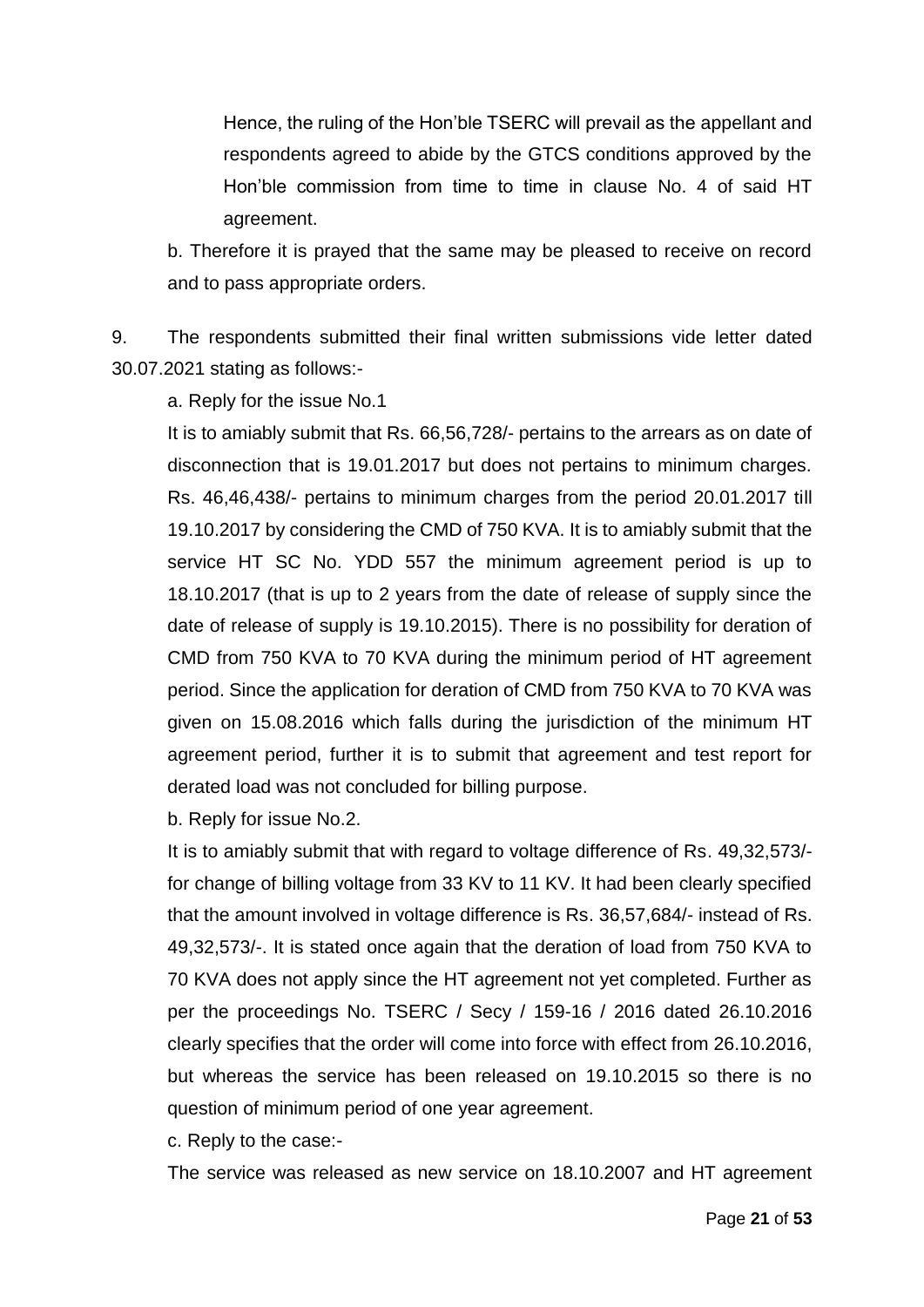concluded on 12.10.2007 vide Lr. No. SE / OP / NLG / Comml / F. HT / D. No. 5158 / 07 dated 19.10.2007. In the HT agreement it has been accepted that there is no objection for billing the service at 11 KV tariff rates for 750 KVA CMD up to a load of 1500 KVA. Subsequent to the release of HT service the supply was utilised till 28.11.2013 and the service went to disconnection for non payment of CC charges. The service was disconnected on 29.11.2013 and the HT agreement was terminated on 29.03.2014 vide Lr. No. SE / OP / NLG / SAO / HT / D. No.166 / 2014 dated 15.05.2014. The service was kept in bill stop during 04 / 2014. The service was released as new service during the period 10/2015 by entering into fresh agreement on 30.09.2015 vide Lr. No. SE / OP / NLG / Comml. / F. HT / D. No. 1602 / 15 dated 30.09.2015 duly following the terms and conditions as specified in the HT agreement. Therefore, the HT agreement period is valid for 2 years from 10 / 2015.

d. In view of the above further information is being submitted for pursuance.

- 1. Initial date of supply of power (1st time) on 18.10.2007.
	- a. CMD = 750 KVA
	- b. Supply voltage as per agreement  $= 33$  KV
	- c. Billing voltage as per HT agreement to be done under 11 KV but oversight the billing was done with 33 KV.
- 2. Service disconnected on 29.11.2013 with arrears outstanding Rs 22,83,958/-.
- 3. HT agreement terminated on 29.03.2014 with and outstanding arrears of Rs 38,46,771/- (that is CC Rs 56,95,881 (-) Rs 18,49,110) (SD) vide termination Lr. No. SE / OP / NLG / SAO / HT / D. No. 166 / 2014 dated 15.10.2014.
- 4. FSA raised Rs 18,77,085/- on 01.11.2016 as per Hon'ble Supreme Court case from 01 / 2011 to 03 / 2012 and same was communicated to the consumer vide D. No. 1059 / 20 dated 23.11.2020.
- 5. Installment and restoration order given by CGM (Comml) on 21.05.2014 for an amount of Rs. 53,87,756/- vide Lr. No. CGM (Comml) / SE (C) / DE (C) / ADE-III / D. No. 649 / 14 dated 21.05.2014 but the consumer has not paid.
- 6. Restoration of power supply under sick unit revival order given by CGM (Comml) on 13.05.2015 and the consumer paid Rs. 39,96,870/-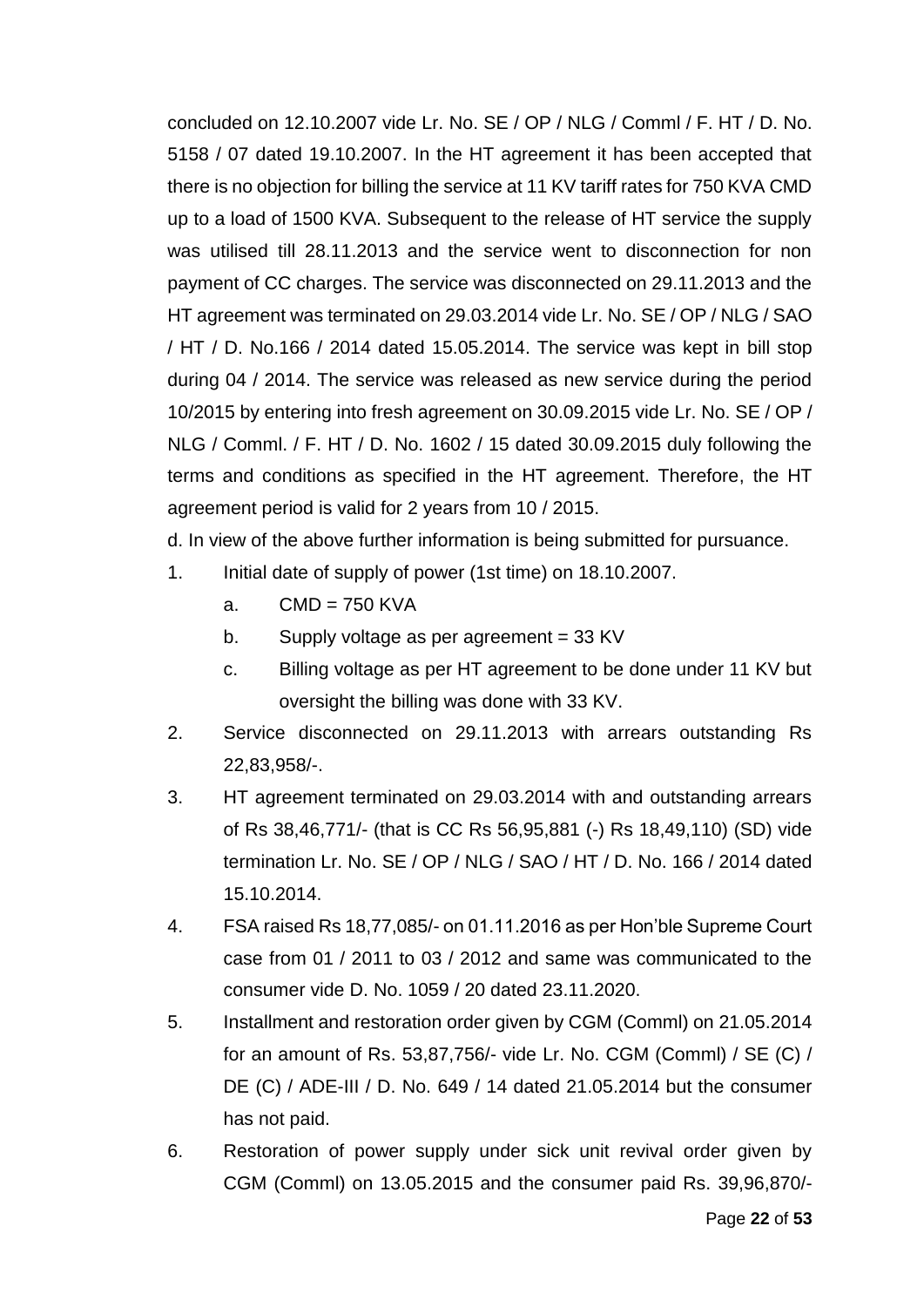and Rs. 1,12,076/- on 19.09.2015 respectively against the following elements of arrears,

| Arrears as on date of disconnection              | 3,32,414.00  |
|--------------------------------------------------|--------------|
| Monthly minimum charges (4 months)               | 16,39,456.00 |
| Surcharge on arrears as on date of disconnection | 1,11,020.00  |
| <b>Security Deposit</b>                          | 11,25,000.00 |
| Development charges                              | 9,00,000.00  |
| Re-connection charges                            | 1,000.00     |
| Total                                            | 41,08,896.00 |

- 7. Restoration of power supply under sick unit revival order given by the CGM (Comml) on 30.09.2015 vide D. No.1628 / 2015 to restore the power supply.
- 8. HT agreement concluded and received on 30.09.2015 to release with 750 KVA to supply electricity at specified voltages of supply as per tariffs through Lr. No. SE / OP /Nlg / Comml / I / F /. HT / D. No. 1602 / 15 dated 30.09.2015 for a period of 2 years minimum and the same was communicated to the consumer.
- 9. Test report for restoration of power supply received dated 03.10.2015.
- 10. Reconnection of service order given by the SAO on 01.10.2015 vide D. No. 482 / 2015 on 01.10.2015.
- 11. The service was restored on 19.10.2015.
- 12. The service was disconnected on 19.01.2017 with an outstanding arrears of Rs. 66,56,728/-.
- 13. The HT agreement terminated with effect from 19.10.2017 for Rs. 1,04,08,816/- with the following elements:- Arrears as on date of disconnection 66,56,728.00 Monthly Minimum Charges (4 months) 46,46,438.00

| FSA (Court case) | 2,30,649.00    |
|------------------|----------------|
| Security deposit | 11,25,000.00   |
| Total            | 1,04,08,816.00 |

- 14. A letter has been communicated to the consumer regarding voltage difference charges for an amount of Rs. 36,57,684/-.
- 15. Form "A" issued on 01.11.2019.
- 16. Form "B" issued on 16.08.2019.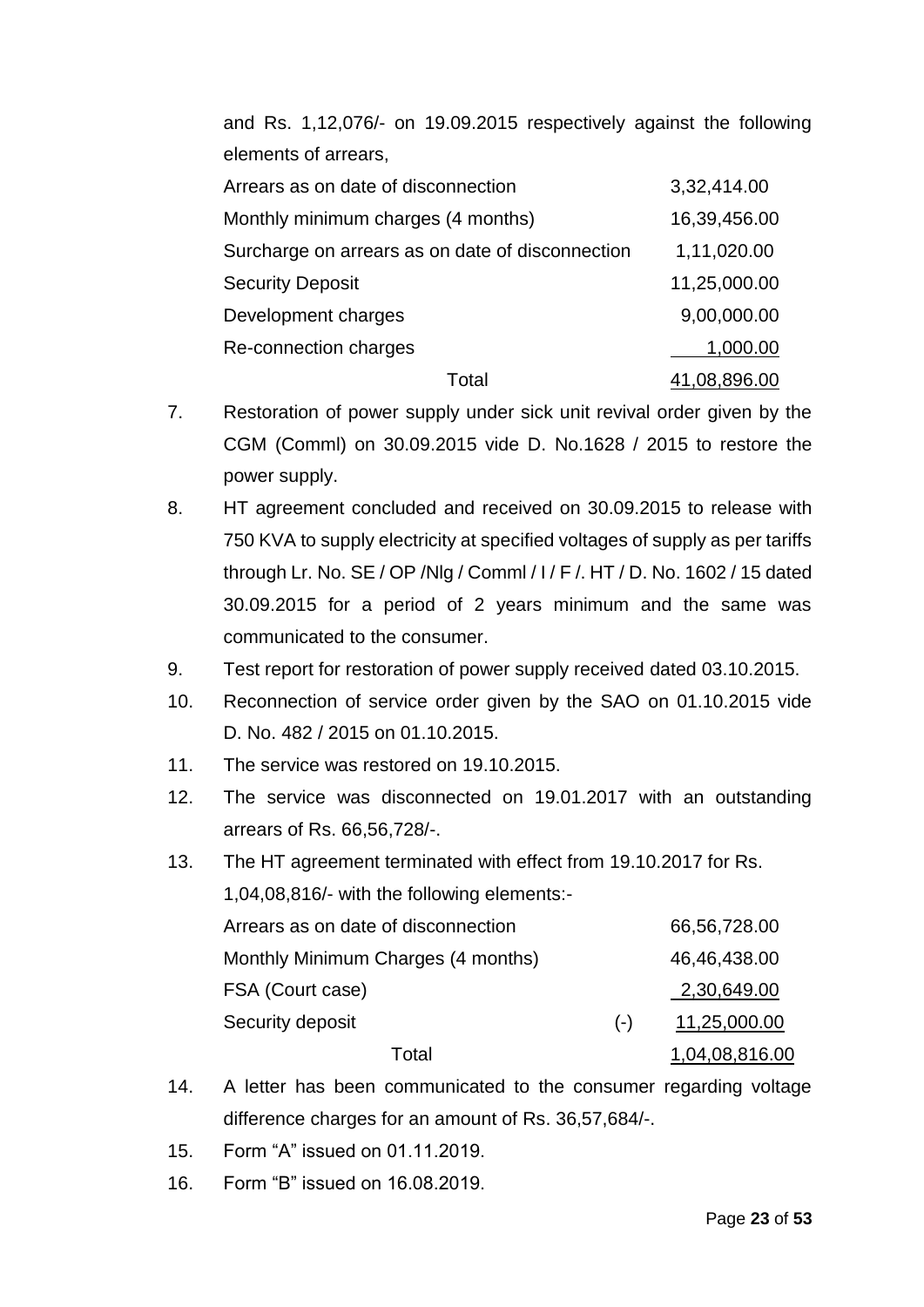17. Form "C" issued on 03.02.2020.

e. The break up as on 31.07.2019 as well as on 31.07.2021 against the HT

SC No. YDD 557, M/s. Sheetal Shipping and Metal is as follows:-

| SI. No. | Description                              | Arrears pending  | Description                                   | Arrears pending  |
|---------|------------------------------------------|------------------|-----------------------------------------------|------------------|
|         |                                          | as on 31.07.2019 |                                               | as on 31.03.2021 |
|         |                                          | Amount in Rs     |                                               | Amount in Rs     |
| 1.      | CC charges as on date $(1,01,78,167.00)$ |                  | CC charges as on date                         | 1,01,78,167.00   |
|         | of termination of                        |                  | of termination of                             |                  |
|         | agreement                                |                  | agreement                                     |                  |
| 2.      | Surcharge at the rate                    | 33,07,904.28     | Surcharge at the rate of $\vert$ 70,28,024.00 |                  |
|         | of 1.5% per month                        |                  | 1.5% per month from                           |                  |
|         | from 19.10.2017 till                     |                  | 19.10.2017 till                               |                  |
|         | 31.07.2019 (650 days)                    |                  | 31.07.2021(1381 days)                         |                  |
| 3.      | Shortfall for voltage                    | 36,57,684.00     | Shortfall for voltage                         | 36,57,684.00     |
|         | difference in billing                    |                  | difference in billing                         |                  |
| 4.      | Surcharge at the rate                    | 1,09,730.52      | Surcharge at the rate of                      | 14,46,614.00     |
|         | of 1.5% per month                        |                  | 1.5% per month from                           |                  |
|         | from 01.06.2019 to                       |                  | 01.06.2019 to                                 |                  |
|         | 31.07.2019 (60 days)                     |                  | 31.07.2021 (791 days)                         |                  |
| 5.      | Court case amount                        | 2,30,649.00      | Court case amount                             | 2,30,649.00      |
|         | (excluding surcharge                     |                  | (excluding surcharge to                       |                  |
|         | to be levied)                            |                  | be levied)                                    |                  |
| 6.      | Total amount pending                     | 1,74,84,135.00   | Total amount pending                          | 2,25,41,138.00   |
|         | as on 31.07.2019                         |                  | as on 31.07.2021                              |                  |
|         |                                          |                  |                                               |                  |
| 7.      | Unbilled FSA which is                    | 18,99,479.00     | Unbilled FSA which is                         | 18,99,479.00     |
|         | in the jurisdiction of                   |                  | in the jurisdiction of                        |                  |
|         | Hon'ble High Court                       |                  | Hon'ble High Court                            |                  |
| 8.      | Total amount pending                     | 1,93,83,614.00   | Total amount pending                          | 2,44,40,617.00   |
|         | as on 31.07.2019                         |                  | as on 31.07.2021                              |                  |
|         | including court cases                    |                  | including court cases                         |                  |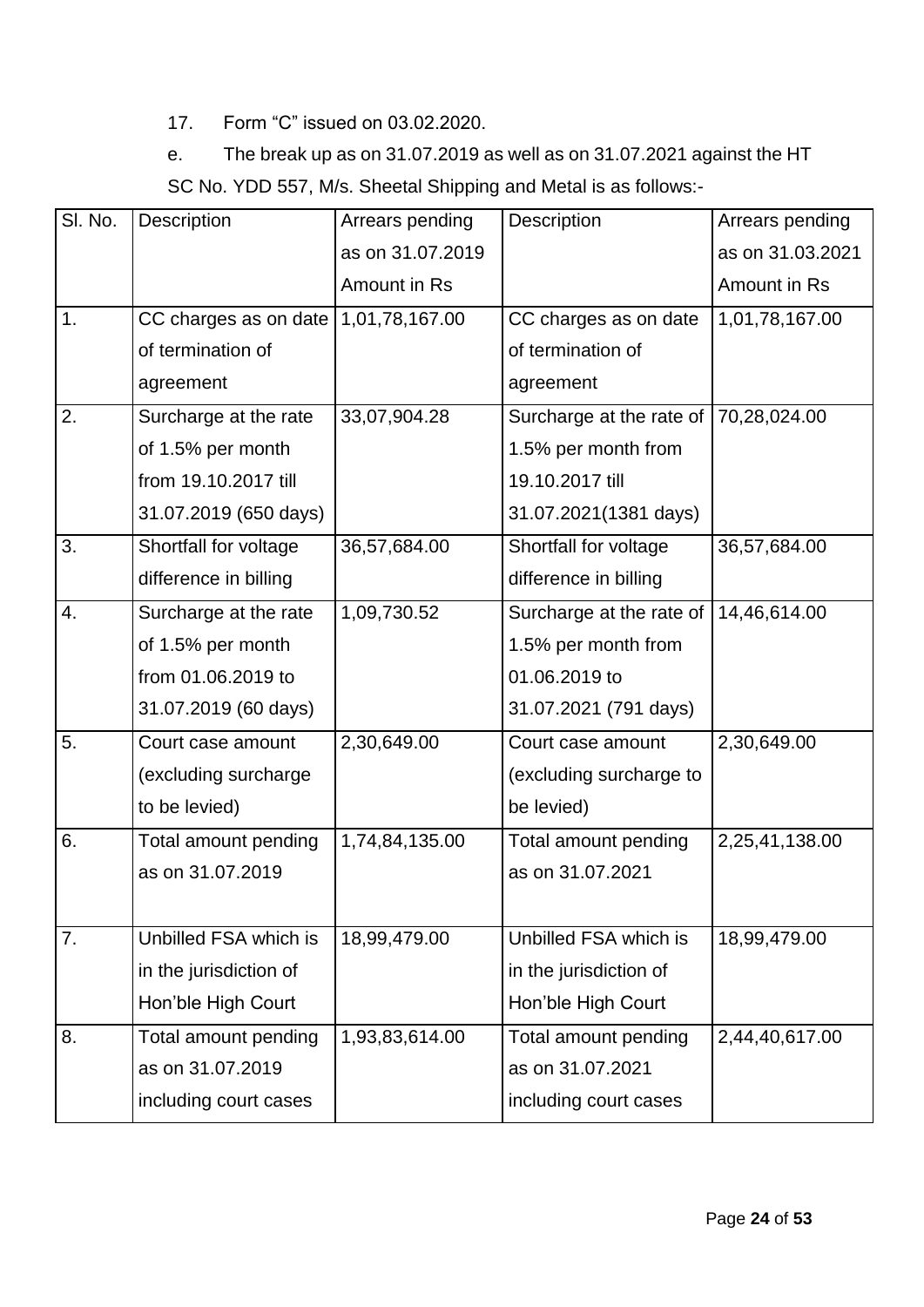10. The appellant submitted additional rejoinder to the reply of the respondents vide letter dated 05.08.2021 stating as follows:-

a. It is submitted that the respondents have submitted the written supply on the written argument filed by this appellant on 17.07.2021 vide Lr. No. 2014 dated 30.07.2021. In the said reply, the respondents have shown the breakup of amounts in a tabular statement as on 31.07.2021. The reply of the appellant on the same are as follows:-

| SI. No. | Description        | Arrears        | Description           | Arrears        | Reply of the            |
|---------|--------------------|----------------|-----------------------|----------------|-------------------------|
|         |                    | pending as on  |                       | pending as on  | appellant               |
|         |                    | 31.07.2019     |                       | 31.03.2021     |                         |
|         |                    | Amount in Rs   |                       | Amount in Rs   |                         |
| 1.      | CC charges as      | 1,01,78,167.00 | CC charges as         | 1,01,78,167.00 | The claimed amount      |
|         | on date of         |                | on date of            |                | is not correct hence    |
|         | termination of     |                | termination of        |                | liable to be set aside. |
|         | agreement          |                | agreement             |                | However, the same       |
|         |                    |                |                       |                | will be subject to the  |
|         |                    |                |                       |                | final outcome of the    |
|         |                    |                |                       |                | present appeal          |
| 2.      | Surcharge at the   | 33,07,904.28   | Surcharge at          | 70,28,024.00   | Surcharge on            |
|         | rate of 1.5% per   |                | the rate of           |                | surcharge will not      |
|         | month from         |                | $1.5%$ per            |                | attract. Hence, the     |
|         | 19.10.2017 till    |                | month from            |                | claim is illegal and    |
|         | 31.07.2019 (650    |                | 19.10.2017 till       |                | liable to be set aside. |
|         | days)              |                | 31.07.2021            |                |                         |
|         |                    |                | $(1381 \text{ days})$ |                |                         |
| 3.      | Shortfall for      | 36,57,684.00   | Shortfall for         | 36,57,684.00   | The claimed amount      |
|         | voltage difference |                | voltage               |                | is not correct hence    |
|         | in billing         |                | difference in         |                | liable to be set aside. |
|         |                    |                | billing               |                | However, the same       |
|         |                    |                |                       |                | will be subject to the  |
|         |                    |                |                       |                | final outcome of the    |
|         |                    |                |                       |                | present appeal          |
| 4.      | Surcharge at the   | 1,09,730.52    | Surcharge at          | 14,46,614.00   | Surcharge on            |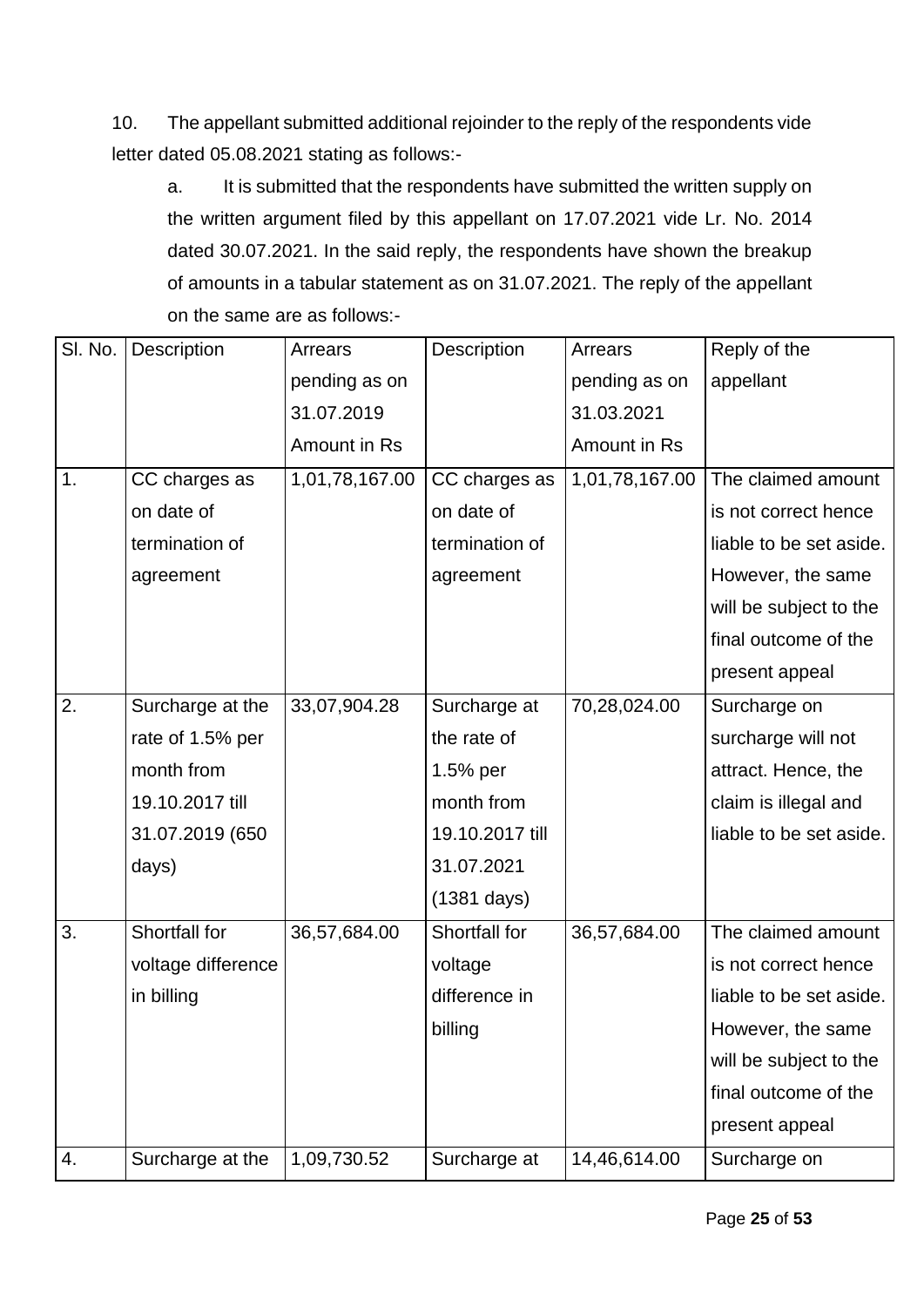|    | rate of 1.5% per    |                | the rate of         |                | surcharge will not      |
|----|---------------------|----------------|---------------------|----------------|-------------------------|
|    | month from          |                | 1.5% per            |                | attract. Hence, the     |
|    | 01.06.2019 to       |                | month from          |                | claim is illegal and    |
|    | 31.07.2018 (60      |                | 01.06.2019 to       |                | liable to be set aside. |
|    | days)               |                | 31.07.2021          |                |                         |
|    |                     |                | (791 days)          |                |                         |
| 5. | Court case          | 2,30,649.00    | Court case          | 2,30,649.00    | The claim of this       |
|    | amount              |                | amount              |                | amount is subject to    |
|    | (excluding          |                | (excluding          |                | reconciliation and      |
|    | surcharge to be     |                | surcharge to        |                | final outcome of the    |
|    | levied)             |                | be levied)          |                | Hon'ble Court           |
| 6. | <b>Total amount</b> | 1,74,84,135.00 | Total amount        | 2,25,41,138.00 | This aggregate total    |
|    | pending as on       |                | pending as on       |                | is not correct.         |
|    | 31.07.2019          |                | 31.07.2021          |                | However, it will be     |
|    |                     |                |                     |                | subject to final out    |
|    |                     |                |                     |                | come of the present     |
|    |                     |                |                     |                | appeal                  |
| 7. | <b>Unbilled FSA</b> | 18,99,479.00   | <b>Unbilled FSA</b> | 18,99,479.00   | The claim of this       |
|    | which is in the     |                | which is in the     |                | amount is subject to    |
|    | jurisdiction of     |                | jurisdiction of     |                | reconciliation and      |
|    | Hon'ble High        |                | Hon'ble High        |                | final outcome of the    |
|    | Court               |                | Court               |                | Hon'ble Court           |
| 8. | <b>Total amount</b> | 1,93,83,614.00 | Total amount        | 2,44,40,617.00 | This aggregate total    |
|    | pending as on       |                | pending as on       |                | is not correct.         |
|    | 31.07.2019          |                | 31.07.2021          |                | However, it will be     |
|    | including court     |                | including court     |                | subject to final out    |
|    | cases               |                | cases               |                | come of the present     |
|    |                     |                |                     |                | appeal                  |
|    |                     |                |                     |                |                         |

Detailed reply of the appellant against the above statement

b. It is stated that as per the record available with the appellant the following amounts are payable:-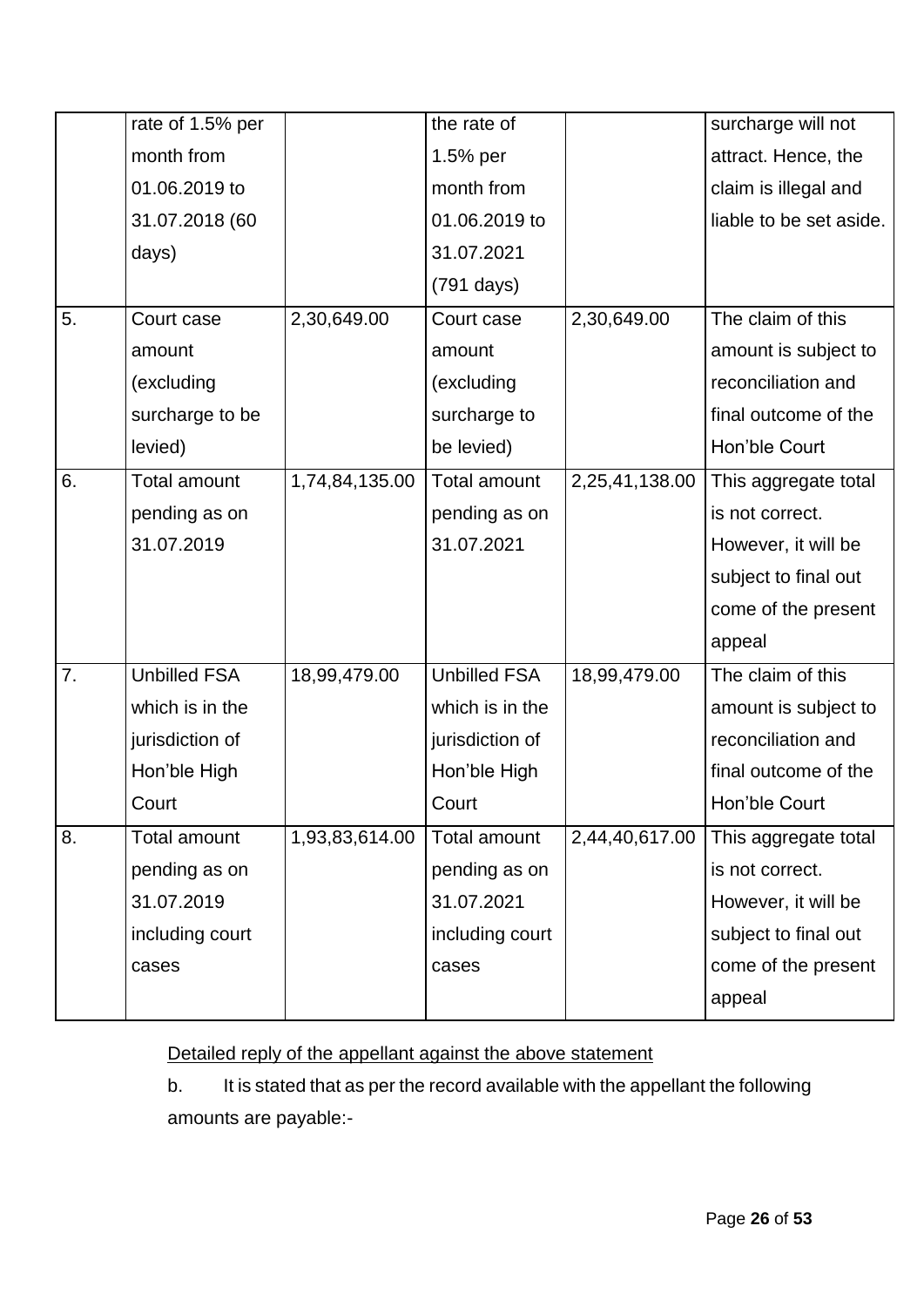| SI. No.          | <b>Billing Month</b> | Amount (Rs) | <b>Remarks</b>                                         |  |
|------------------|----------------------|-------------|--------------------------------------------------------|--|
| 1.               | <b>July 2016</b>     | 9,02,422    | The due date for July 2016, CC charges payment was     |  |
|                  |                      |             | 10.08.2016. The payment was not made hence as per      |  |
|                  |                      |             | section 56 (1) of Act, 2003 the respondents ought to   |  |
|                  |                      |             | have disconnected power supply on 25.08.2016 by        |  |
|                  |                      |             | giving 15 days notice. But not complied. If the        |  |
|                  |                      |             | disconnection date is 25.08.2016, the HT agreement     |  |
|                  |                      |             | as to terminate on 25.12.2016 as prescribed in clause  |  |
|                  |                      |             | 5.9.4.3 of GTCS. The clause also is not complied.      |  |
|                  |                      |             | However, if the respondents fails to issue termination |  |
|                  |                      |             | notice the appellant not liable to pay any minimum     |  |
|                  |                      |             | charges for the period beyond 4 months period from     |  |
|                  |                      |             | the date of disconnection and the agreement shall be   |  |
|                  |                      |             | deemed to have been terminated at the end of 4         |  |
|                  |                      |             | months period from the date of disconnection.          |  |
|                  |                      |             | Accordingly, this appellant is not liable to pay any   |  |
|                  |                      |             | minimum charges with effect from 26.12.2016 in         |  |
|                  |                      |             | compliance of above said premises.                     |  |
| $\overline{2}$ . | August 2016          | 8,72,725    |                                                        |  |
|                  | (19.07.2016          |             |                                                        |  |
|                  | to                   |             |                                                        |  |
|                  | 19.08.2016)          |             |                                                        |  |
|                  | Total                | 17,75,147   |                                                        |  |

c. It is stated that the deration notice from 750 KVA to 70 KVA has been made on 05.08.2016 hence with effect from 05.09.2016 the deration effect has to be given and the minimum charges are applicable on 70 KVA only. Hence, the respondents are liable to charge minimum charges on CMD of 70 KVA with effect from 05.09.2015 to 25.12.2016 as explained above.

d. It is stated that the sum of Rs 2,30,649/- pertaining to period July to November 2012 that is unbilled FSA is subject to outcome of final order of Hon'ble Court in the pending case and Rs 18,99,479/- pertaining to period from August, 2010 to December 2102 claimed towards FSA is subject to compliance of clause VII 7.1(ii) of Regulation 5 of 2016.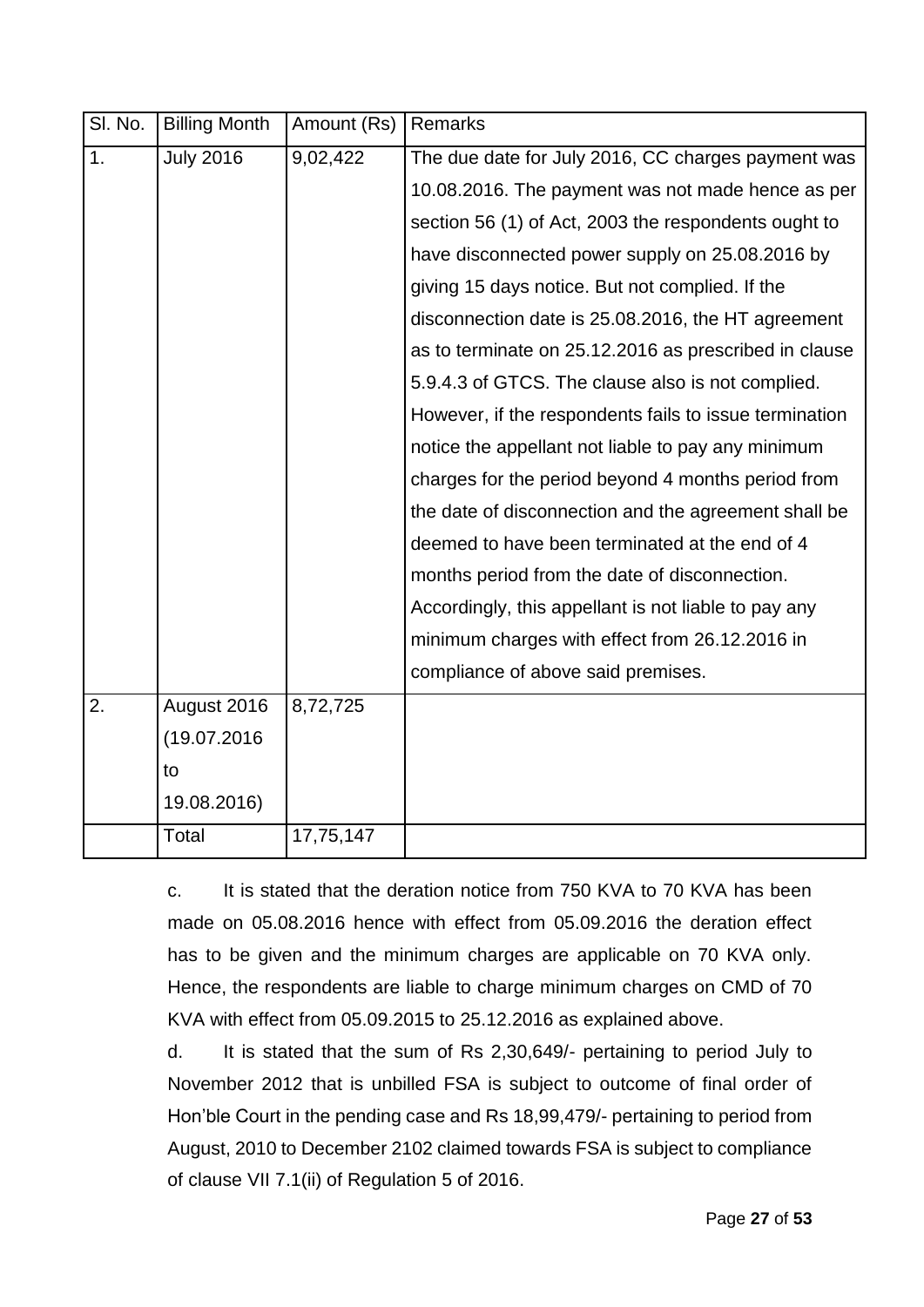e. It is pertinent to note that an amount of Rs 11,25,000/- available with respondents which is to be adjusted from the amounts payable along with applicable rate of interest from the date of last interest paid to the date of adjustment.

10. Having heard the appellant's counsel and the officers of the licensee the short issue that arises for consideration is whether the consumer entitled any relief and if so to what extent.

11. M/s. Sheetal Shipping and Metal Processor Limited having service connection bearing No. HT SC No. YDD-557 located at Sharajipet village, Alair mandal, Yadadri Bhongir district, has filed the present appeal for dismantling the existing HT service connection. In the process it has pleaded for revision of the total dues claimed at Rs. 2,13,91,843/- and demanded to be paid to the licensee in the form of a notice issued vide Form - A dated 01.11.2019 under the Revenue Recovery Act. That the complaint was rejected by the CGRF-I, stating that they have no jurisdiction, since the matter is pending before the Hon'ble Supreme Court of India. The appellant argued that the CGRF has failed to issue orders without mentioning the case number pending in the Hon'ble Supreme Court of India. Hence, the present appeal.

12. The SE / OP / Yadadri vide Form-A dated 01.11.2019 had demanded an amount of Rs. 2,13,91,843/-, the details of which re extracted elsewhere in this order. The appellant claimed that the amount demanded is not correct and the respondents have levied excess charges. Perusal of the submissions goes to show that there are three main issues:

1. Levy of monthly minimum charges of Rs. 66,56,728/- for the period from July 2016 to January 2017 and Rs. 46,46,438/- for the period from February 2017 to October 2017 taking demand charges with respect to CMD of 750 KVA instead of 70 KVA.

2. Date of effect of deration of CMD from 750 KVA to 70 KVA from 03.09.2016 in compliance of Clause VII 7.1 (ii) of Regulation 5 of 2016. (relevant clause 7.3)

3. The demand of Rs. 49,32,573/- claimed by the respondents towards difference of tariff rates between 33 KV and 11 KV supply.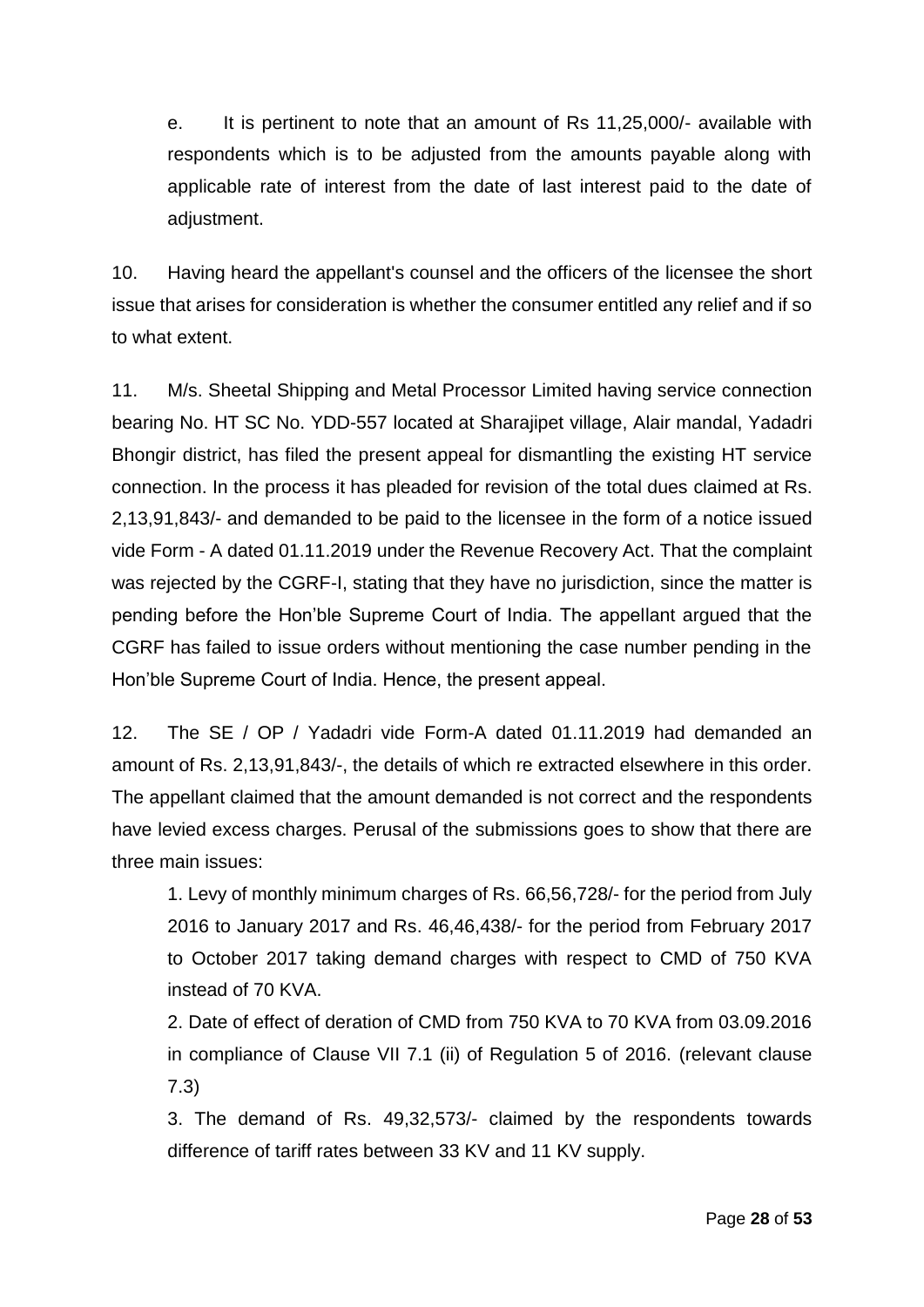#### **Issues 1 & 2**

13. The record shows that the service was initially disconnected on 20.11.2013 consequent to non payment of the outstanding arrears of Rs. 22,83,958/-. The HT agreement was terminated on 29.03.2014 vide Lr. No. SE / OP / NLG / SAO / HT / D. No. 166 / 2014 dated 15.05.2014, after outstanding arrears accrued to Rs. 38,46,771/ excluding available security deposit. Subsequently the appellant sought for restoration of supply and was willing to pay the arrears in installments where the amount got accumulated to Rs. 53,87,756/-. Though the installments were approved by the licensee, the appellant did not make the payment. thereafter, the appellant sought for certain relaxations under sick unit revival scheme, which has been approved by the licensee on 13.05.2015 and it was subject to payment of the following amount:-

| $\mathbf{1}$ . | Arrears as on date of disconnection           | 3,32,414.00   |
|----------------|-----------------------------------------------|---------------|
| 2.             | Monthly minimum charges (4 months)            | 16,39,456.00  |
| 3.             | Surcharge in arrears on date of disconnection | 1,11,020.00   |
| 4.             | Security deposit                              | 11,25,000.00  |
| 5.             | Development charges                           | 9,00,000.00   |
| 6.             | Re-connection charges                         | 1,000.00      |
| Total          |                                               | 41,086,896.00 |

From time to time the Hon'ble Commission had approved the sick unit revival scheme for the sick industries which are under long closure, wherein the monthly minimum charges beyond 4 months from the date of disconnection are waived. The appellant paid the above given amount in two installments as on 29.09.2015, as such a fresh HT agreement was entered between the consumer and the licensee for a CMD of 750 KVA on 30.09.2015 which was binding on them for a minimum of two years. This was confirmed in the letter of SE Operation bearing No. Lr. No. SE / OPN / NLG / Comml.1 / F. HT // D. No. 1602 / 15 dated 30.10.2015. The power supply to the service connection was restored on 19.10.2015.

14. On 03.08.2016, the appellant placed a request for deration of CMD from 750 KVA to 70 KVA which was acknowledged by the respondents on 05.08.2016. The request was not resolved by the licensee as the licensee had demanded payment of minimum charges upto October 2017 that is completion of 2 years which is the minimum agreement period under clause 5.9.4.3. The mandatory minimum agreement period of two years was not completed as on the date of application that is 03.08.2016,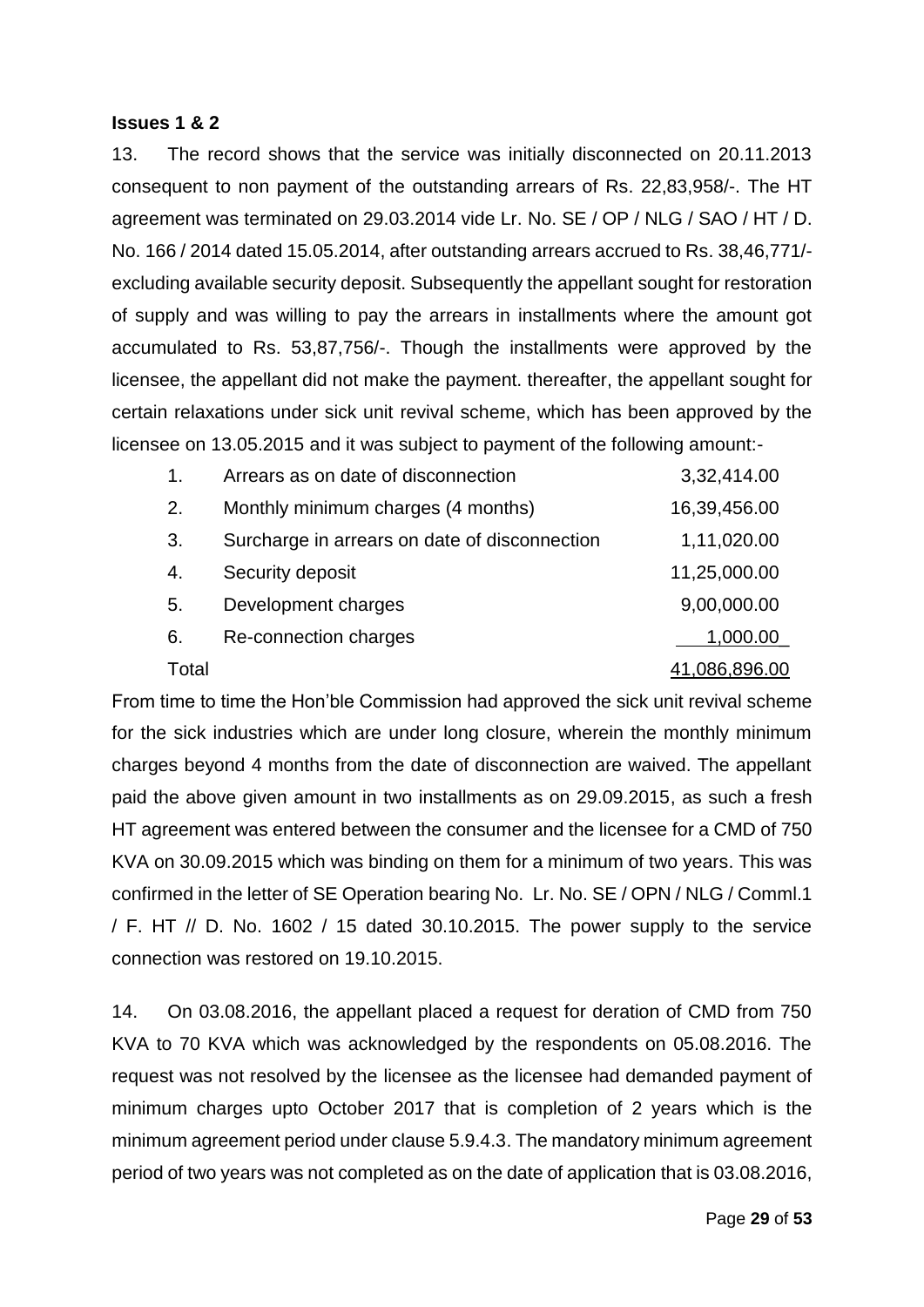with respect to date of agreement concluded towards restoration of power supply on 19.10.2015. The minimum agreement period had been completed on 19.10.2017. The appellant opposed such claim stated by the licensee and contended that minimum agreement period was already completed on 17.10.2009 taking the initial date of release of the service connection 750 KVA CMD as 18.10. 2007 and further held that the minimum agreement period was revised to one year by the Hon'ble Commission vide proceeding No. TSERC / Secy / 159-16 / 2016 dated 26.10.2016. Hence, all the bills have to be revised taking demand charges corresponding to 70 KVA instead of 750 KVA with effect from 03.09.2016 as per the clause 5.9.4.2 in the GTCS. The levy of monthly minimum charges adopted by the respondents against the CMD of 750 KVA is given below which has been disputed by the appellant. The details of calculations are reproduced at the cost of repetition.

| PART(A) |  |
|---------|--|

|                            |                                     |              |          | Calculation of arrears arrived against HT SC No. YDD 557, M/s Sheetal Shipping & Metal |              |
|----------------------------|-------------------------------------|--------------|----------|----------------------------------------------------------------------------------------|--------------|
| Processors Ltd., Alair (M) |                                     |              |          |                                                                                        |              |
| SI. No.                    | <b>Description</b>                  | Amount in Rs | Je Debit | Payment particulars                                                                    | Amount in Rs |
| 1.                         | Opening balance<br>as on 18.06.2016 | $-2050.48$   |          | $\overline{0}$                                                                         | 2050.48      |
| $\overline{2}$ .           | <b>July-2016</b>                    | 902422       |          | 0                                                                                      | 9,02,422.00  |
| 3.                         | August-2016                         | 872725       |          | $\overline{0}$                                                                         | 8,72,725.00  |
| $\overline{4}$ .           | September-2016                      | 432691       |          | $\overline{0}$                                                                         | 4,32,691.00  |
| $\overline{5}$ .           | October-2016                        | 3043635      | 2598762  | $\overline{0}$                                                                         | 30,43,635.00 |
| 6.                         | November-2016                       | 454006       |          | $\overline{0}$                                                                         | 4,54,006.00  |
| $\overline{7}$ .           | December-2016                       | 459538       |          | $\overline{0}$                                                                         | 4,59,538.00  |
| 8.                         | January-2017                        | 493762       |          | 0                                                                                      | 4,93,762.00  |

## PART(B)

Minimum bill from the date of disconnection till the date of termination of HT agreement

Arrears as on date of disconnection 01 / 2017 66,56,728.52

| SI. No. Description | Amount in Rs | Je Debit   Payment particulars | Amount in Rs |
|---------------------|--------------|--------------------------------|--------------|
| February-2017       | 500942       |                                | 5,00,942.00  |
| March-2017          | 498835       |                                | 4,98,835.00  |
| April-2017          | 443420       |                                | 4,43,420.00  |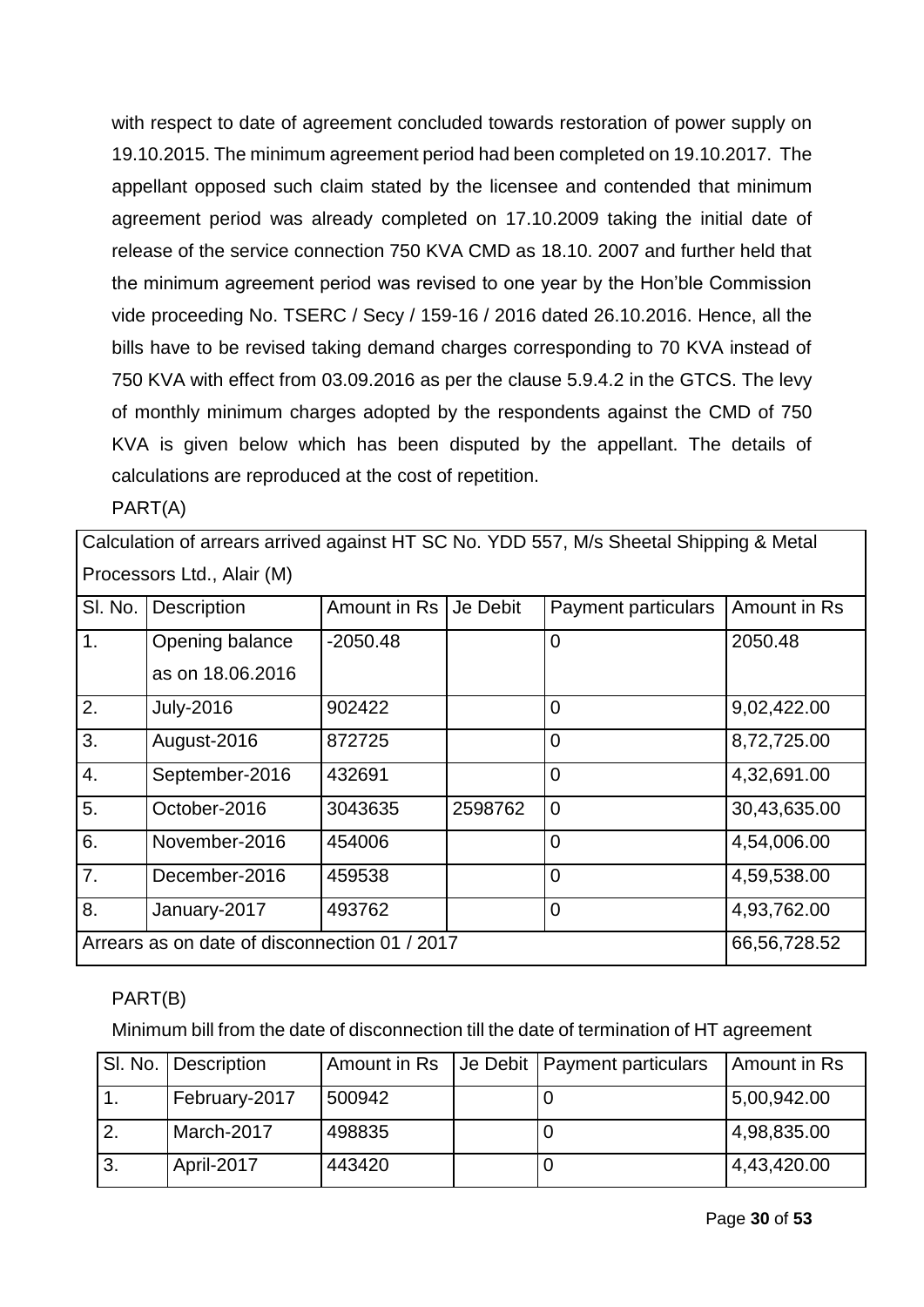| 4.                                                                  | May-2017         | 516984 |                | $\overline{0}$ | 5,16,984.00 |
|---------------------------------------------------------------------|------------------|--------|----------------|----------------|-------------|
| 5.                                                                  | June-2017        | 526061 |                | 0              | 5,26,061.00 |
| 6.                                                                  | <b>July-2017</b> | 528754 |                | $\overline{0}$ | 5,28,754.00 |
| 7.                                                                  | August-2017      | 538739 |                | 0              | 5,38,739.00 |
| 8.                                                                  | September-2017   | 545461 |                | $\Omega$       | 5,45,461.00 |
| 9.                                                                  | October-2017     | 547242 |                | 0              | 5,47,242.00 |
| Arrears as on date of disconnection 01/2017                         |                  |        |                | 46,46,438.00   |             |
| PART (C):- PART (A) + PART (B)                                      |                  |        |                | 1,13,03,166.52 |             |
| PART(D) Less:- Available security deposit                           |                  |        |                | 11,25,000.00   |             |
| PART(E) Total Dues as on date of termination of agreement excluding |                  |        | 1,01,78,166.52 |                |             |
| surcharge as well as court cases                                    |                  |        |                |                |             |

15. The subject service connection was disconnected on 19.01.2017, for want of payment of outstanding arrears of Rs. 66,56,728/- as claimed by the respondents. The crux of the dispute is whether the liability of the minimum agreement period of two years is to be reckoned with effect from initial date of release of service connection that is 18.10.2007 as claimed by the appellant or from the date of restoration of power supply that is 19.10.2015 claimed by the respondents. The relevant clause on the above issue is clause 5.9.4.2. Of the GTCS which is reproduced below.

"5.9.4.2: Deration of CMD or Termination of Agreement in respect of HT supply." The consumer may seek reduction of contracted maximum demand or termination of the HT agreement after the expiry of the minimum period of the agreement by giving not less than one month notice in writing expressing his intention to do so. However, if for any reason the consumer choose to derate the CMD or terminate the agreement, before the expiry of the minimum two year period of the agreement, the CMD will be derated or the agreement will be terminated with effect from the date of expiry of the initial two years period of the agreement or after expiry of one month notice period whichever is later. The company can also terminate the HT agreement at any time giving one month notice of the consumer violating the terms of the HT Agreement, or the GTCS or the provision of any law touching the agreement including the act and rules made thereunder and AP Electricity Reforms, 1998. On termination of the HT agreement, the consumer shall pay all sums due under the agreement as on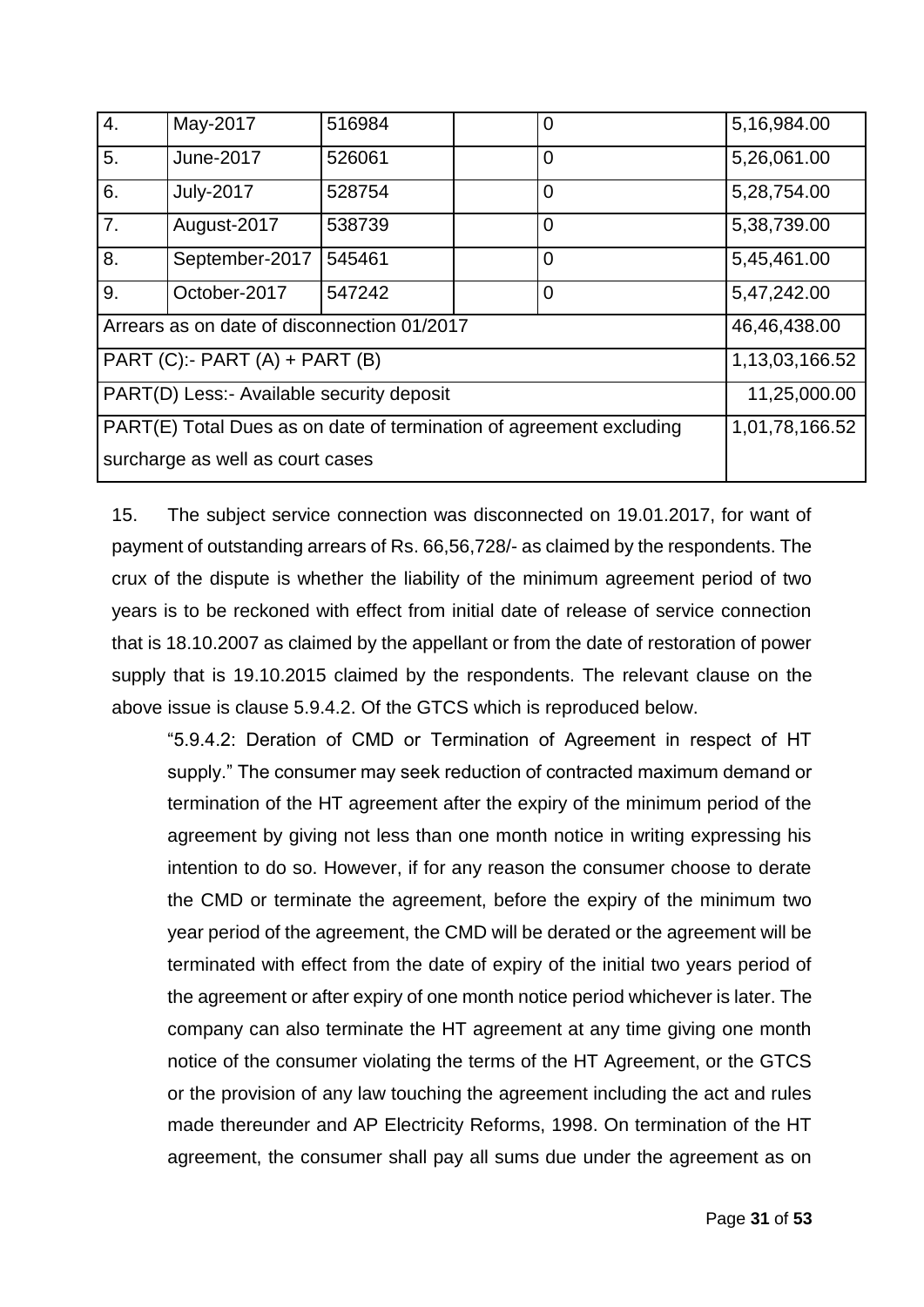the date of its termination."

The above clause was amended twice, initially vide proceeding No. APERC / Secy / 96 / 2014 dated 31.05.2014 wherein the notice period in writing expressing the intention to do so was reduced from 3 months to 1 month. A second modification was given vide proceeding No. TSERC / Secy / 159-16 / 2016 dated 26.10.2016 wherein the mandatory minimum period of agreement was revised from two years to one year. In the present case, the proceedings given on 31.05.2014 revising notice period from 3 months to 1 month shall have to be given benefit, whereas the  $2<sup>nd</sup>$  amendment notified on 26.10.2016 on revising the minimum period to one year can be given effect to as the application for deration of CMD which was placed prior to the modification date that is on 05.08.2016, was not refused to the extent the record is before this authority.

16. In order to appreciate the issue on the question of reckoning the date of dismantling the service, the relevant clause 5.9.6 is reproduced below.

"5.9.6. Dismantlement of service line after termination of agreement: On the termination of the LT or HT agreement, the company is entitled to dismantle the service line and remove the materials, meter, cut out etc. After termination of the agreement, the consumer shall be treated as a fresh applicant for the purpose of giving supply to the same premises when applied for by him provided there are no dues against the previous service connection."

The above clause gives authority to the licensee to dismantle the service line and remove the connection by taking away the materials, meter, cut out etc. in this case the same has not been executed by the licensee for the reasons not known it. However, it must be stated that the clause is very clear, that after termination of the agreement the consumer shall be treated as a fresh applicant for the purpose of giving supply to the same premises, which goes to show that the fresh agreement is needed to be executed between the consumer and the licensee towards release of power supply then the consumer can avail for 750 KVA and such supply shall reckoned from 19.10.2015, for a minimum agreement period of two years and which shall expire on 19.10.2017. In line with the said provision the consumer has paid the development charges of Rs. 9,00,000 at the rate of Rs. 1200/- per KVA for 750 KVA and Rs. 11,25,000/- at the rate of Rs. 1500/- per KVA for 750 KVA as it is a case for the release of new service connection.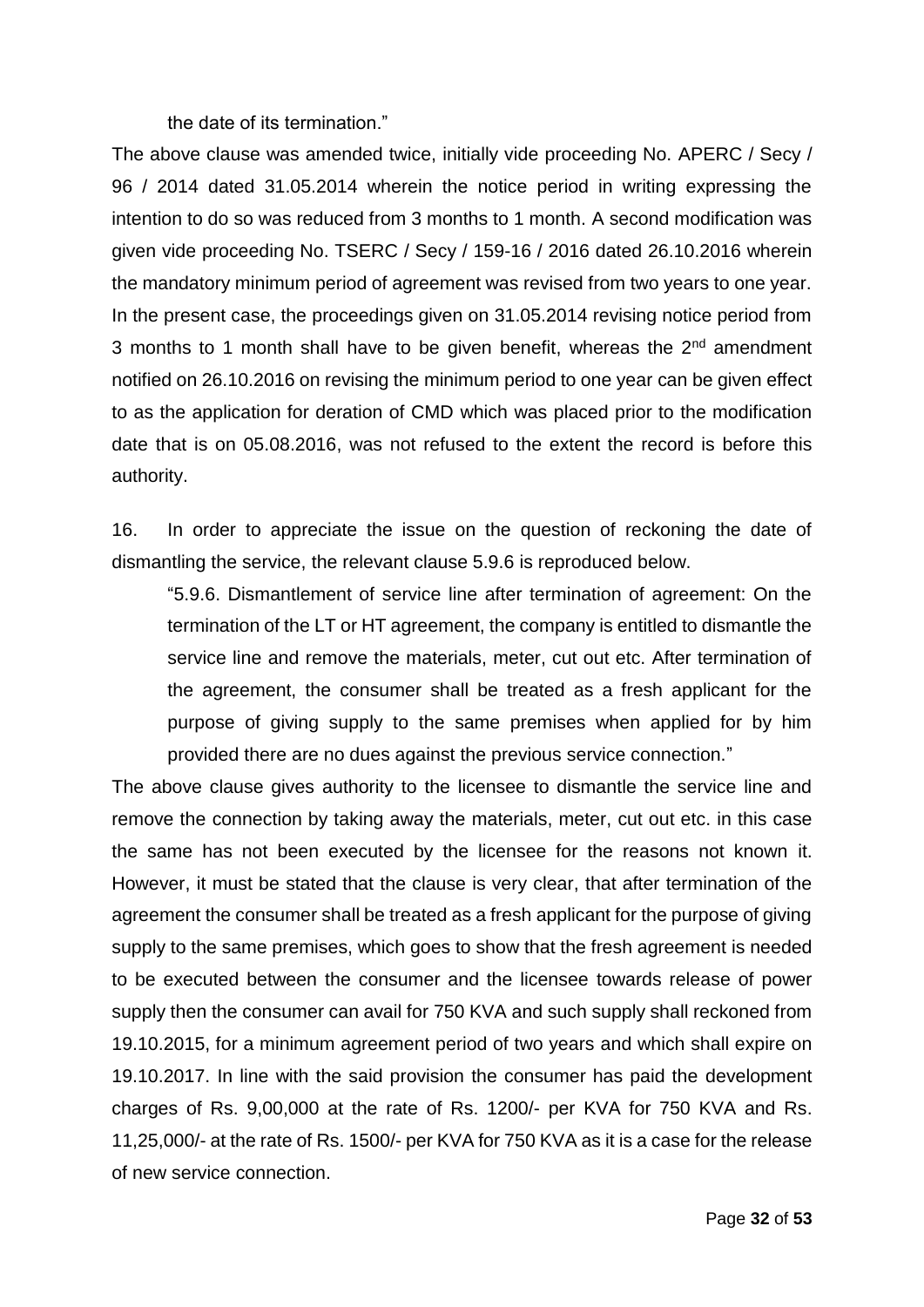17. The proviso to the clause 5.9.4.3 of the GTCS is reproduced below.

"Provided further that where the minimum period of the agreement is not yet completed by the date of such termination, the consumer shall be liable to pay the minimum charges as otherwise applicable calculated up to the date of completion of the period of agreement."

The above clause has provided opportunity to the licensee to dismantle the service the moment the consumer has failed to pay the minimum charges by issuing the termination notice by identifying the amount liable to be paid till the date of conclusion of the minimum period of the agreement. However, in this case there is another issue which will be considered in detail separately below, but the minimum charges have to be calculated in two spells i.e. up to 26.10.2016 and the balance period up to termination of the agreement. This would have made the job of the licensee much easier to recover the amounts or else continue the service on payment of the same. Nothing stopped the licensee after calculation of the amount as stated above to terminate the agreement and dismantle the service. Record does not show that the licensee as adhered to the subsisting regulations and conditions of supply. Therefore, as stated earlier, the consumer should be given the benefit of the regulations and conditions of supply as on the date of completion of minimum period of agreement as revised by the Commission in its proceedings.

#### **Issue No.3**

19. The record shows that the HT supply was released to the appellant on 18.10.2007 with a CMD of 750 KVA. The initial request for supply was made for 1525 KVA by the appellant which was later revised to 750 KVA. The CGM / Commercial vide Memo No. CGM (Comml) / SE (C) / DE (C) / ADE-II (C) / D. No. 1123 / 07 dated 05.10.2007, accorded approval for release of CMD of 750 KVA with extension of supply at 33 KV level of supply until availing full sanctioned load of 1525 KVA, as a special case. The licensee vide Lr. No. SE / OP / YDD / SAO / JAO / HT-I&II / D. No.100 / 19 dated 22.05.2019 had issued notice to the appellant wherein claim has been made towards back billing by charging difference of tariff rates between 11 KV energy charges and 33 KV energy charges, stating that billing was wrongly carried out under 33 KV tariff instead of 11 KV tariff and an amount of Rs. 49,32,573/- was arrived from the date of release of the service connection that is from October 2007 to April 2014 and from October 2015 to September 2017. The above back billing was done in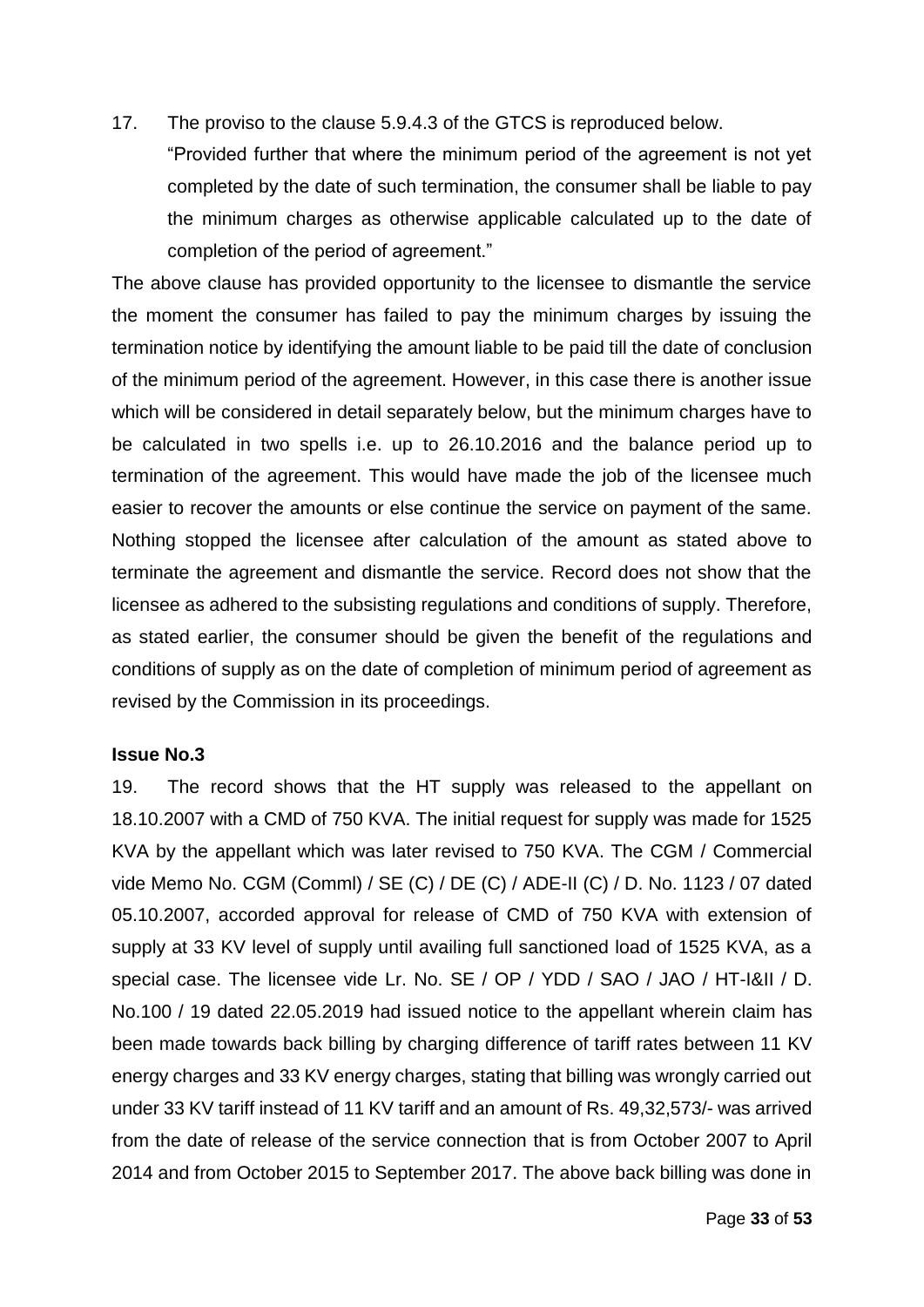view of the 33 KV level of supply extended instead of 11 KV for a CMD of 750 KVA. Later vide Lr. No. SE / OP / YDD / SAO / JAO / HT-I & II / D. No. 08 / 20 dated 06.04.2021, the licensee revised the back billing amount of Rs. 49,32,573/- to Rs. 36,57,684/- in view of difference in the tariff rates.

20. The tariff orders issued by the then APERC from time to time envisaged that the DISCOMs shall release power supply at the level of voltage that is to be followed while releasing the demand contracted for. The relevant clauses in the respective tariff orders are reproduced below:-

The tariff order 2007-08 - General Conditions of HT supply- Clause (1) A GENERAL CONDITIONS OF H.T. SUPPLY FOR THE FY 2007-08

The foregoing tariffs are subject to the following conditions:-

(1) A. VOLTAGE OF SUPPLY

The voltage at which supply has to be availed by:

(i) HT consumers, seeking to avail supply on common feeders shall be:

For Total Contracted Demand with the Licensee and all other sources.

Upto 1500 kVA 11000 Volts

1501 kVA to 5000 kVA 33000 Volts

Above 5000 kVA 132000 Volts or 220000 Volts as may be decided by Licensee

(ii) HT Consumers seeking to avail supply through independent feeders from the substations where transformation to required voltage takes place shall be:

> For total contracted Demand with the licensees and all other sources.

> > Upto 2500 kVA 11000 Volts

2501 kVA to 10,000 kVA 33000 Volts

Above 10000 kVA 132000 Volts or 220000 Volts

The relaxations are subject to the fulfillment of following conditions:

(a). The consumer should have an exclusive dedicated feeder from the substation where transformation to required voltage takes place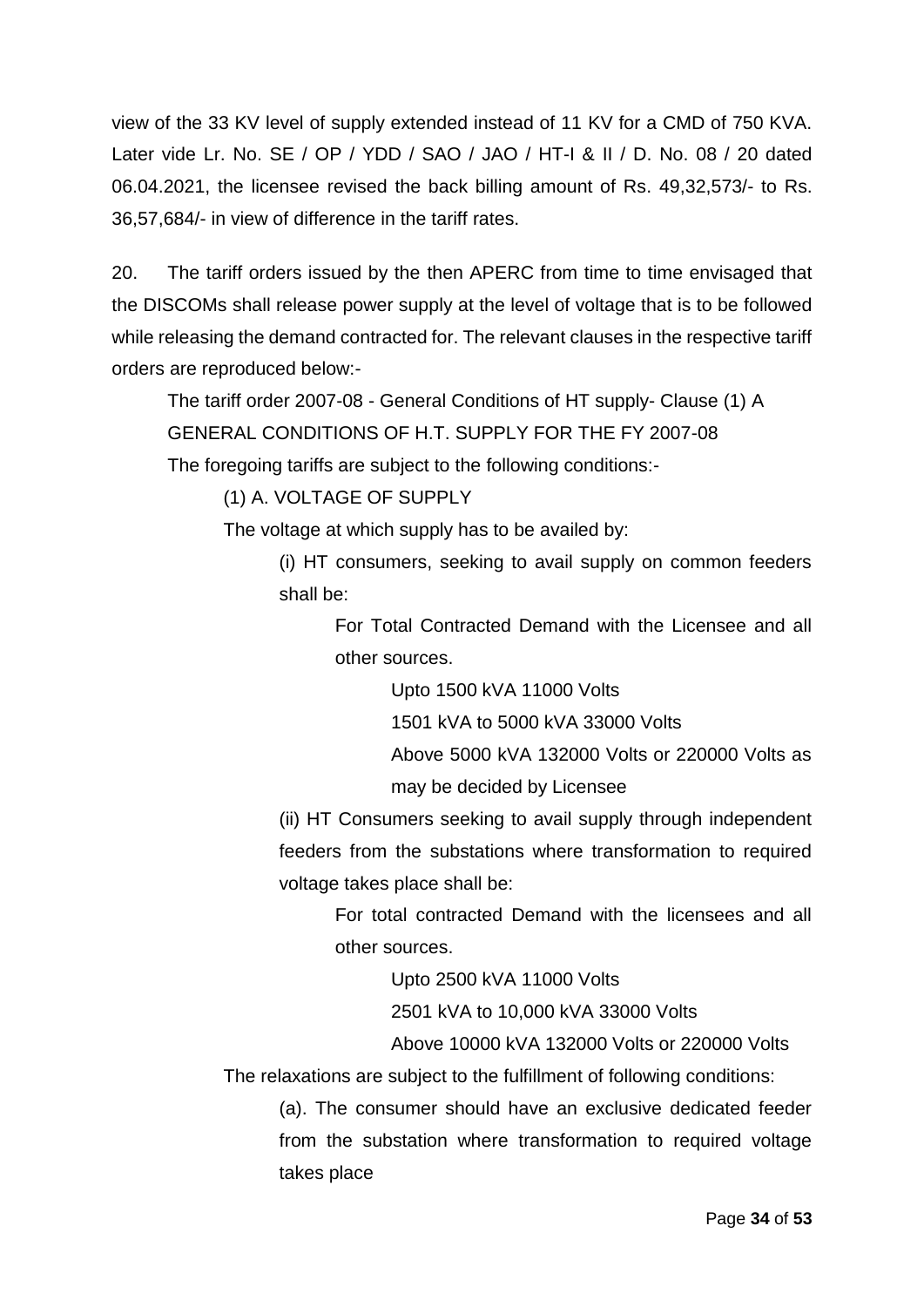(b). The consumer shall pay full cost of the service line as per standards specified by APTRANSCO/DISCOM including take off arrangements at substation;

21. The aforementioned clause clearly states that supply shall be extended upto CMD of 1500 KVA at 11 KV level and above 1501 upto 5000 KVA, the voltage level shall be at 33 KV for the consumers intending to avail supply under a common feeder. In the present case, the supply was extended at 33 KV level for the CMD of 750 KVA at the request of the appellant vide memo No. CGM (Comml) / SE (C) / DE (C) / ADE-II (C) / D. No. 1123 / 07 dated 05.10.2007. The release of power supply under 33KV level of supply for a CMD of 750 KVA is quite against the clauses extracted above. The conditions in the supply agreement mentioned pursuant to above sanction thereof are extracted below and the same runs contrary to the conditions and the tariff orders as also the power supply release order.

a. The consumer shall pay the total amount of remaining development charges at a time that is Rs. 10,67,500/- immediately.

b. The consumer has to pay at the 11 KV tariff rates for the reduced CMD of 750 KVA supply extended to them at 33 KV point of supply until availing full sanctioned load of 1525 KVA.

c. An undertaking shall be collected from the consumer for not to avail the third party power for any future loads.

d. The consumer should install appropriate CTs (say 25 / 1 A with class of accuracy 0.2S) along with other equipment.

The licensee consciously released the supply at 33 KV and erred in recording the same and conveniently imposed a condition that tariff will be levied at the rates of 11 KV while recognizing the fact that supply is extended at 33 KV. Having done so the licensee cannot now turn around and say that consumer is at fault and is liable for payment of tariff as applicable to 11 KV supply due to its own lapses. Further, any amount should have been shown in the bill so as to take action within 2 years of the amount becoming due. This was not clarified at all.

22. The agreement was concluded with above said conditions on 19.10.2007, The appellant showed willingness for levy of 11 KV tariff charges for availing supply under 33 KV level. It is to be noted that the 11 KV energy charges are higher than 33 KV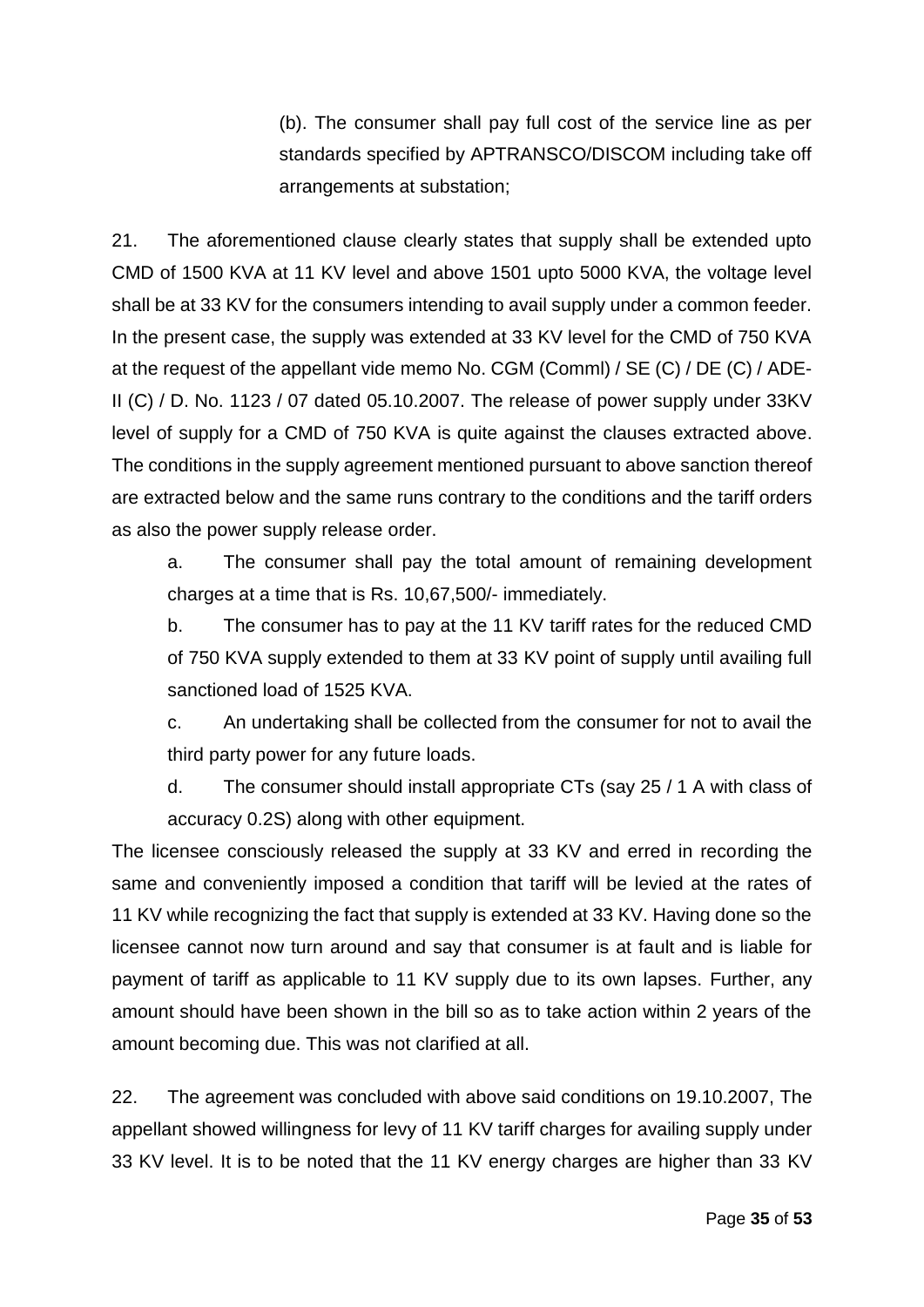energy charges. For the reasons best known, the licensee did not incorporate the 11 KV rates in the billing of the service connection in the agreement entered by the consumer in the year 2015. Later during the year 2019 realized that the billing has been done under 33 KV tariff instead of 11 KV tariff, accordingly, addressed a letter to the appellant seeking to back billing vide Lr. No. SE / OP / YDD / SAO / JAO HT I & II / D. No. 100 / 19, dated 22.05.2019, demanding payment of an amount of Rs. 49,32,573/- by revising the bills already issued under 33 KV tariff for energy charges at 11 KV tariff for the period from the date of release of supply that is from October 2007 to April 2014 and October 2015 to September 2017 as the amount of liability in between period being the minimum charges was waived under sick unit revival scheme. Now the contention of the appellant is that the levy of short billing amount of Rs. 49,32,573/- is in violation of provision of tariff orders and GTCS. That the HT agreement entered was in operation during the period 2007 to 30.09.2015 and terminated vide Lr. No. SE / OPN / NLG / COMML.1 / F. HT / D. No 1602 / 15 dated 30.09.15. The licensee had collected the fresh development charges of Rs. 9,00,000/ and security deposit of Rs. 11,25,000/-. Hence it was claimed that the levy of said charges is not correct and illegal.

23. Whereas there is a specific mandate towards tariff rates applicable against the voltage level in the tariff order 2013-14 also applicable for the FY 2014-15, the Clause 6 (3) HT supply ‐ General Conditions of the tariff order specifies the voltage at which the supply has to be availed:

Voltage of supply

The voltage at which supply has to be availed by:

(i) HT consumers, seeking to avail supply on common feeders shall be: For total contracted demand with the licensee and all other sources.

| Upto 1500 KVA        | 11 KV                                     |
|----------------------|-------------------------------------------|
| 1501 KVA to 5000 KVA | 33 KV                                     |
| Above 5000 KVA       | 132 KV or 220 KV as may be decided by the |
|                      | licensee.                                 |

(ii) HT consumer seeking to avail supply through independent feeders from the substations where transformation to required voltage takes place shall be: For total contracted demand with the licensee and all other sources.

Upto 2500 KVA 11 KV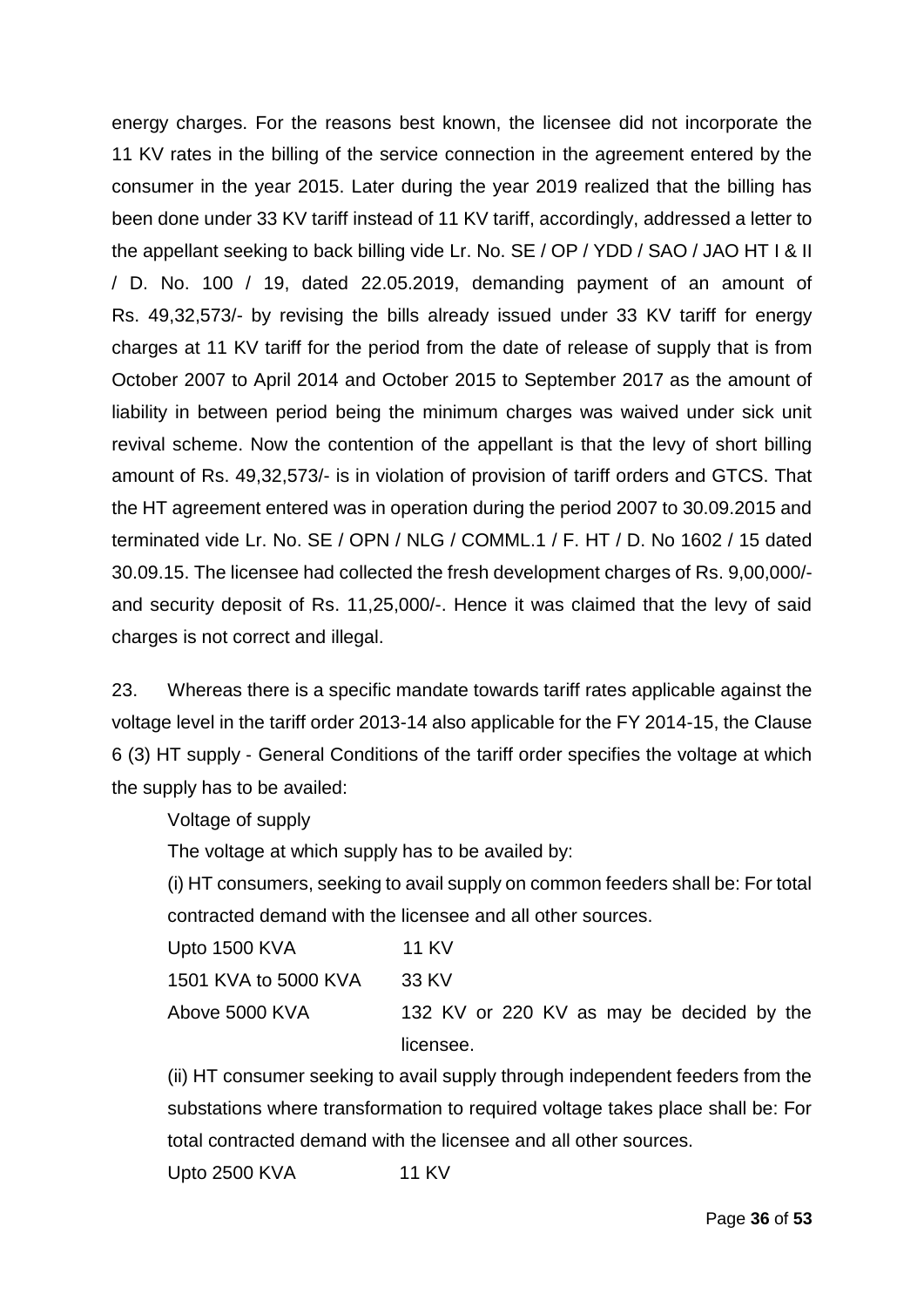2501 KVA to 10,000 KVA 33 KV Above 10000 KVA 132 KV or 220 KV as may be decided by the licensee.

The relaxations are subject to the fulfillment of following conditions:

I The consumer should have an exclusive dedicated feeder from the substation where transformation to required voltage takes place.

II. The consumer shall pay full cost of the service line including take off arrangements at substation..

iii. In case of HT - I, HT  $-$  II and HT  $-$  III consumer categories, for whom the voltage wise tariff is applicable, the Licensee shall levy the tariff as per the actual supply voltage'. (This condition came into force with effect from 2010-11 tariff order).

24. The aforementioned clause at condition (iii) clearly states that for the consumers falling under HT-I, HT-II and HT-III categories, the DISCOM shall levy the energy charges as per the actual voltage of supply. In the present case, the actual supply voltage is 33 KV level, though liable for extension of supply at 11 KV level the supply remained extended at 33 KV was not converted at any point of time under applicable orders and conditions.

25. Fresh agreement was executed vide Lr. No. SE / OPN / NLG / COMML.1 / F. HT / D. No 1602 / 15 on.30.09.15, for restoration of power supply under sick unit revival scheme and release of a CMD of 750KVA on payment of pending arrears along with payment of the development charges and security deposit. In the said agreement there was no mention with regard to billing under 11 KV tariff rates though the extension of the supply is at 33 KV level as was done earlier in the previous HT agreement. The crucial condition of applying tariff for energy charges at 11 KV was not addressed by the licensee nor made part of the HT agreement. The conditions of tariff orders FY 2015-16 under clause 6 (3) HT supply ‐ General Conditions of the Tariff Order mandates specific directions at condition No. (iii) on levy of tariff rates against actual level of voltage of supply. In the preset case, the actual supply voltage level is 33 KV. Hence, in the absence of conditions for levying tariff for energy drawn at 11 KV in the fresh HT agreement dated 30.09.2015 and the specific direction of the tariff order was not given effect to, the appellant is not liable for payment of tariff at 11 KV, but is liable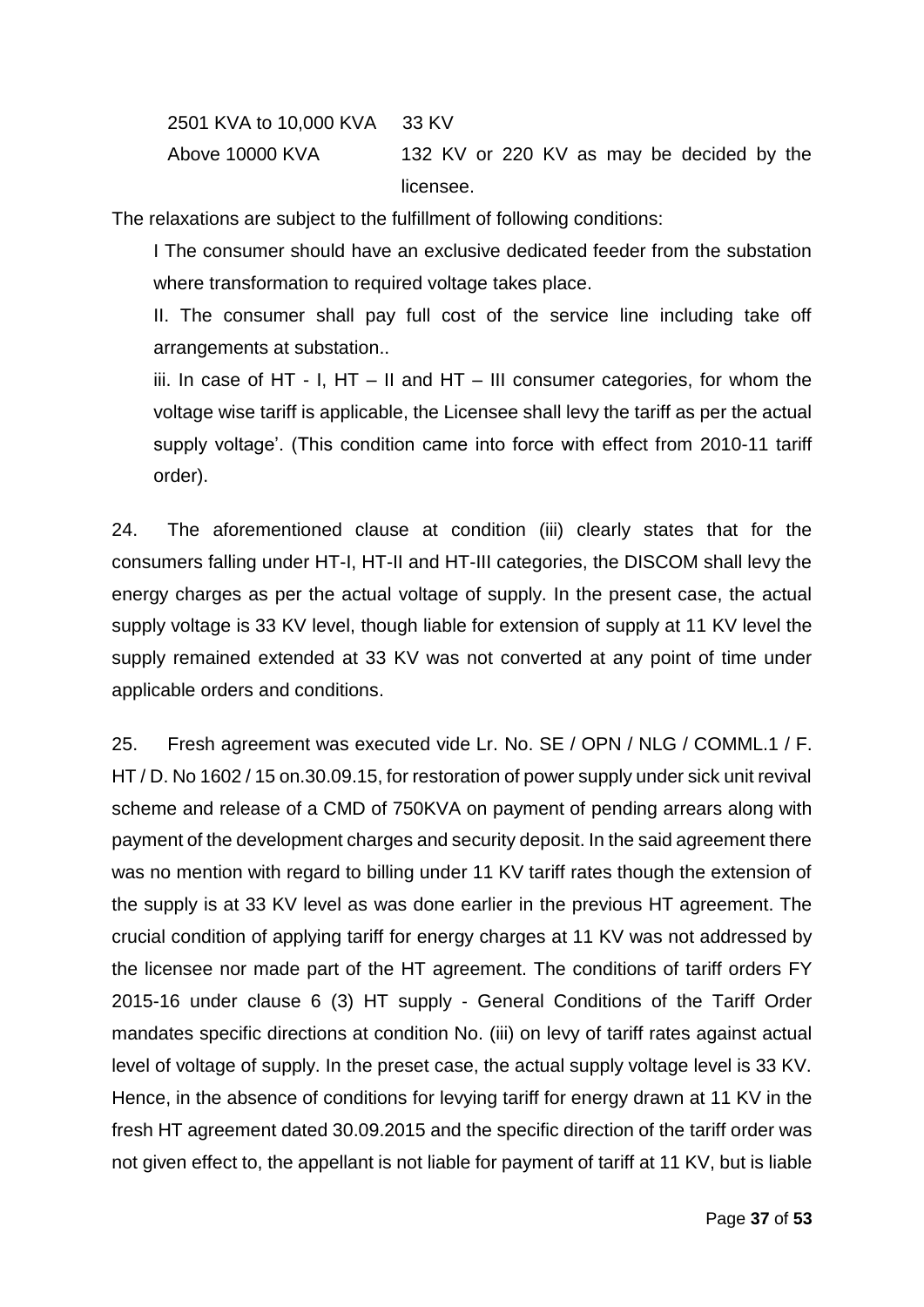for tariff at 33 KV for the agreement period starting from 30.09.2015 till the termination of the agreement.

26. Though the initial agreement was concluded for release of 750 KVA CMD there was mutual consent between the licensee and the appellant that is it will be billed for at energy charges for 11 KV tariff only. The appellant has shown willingness for being billed under 11 KV tariff towards energy charges and executed the agreement on 19.10.2007 duly incorporating the said conditions. But now the issue needs to be examined based on the consent given for being billed at 11KV tariff and claiming that it is against the provisions of the tariff orders and GTCS. The appellant cannot plead ignorance about the consent given that is liable for tariff at 11 KV in the first instance the condition imposed by the licensee for sanction 33 KV supply. In other words the appellant came forward to avail supply of 750 KVA CMD at 33 KV level only. It can be understood that the said request might have been made for their convenience in getting quality power supply to avoid 11 KV interruptions, which will be phenomenally more compared to 33 KV level of supply. Further, the specific condition of applicable tariff rates against the actual supply voltage mentioned in the agreement and the same is not found in the tariff order for 2007-08, which condition first came into force through the tariff order 2010-11. In the absence of such a specific condition in the tariff order, the consent given by the appellant for billing under 11 KV tariff energy charges cannot be sustained. As such the short billing / back billing imposed by the licensee seeking to collect energy charges under 11 KV tariff rates instead of the 33 KV tariff rates is untenable for the period from 10 / 2007 to 04 / 2014 as it was never shown in the bills and runs contrary to section 56 of the act 2003, as such the same is not liable to be paid by the appellant, as the sanction was made by the licensee itself in deviation of the applicable tariff, which it cannot wriggle out.

27. In view of the foregoing discussion, the back billing in terms of difference of tariff between 33 KV energy charges to 11 KV energy charges levied by the respondents in two spells of period that is from October 2007 to April 2014 and October 2015 to September 2017 for an amount of Rs 36,57,684/- cannot be claimed, as it is not in accordance with law as also not satisfying sec 56 of the Act, 2003. To say the least the amount should have been shown in the bill for the past two years before it is claimed and it remained unpaid. Also notice of the claim has been given by issuing a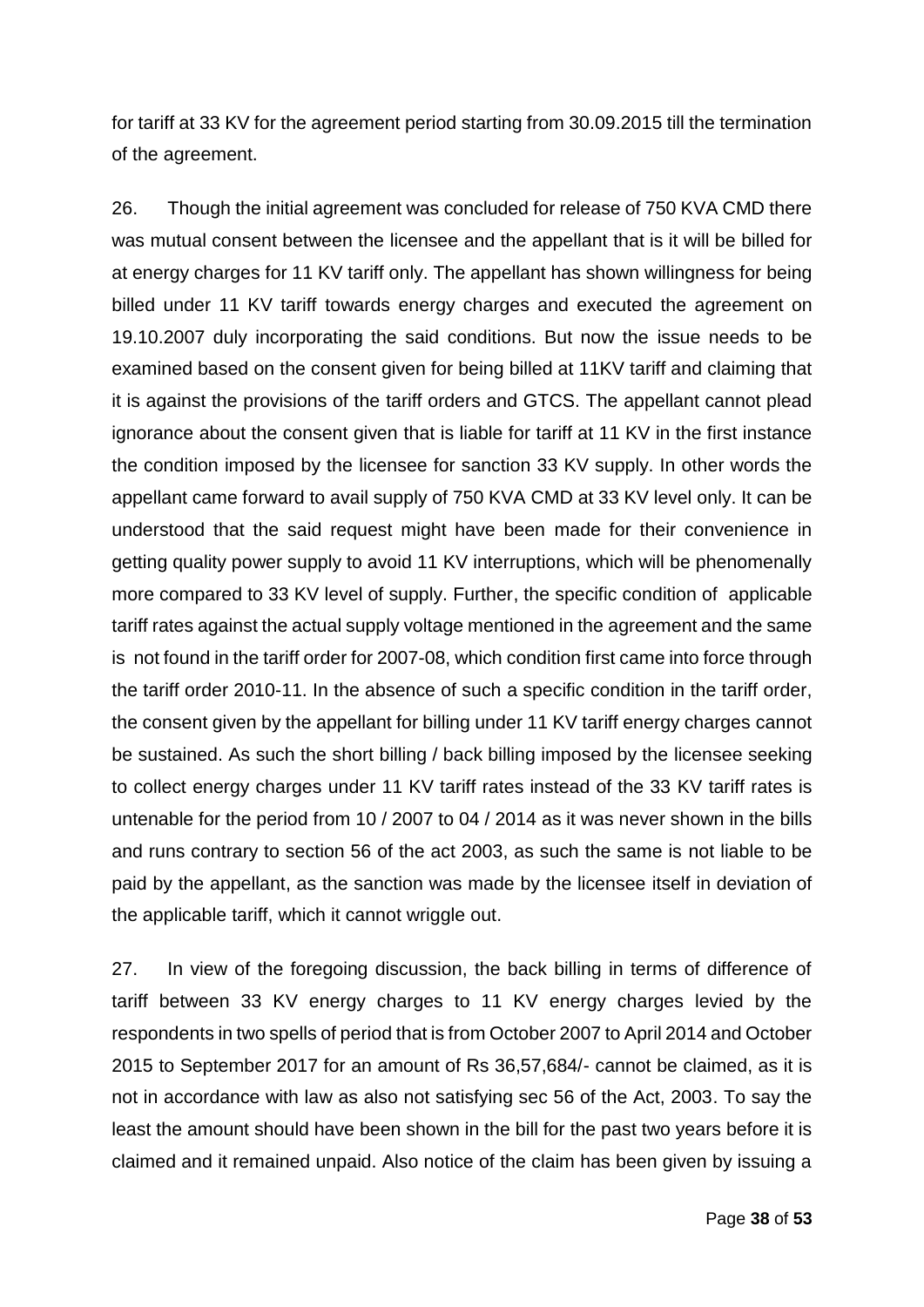15 days notice, both the above being the ingredients of the sec 56 of the Act, 2003.

28. The appellant has relied on the sec 56 (2) of Act, 2003 which extracted below. ''no sum due from any consumer, under this section shall be recoverable after the period of two years from the date when such sum became first due unless such sum has been shown continuously as recoverable as arrear of charges for electricity supplied and the licensee shall into cut off the supply of the electricity."

Under the above said clause, the appellant opposed the levy of back billing amount and also the appellant quoted the clause 4.1.5 (iv) of regulation 5 of 2004 of Electricity supply code which reads as:-

"Once the final bill is raised, the licensee shall not have any right to recover any charges(s) other than those in the final bill for any period prior to the date of such bill."

Thus, the claims made towards back billing cannot be sustained in view of the provision mentioned above.

29. Further in support of its claim the appellant has relied upon the orders of the Hon'ble High Court and Hon'ble Supreme Court. The Hon'ble High Court in its order dated 21.11.2011 in W. P. No. 14893 of 2011, order dated 26.09.2012 of W. P. No. 21179 of 2012 and the Hon'ble Supreme Court in the judgment dated 30.04.2021 passed in C.A. No. 6145 of 2010 and C. A. No. 6036 of 2012. The judgment and relevant portions' thereof are extracted below.

W. P. No. 14893 of 2011

"At the Interlocutory stage, the Writ Petition is taken up for hearing and disposal with the consent of the learned counsel for the parties. The issue raised in this Writ Petition is whether the demand raised for capacitor surcharge for September and October 2005, and for the period July 2006 to September 2006 and December 2006. is barred by limitation as prescribed under Section 56 (2) of the Electricity Act, 2003 (for short "the Act"). It is not in dispute that on the basis of an inspection carried out in the year 2011, the impugned demand is raised for the period mentioned above under Section 56 (2) of the Act. Under the said provision no sum due from any consumer shall be recoverable after the period of two years from the date when such sum became first due unless such sum has been shown continuously recoverable as arrear of charges for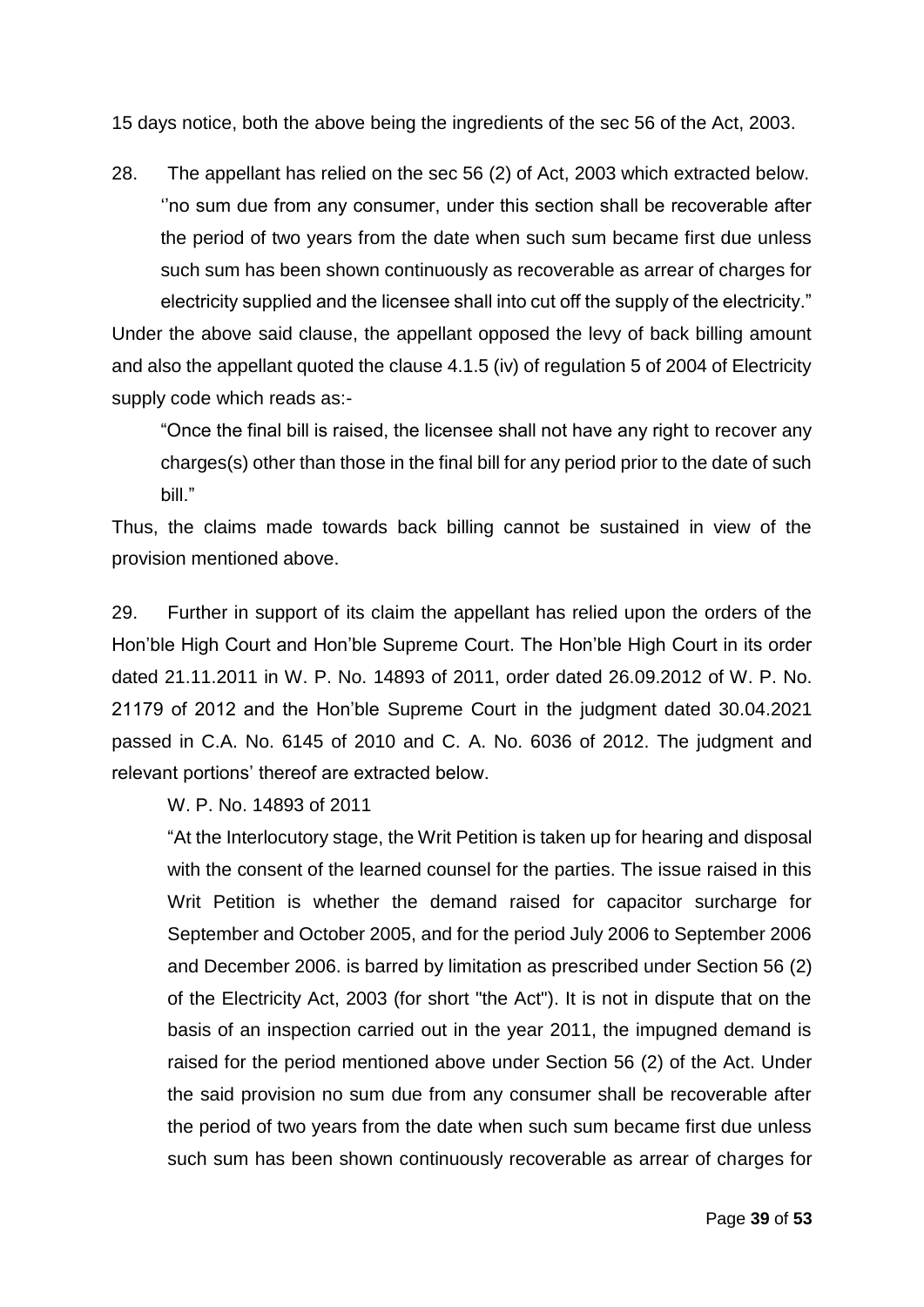the electricity supplied. In the instant case, admittedly, an amount of Rs. 69,671/- representing the purported due for September and October 2005, and for the period July 2006 to September 2006 and December 2006 was not shown as arrears of charges in the electricity bills. In the face of this admitted factual and legal position, the impugned order cannot be sustained and accordingly the same is quashed. The Writ Petition is accordingly allowed"

#### W. P. No. 21179 of 2012

" This Writ Petition is filed for a Mandamus to set aside proceedings in Lr.No.SE / OP /ADB / DE (T) / AE (T) / F. WP 31088 / 28 - E4 / 1126 dated 18.05.2012 of respondent No. 1. I have heard Mr. G. Pramod Kumar, learned counsel for the petitioner and Mr. P. Vinod Kumar, learned standing counsel for APNPDCL appearing for the respondents. The petitioner is a HT consumer of the respondents having service connection No.217. It is classified as a seasonal industry. The respondents have issued notice dated 20.08.2011 calling upon the petitioner to pay the purported shortfall amount of Rs. 3,58,230/- for the period from June, 2008 to October, 2008. This notice is questioned by the petitioner on the ground that the same is barred by limitation as prescribed under Section 56 (2) of the Electricity Act, 2003 (for short "the Act"). At the hearing, the learned counsel for the petitioner submitted that the petitioner is not liable to pay the alleged shortfall amount and that even if it has incurred any such liability, the same is barred by limitation as prescribed under Section 56 (2) of the Act. In support of his submission, the learned counsel placed reliance on the judgment dated 21.11.2011 of this Court in W. P. No. 14893 of 2011 (M/s. Sri Venkateswara Rice Mill, Tallapudi, West Godavari District Vs. The Assistant Accounts Officer, Electricity Revenue Office, Eastern Power Distribution Corporation of Andhra Pradesh Limited, Nidadavole, West Godavari District). Opposing the above submission, the learned standing counsel for the respondents submitted that even though the notice was given for the first time on 20.08.2011, the limitation commences from the date on which it was issued. In support of his submission, the learned standing counsel placed reliance on the judgments in Municipal Corporation of Delhi Vs. H.D. Shourie and Swastic Industries Vs. Maharashtra State Electricity Board. I have carefully considered the submissions of the learned counsel for the parties. Section 56 (2) of the Act reads as under: "Notwithstanding anything contained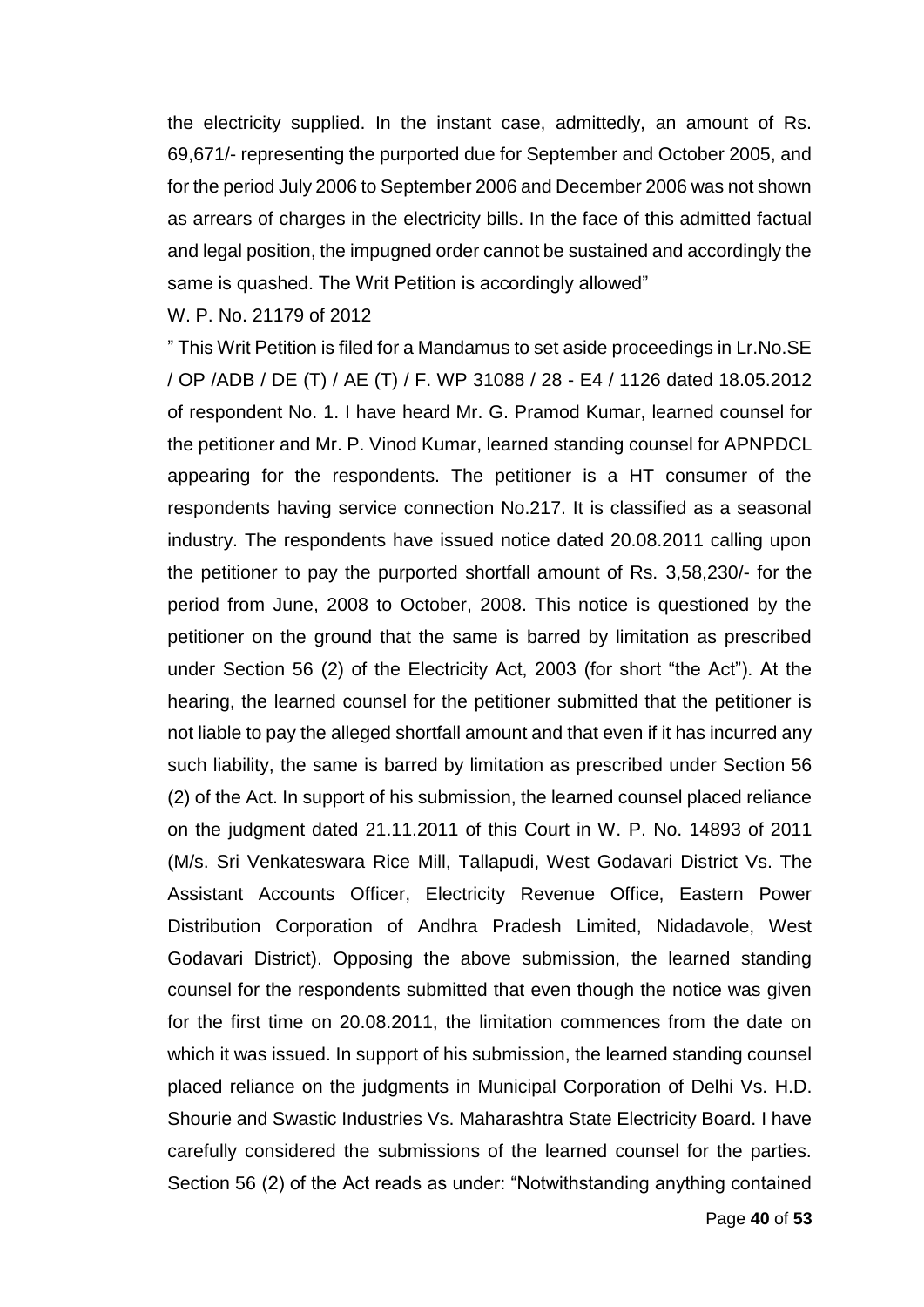in any other law for the time being in force, no sum due from any consumer, under this section shall be recoverable after the period of two years from the date when such sum became first due unless such sum has been shown continuously as recoverable as arrear of charges for electricity supplied and the licensee shall not cut off the supply of the electricity." While construing the above-mentioned provision, this Court speaking through me in Sri Venkateswara Rice Mill (Supra), held as under: "It is not in dispute that on the basis of an inspection carried out in the year 2011, the impugned demand is raised for the period mentioned above under Section 56 (2) of the Act. Under the said provision no sum due from any consumer shall be recoverable after the period of two years from the date when such sum became first due unless such sum has been shown continuously recoverable as arrear of charges for the electricity supplied. In the instant case, admittedly, an amount of Rs. 69,671/- representing the purported due for September and October 2005, and for the period July 2006 to September 2006 and December 2006 was not shown as arrears of charges in the electricity bills. In the face of this admitted factual and legal position, the impugned order cannot be sustained and accordingly the same is quashed." The judgments in Municipal Corporation of Delhi (1 supra) and Swastic Industries (2 supra) relied upon by the learned standing counsel were rendered under the provisions of the Indian Electricity Act, 1910 and the Electricity (Supply) Act, 1948. The provisions of both the said Acts do not contain a provision similar to Section 56 (2) of the Act. As the very legislative intent in introducing Section 56 (2) of the Act is to prevent the licensee from recovering the amounts under stale claims, I am of the opinion that unless the licensee continues to show the disputed amount under the bills raised within two years from the date when the amount allegedly fell due, it cannot recover such amount from its consumers. As admittedly the amount demanded under the impugned notice fell due more than two years prior to its demand and this amount was not shown in the bills issued during the two years period immediately following the period for which the amount fell due, the claim is barred by limitation as prescribed under Section 56 (2) of the Act. On the above premises, the impugned notice is set aside. The Writ Petition is, accordingly, allowed."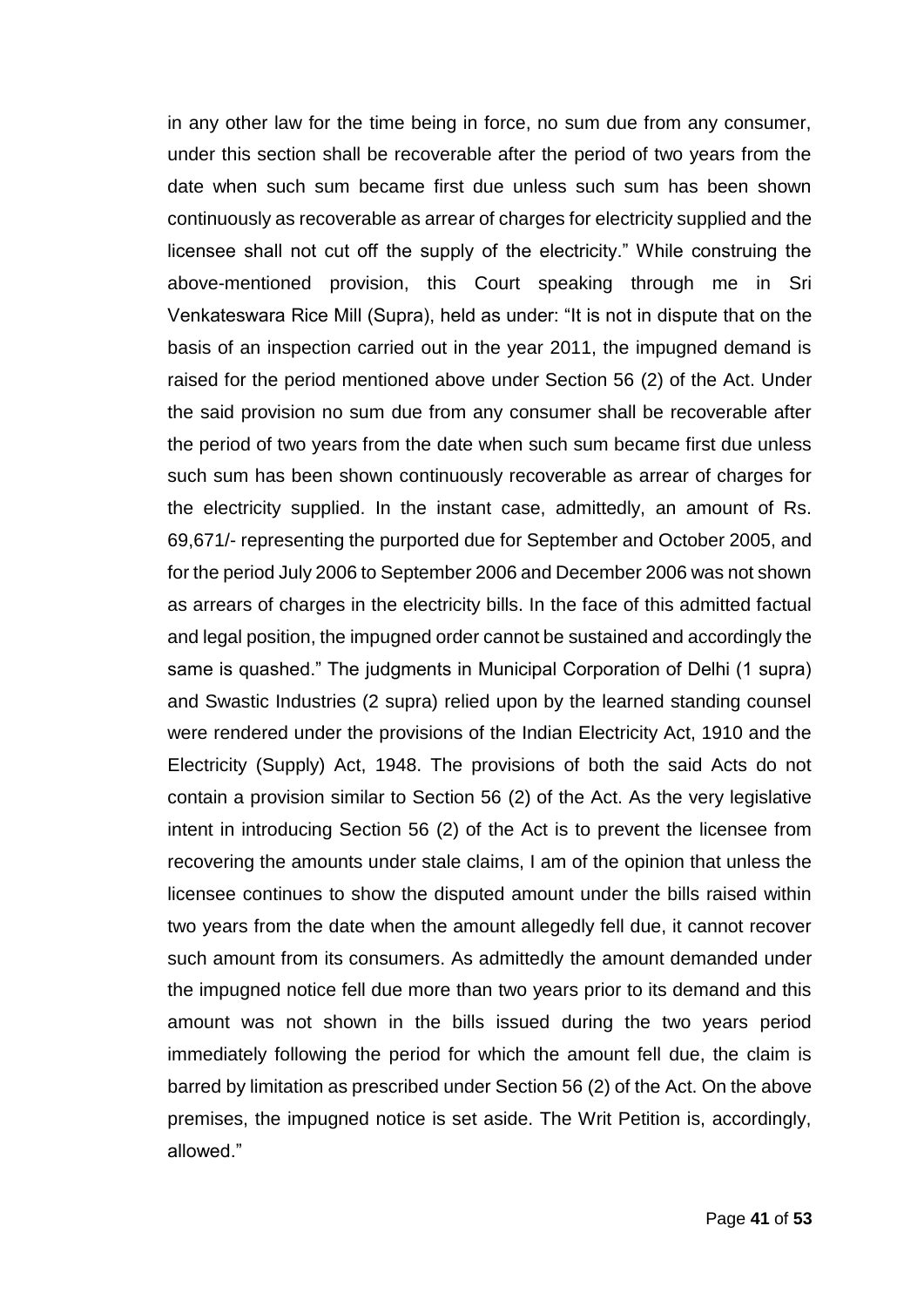#### C. A. No. 6036 of 2012.

"30. We have taken the aforesaid view to avoid injustice as well as possibility of discrimination. We have already extracted a part of paragraph 11 of the judgment in the case of State of Kerala v. V.R. Kalliyanikutty (supra) wherein Court considered the matter also in the light of Article 14 of the Constitution. In that case the possibility of Article 14 being attracted against the statute was highlighted to justify a particular interpretation as already noted. It was also observed that it would be ironic if in the name of speedy recovery contemplated by the statute, a creditor is enabled to recover claims beyond the period of limitation. In this context, it would be fair to infer that the special adjudicatory role envisaged under Section 86(1)(f) also appears to be for speedy resolution so that a vital developmental factor - electricity and its supply is not adversely affected by delay in adjudication of even ordinary civil disputes by the Civil Court. Evidently, in absence of any reason or justification the legislature did not contemplate to enable a creditor who has allowed the period of limitation to set in, to recover such delayed claims through the Commission. Hence we hold that a claim coming before the Commission cannot be entertained or allowed if it is barred by limitation prescribed for an ordinary suit before the civil court. But in appropriate case, a specified period may 36 Page 37 C.A.No.6036/2012 etc. be excluded on account of principle underlying salutary provisions like Section 5 or 14 of the Limitation Act. We must hasten to add here that such limitation upon the Commission on account of this decision would be only in respect of its judicial power under clause (f) of subsection (1) of Section 86 of the Electricity Act, 2003 and not in respect of its other powers or functions which may be administrative or regulatory."

C.A. No. 6145 of 2010

"21. The application of the respondent dated 20.09.2007 for reduction of contract load / sanctioned load from 4000 KVA to 1325 KVA would be deemed to have been allowed under the provisions of regulation 9.2 of the Regulations of 2005, and the respondent shall be entitled to all consequential benefits."

30. The above referred judgments are analyzed and interpretation of the above judgments is made in the context of the present case. It is noticed that the amount due in this case is older than 2 years and appears to have not been shown in the bill,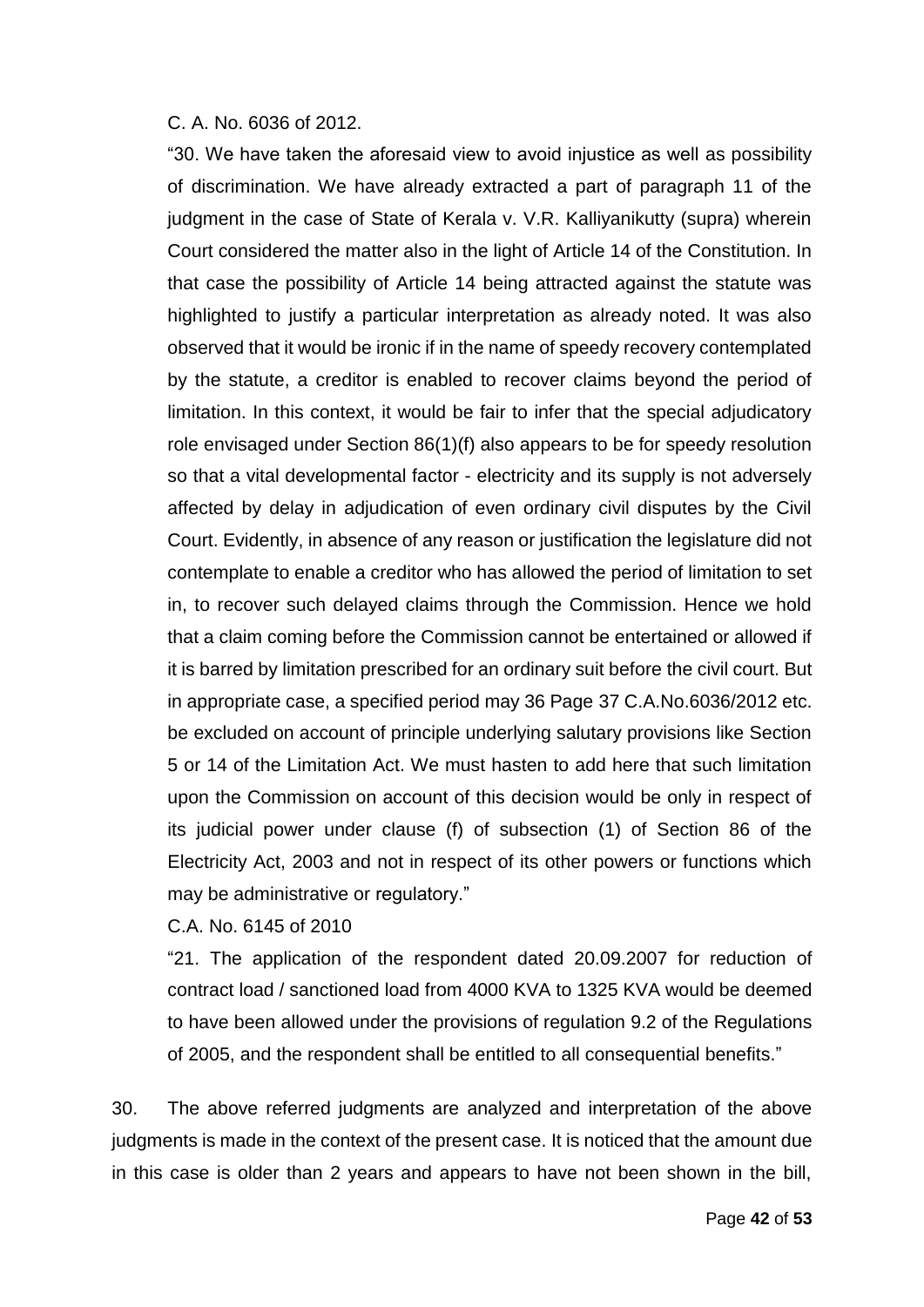therefore Section 56 (2) of the Act, 2003 cannot be invoked. The provisions in the supply code as extracted above is still applicable as the same was adopted by the Telangana Electricity Regulatory Commission (TSERC) in Regulation No. 1 of 2004. Therefore, also the claim of back billing as stated supra cannot be sustained. Moreover the ingredients of section 56 require two parts namely, the sum should have become due and should be within two years and it should have been shown in the bills. In this particular case, neither of these ingredients are noticed nor action has been taken by the licensee in accordance with applicable provisions. The Hon'ble Supreme Court in several judgements made it amply clear that all the ingredients of section 56 have to be satisfied. This authority finds no such evidence in this matter.

31. The judgements relied upon by the appellant have been shown in paragraph 29 above. In so far as the order passed by the Hon'ble High Court in W. P. No. 14893 of 2011, the said judgement was passed on the basis of provision relied upon by the appellant and concession made by the DISCOM that claim was never shown in the bill. Therefore, the Hon'ble High Court applied section 56 (2) and allowed the case. Such a fact situation is obtaining in this case.

32. Reference has been made to the judgement in W. P. No. 21179 of 2012 by the Hon'ble High Court. The said judgement also refers to section 56 (2) and makes it clear that the amounts should be shown in the bill within 2 years from the date when it became due and it has to be shown in the bill continuously for two years. As such the case of the appellant does fit into the said facts of the case, as the appellant was under no notice for payment and nor the amounts were shown and claimed in the bills prior to 2 years onwards.

33. The appellant also relied on the judgement rendered in Civil Appeal No. 6036 of 2012. The said judgement arose under Limitation Act with reference to adjudication of the dispute between generator and the licensee, where the licensee sought to withhold the amounts payable to the generator. The interpretation and finding was with reference to Limitation Act and therefore, the case of the appellant will not fit into the finding of the Hon'ble Supreme Court.

34. The appellant also referred to a judgement of the Hon'ble Supreme Court in Civil Appeal No. 6145 of 2010. The case partly matches with the facts and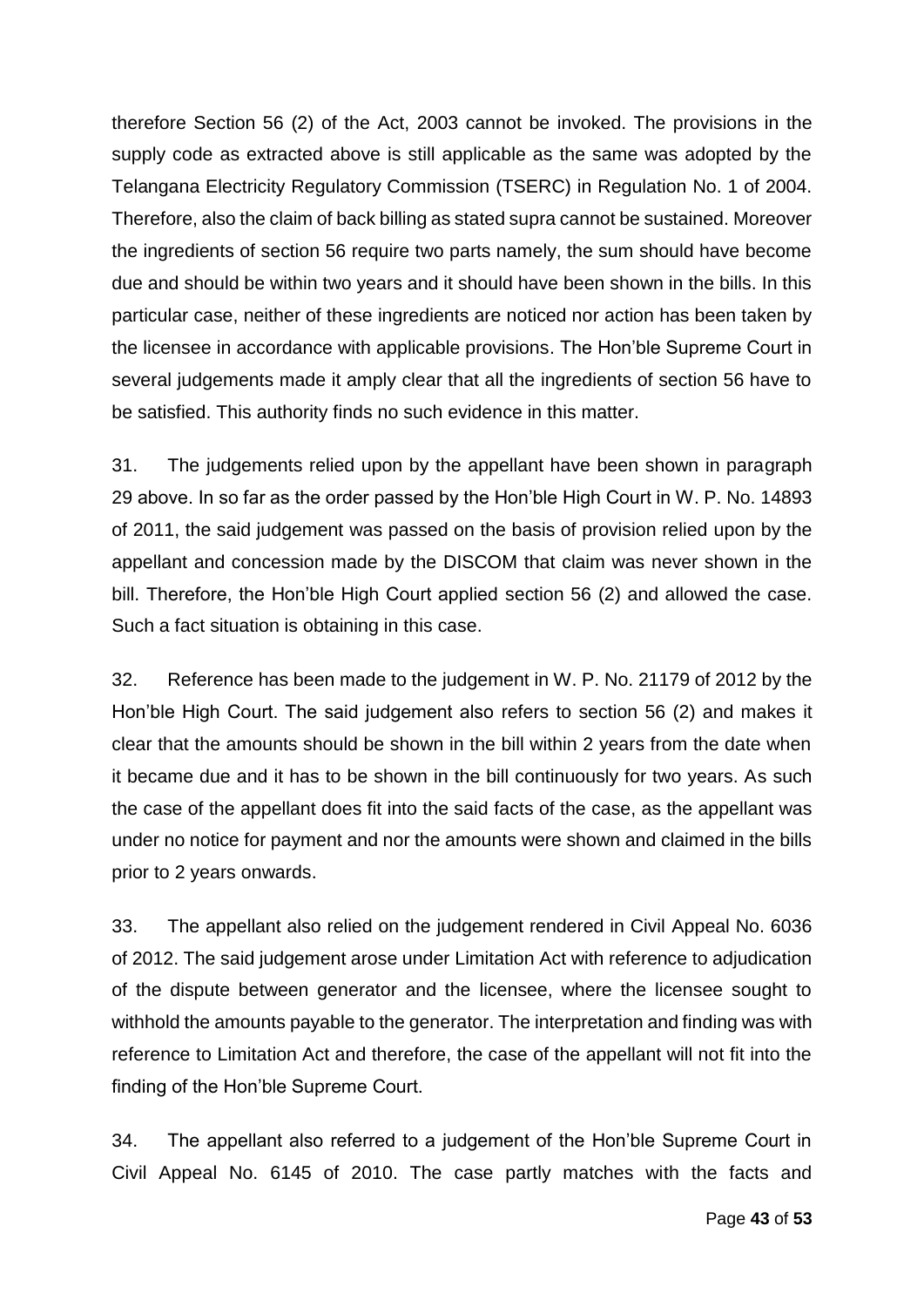circumstances obtaining in this appeal, but is distinguishable for the reason the applicable regulations are not identical. The case on hand is similar to that of the judgement rendered by the Hon'ble Supreme Court in C. A. No. 6145 of 2010 to the limited extent of reduction of load, otherwise it has no other point which can be considered in favor of the appellant. In fact, the regulation in that case provided a different situation regarding reduction of load and termination of agreement which is not the case with the terms and conditions of supply applicable in this appeal.

35. The next aspect that needs explanation and application is that of the proceedings of the Commission. The appellant relied on the proceedings issued by the TSERC with regard minimum period of the agreement under the GTCS and its application towards reduction of load. The Commission had by the said proceedings reduced the minimum agreement period from 2 years to 1 year and the proceedings had been issued on 26.10.2016. The said proceedings would be applicable from that date of its notification only. In the instant case, the appellant applied for deration roughly 2 months prior to this proceeding and gave one month notice which expired on 05.09.2016. Now the appellant is claiming the benefit of the proceedings of the Commission. The proceedings cannot be applied retrospectively unless the Act, 2003 or any other power enables to do so. As such the proceedings cannot be applied to the appellant. But the record shows that the licensee did not communicate anything on this issue and continued to levy minimum charges till the expiry of 2 years period in October,2017. The licensee ought to have decided the issue immediately and refused the deration as and when the application was made. As the licensee did not take a decision, the proceedings of the Commission will be applicable on or after 26.10.2016 and the licensee would have given benefit to the appellant on or after 26.10.2016. Applying the said principle, the appellant is entitled to deration of load from 26.10.2016 and not from 05.09.2016 as is claimed by the appellant. This is because, the appellant has completed 1 year period of the revised agreement on 30.09.2016 itself and if the licensee was to take a decision on 26.10.2016, it would have invariably given the benefit of the proceedings of the Commission dated 26.10.2016. In those circumstances, the licensee is required to give the benefit of deration of load from 26.10.2017 and rework out the minimum charges for the said period only applying the revised clause of GTCS as notified on 26.10.2016 by limiting the contract period to one year of agreement and levying charges for that period only.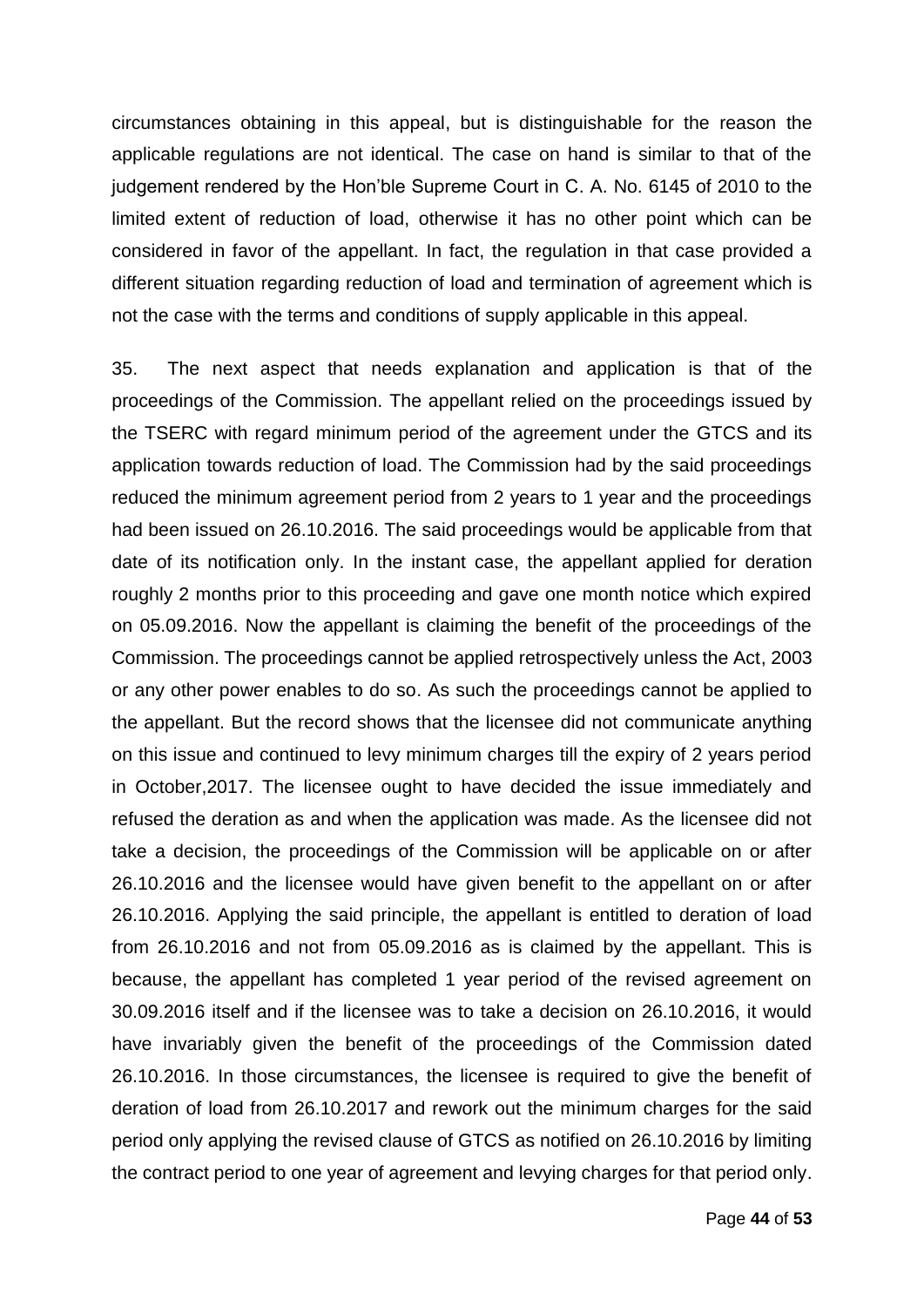36. Reliance is placed on the tariff orders and their applicability and interpretation in this case. The tariff orders have been relied upon by the parties with reference to levy of voltage surcharge in respect of the appellant for the period from 2007 to 2014. The Commission in the respective tariff orders for the financial years 2007-08 to 2013- 14 had specifically identified as to the voltage at which particular level of CMD is to be released by the licensee and availed by the consumers. In the instant case, the licensee itself agreed to release supply at 33 KV as the load sought at the relevant time in a phased manner as the total CMD of 1525 KVA which would fall under 33 KV supply. The licensee conveniently omitted to follow the tariff order of the Commission while releasing the power supply and it is contrary to the tariff order of the Commission. It realised its mistake only when the appellant sought restoration of power supply and questioned the demand notices issued under Recovery of Dues Act, 1984. Thus, the licensee has never claimed or rectified its billing and has not shown the amounts regularly in the bills. As such the amount cannot be claimed by the licensee. Interestingly bills issued for the month of October 2016 and November 2016 referred to the voltage to be at 33 KV, thus the appellant is not at fault for the licensee not claiming the tariff as per appropriate voltage.

37. The appellant has rightly questioned the claims made by the licensee towards various dues arising under various heads, however in so far as claims relating to FSA is concerned a memo has been filed on 07.04.2022 stating as below:-

" It is respectfully submitted that the respondent No.4 vide its letter No.SE / OP / YDD / SAO / JAO / HT I & II / SA / D. No.204 / 21 dated. 30.07.2021 filed before this Hon'ble Authority in the present appeal has furnished the details of arrears as on 31.07.2021 of Rs. 2,44,40,617/- which includes Rs. 18,99,749/ pertaining to unbilled FSA for which the cases are pending before Hon'ble High Court for the State of Telangana.

It is respectfully submitted that the above said amount of Rs 18,99,479/- of unbilled FSA will be paid by us if the same is become payable as per the order of Hon'ble High Court."

It has to be stated that levy of FSA is dependent on determination made by the Commission under Regulation No. 1 of 2003 for every quarter and such determination was made and the licensee was allowed to recover the same. However, several sets of litigations has come to the knowledge of this authority. One such litigation as has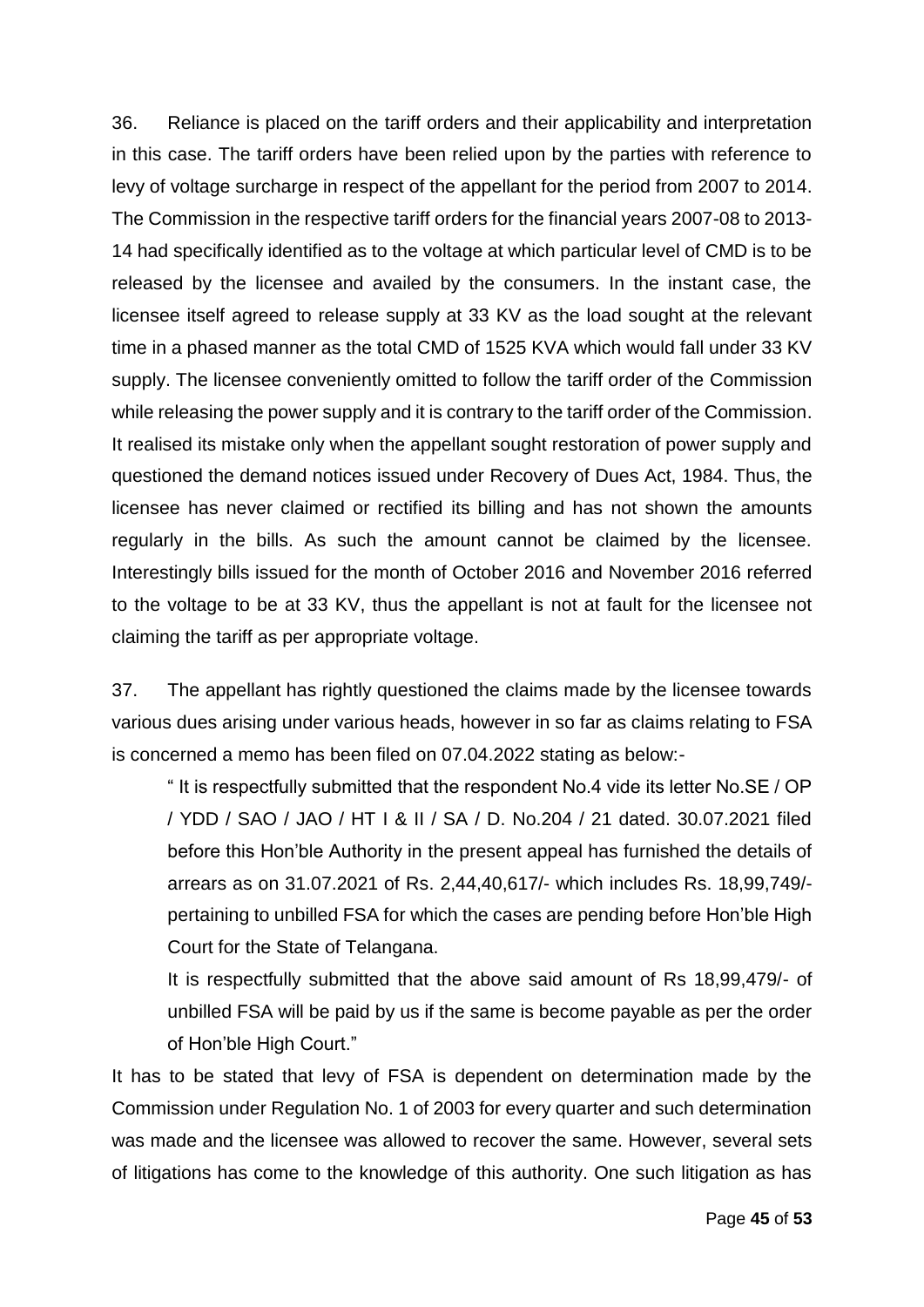been informed is with regard to questioning the validity of Regulation No. 1 of 2003 which enables levy of FSA. The levy of FSA and the regulation thereof meant for that purpose have been confirmed as valid by the Hon'ble Supreme Court in Civil Appeal No. 5542 of 2016 and batch filed by M/s. Sai Bhaskar Iron Limited and others decided on 05.07.2016. It has been observed there by the Hon'ble Supreme Court at paragraph 43 as below:-

"43. The appeals are found to be devoid of merits and are hereby dismissed. The appellants are directed to make the deposit along with interest; if no other rate is prescribed at the rate of 8 per cent per annum, and other charges for delay, as may be permissible to recover within a period of one month from today. In addition, the respondents are at liberty to take coercive steps to recover the amount."

In view of the above position the appellant is not entitled to any relief in so far as dues in respect of fuel surcharge adjustment for whatever period they may be. The appellant is liable to pay the same. Since, the said amount is held up with the appellant, the appellant shall pay the same with a rate of 8% till the total amount is paid along with other charges if any.

38. One issue that requires consideration is the enforcement clause 2.37 of regulation number 3 of 2015. The CGRF had disposed of the complaint by order dated. 30.01.2021 and it had recorded its order as below.

"On perusal of the written submissions filed by the respondents, it is observed that the matter is pending before the Hon'ble Supreme Court of India.

In terms of Clause 2.37 of Regulation No. 3 of 2015, the Forum has no jurisdiction, where the matter is Sub-Judice.

Hence, the Complaint of the Complainant is hereby rejected."

39. The representation before this authority is made questioning the above said finding of the CGRF. It is not clear whether the CGRF has afforded an opportunity to the complainant before communicating this endorsement to the appellant. In this regard, it may be appropriate to notice clause 2.37 of the Regulation No. 3 of 2015 issued by the Commission.

"2.37. The forum may reject the greivance at any stage under the following circumstances;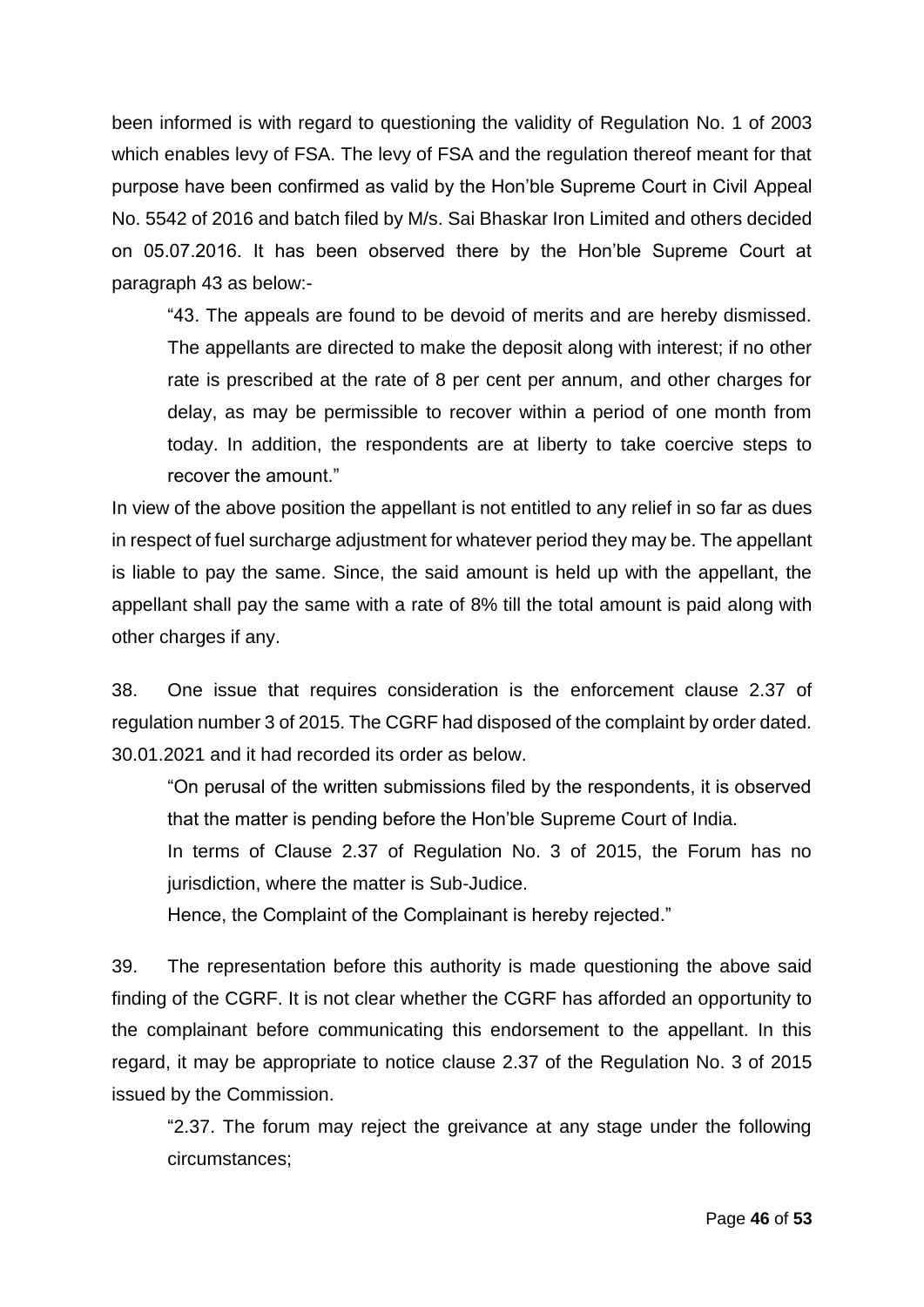a. Where proceedings in respect of the same matter or issue between the same complainant and the licensee are pending before any court, tribunal, arbitrator or any other authority, or a decree or award of a final order has already been passed by any such court, tribunal, arbitrator or authority as the case may be;

b. Where cases fall under Sections 126,127,135 to 139, 152 and 161 of the Act.

c. Where the grievance has been submitted two years after the date on which the cause of action arose or ceases to continue, whichever is late. d. In the cases, where grievance are:

\* frivolous, vexatious, malafide;

\* without any sufficient cause; or

\* where there is no prima facie loss or damage or inconvenience caused or to be caused to the Complainant or the consumers who are represented by an association or group of consumers.

Provided that no grievance shall be rejected in writing unless the complainant or association of persons has been given an opportunity of being heard.

It is relevant to mention here that entertaining of representation by the Ombudsman has also a limitation in the following sub clause of clause 3.19:-

3.19.

a)…

b)…..

c) The representation by the complainant, in respect of the same grievance, is not pending in any proceedings before any Court, tribunal or arbitrator or any other authority, a decree or award or a final order has not been passed by any such court, tribunal, arbitrator or authority d) The representation by the Complainant is not in respect of the same course of action which was settled or dealt with on merits by the Ombudsman in any previous proceedings whether or not received from the same complainant or along with one or more complainants or one or more of the parties concerned with the cause of action.

e)…..

f)……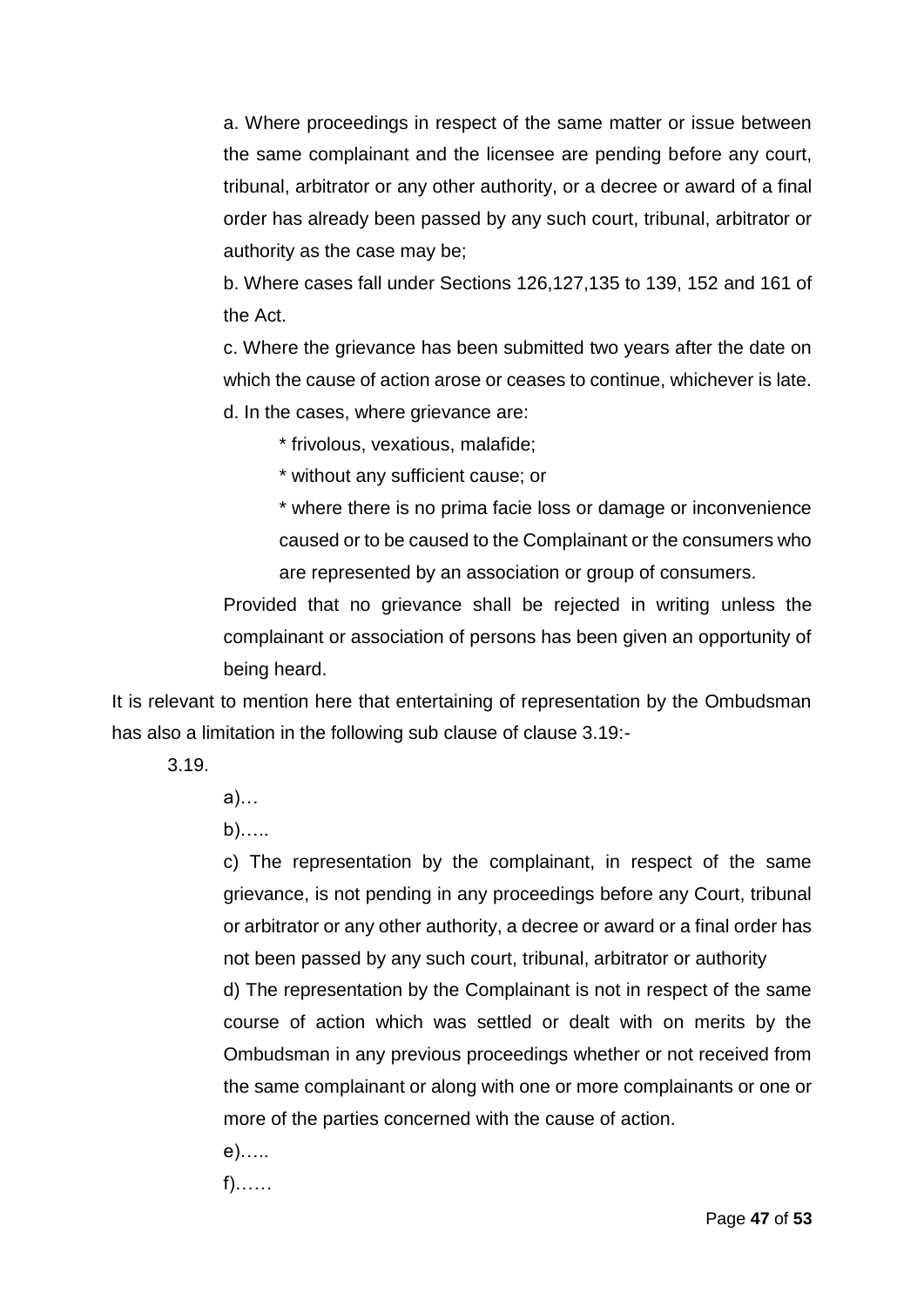40. The interpretation that grievances cannot be entertained by the CGRF or the Ombudsman is pending before any other authority may not be correct. In ordinary judicial parlance if a superior forum has entertained an issue whilst the lower forum has initiated the proceedings, then the lower forum shall not proceed further till the superior forum disposes of the proceedings before the forum or directs the lower forum to proceed further in the matter. In the regulation it has been provided that the forum can reject the cases where the same issue or issue between the same parties is pending before a court or other authority or a decision is made by any court or authority. The CGRF cannot entertain a case where the issue has been settled between the parties but however this does not mean that any offshoot situation should not be entertained as there might be any grievance in that regard. Likewise, there might be several issues between the same parties which cannot be thrown away merely because in some issue they are already before the CGRF. The principle behind this clause in the regulation is in line with section 11 of the Civil Procedure Code 1908 wherein under section 11 on the same issue between the same parties, second round of litigation is not entertained, as it amounts to 'res judicata'. The provision in the CPC is extracted below:-

Res judicata:- No Court shall try any suit or issue in which the matter directly and substantially in issue has been directly and substantially in issue in former suit between the same parties, or between parties under whom they or any of them claim, litigating under the same title in a Court competent to try such subsequent suit or the suit in which such issue has been subsequently raised, and has been heard and finally decided by such Court."

41. Similar is the interpretation for the cases to be entertained by the Ombudsman Further, the CGRF or this authority cannot entertain on the same issue where a decree or award is passed by any court of law or authority as the case may be. However, it does not mean that any consequential proceedings also cannot be entertained as there might be instances that a consumer having suffered an award or rejection at the hands of the DISCOM or CGRF earlier is required to comply with the same but while complying the same, the licensee may take recourse to some other aspects which were not decided by the CGRF or any court of law. In that event of the matter, the CGRF has to make a distinction and identify to what extent a complaint can be entertained and in respect of what issue it has to examine the complaint. The similar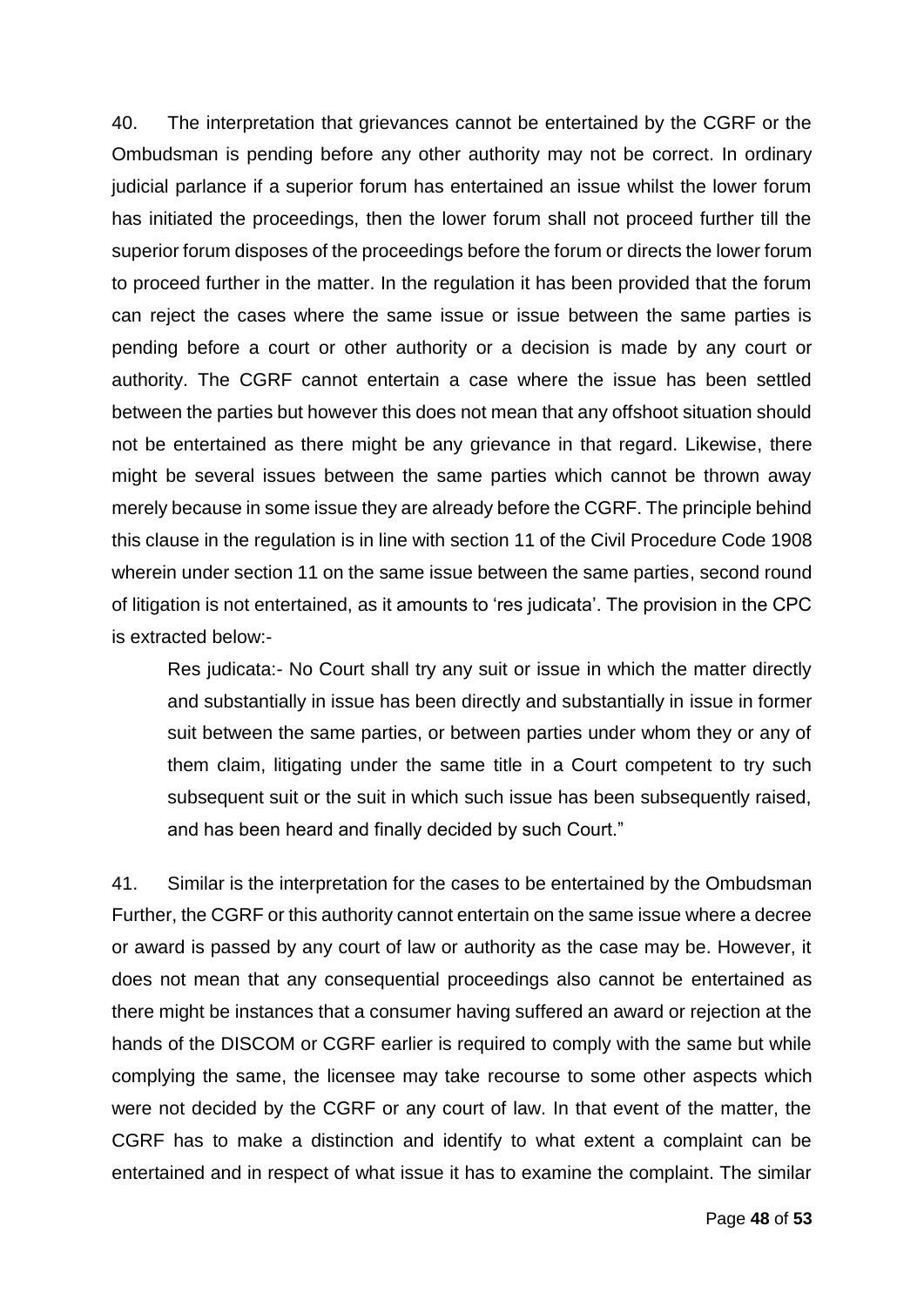course has to be followed by this authority also as substantially identical provisions has been made in the regulation as extracted above.

42. Before refusing to entertain or seeking to give a finding on the complaint or the representation the CGRF and this authority are bound to follow the principles of natural justice of giving opportunity to the consumer to make out his case and to satisfy themselves that such a complaint or representation that can or not to be entertained. In the instant case a simple endorsement is made over to the complainant that in view of the pendency or otherwise of court cases the complaint is not being entertained. This authority is afraid that such a narrow construction and that too by way of a endorsement cannot be done by CGRF or this authority. While refusing to entertain a complaint by the CGRF of this authority, they are bound to pass a detailed reasoned order duly giving an opportunity to the complainant as provided in the regulation being Regulation No. 3 of 2015. In the course of decision making the licensee can be called up on to give its submissions to aid the CGRF or this authority but however, as held by the Hon'ble Supreme Court recently, the licensee has no authority to contest the same by way of appeal.

43. The CGRF or this authority are required to keep in mind to distinguish the factual situation as to whether an issue is decided earlier or not, whether an issue has been settled earlier through an award or decision by a court or any other authority and clearly identify why and for what reasons a grievance or representation is not entertained. Having interpreted the provisions of the regulation No. 3 of 2015 this authority is of the view that this order shall be communicated in so far as the observations made above to the Consumer Grievance Redressal Forums of Electricity functioning in the state of Telangana for effective compliance of regulation No. 3 of 2015. Office is directed to make arrangement for the said purpose.

44. Adverting to several issues, this authority has allowed certain issues and interfered with the findings of the CGRF in certain areas, while refusing one or two claims in all, the appeal is allowed to the extent the following claims cannot be made. The claim relating to CC charges for the period from July 2016 to October 2017, the amount has to be reworked out keeping in view the finding that minimum charges have to be paid for a load of 750 KVA upto October 2016 and from November 2016 to date of termination of the agreement at the load of 70 KVA only. The licensee has to rework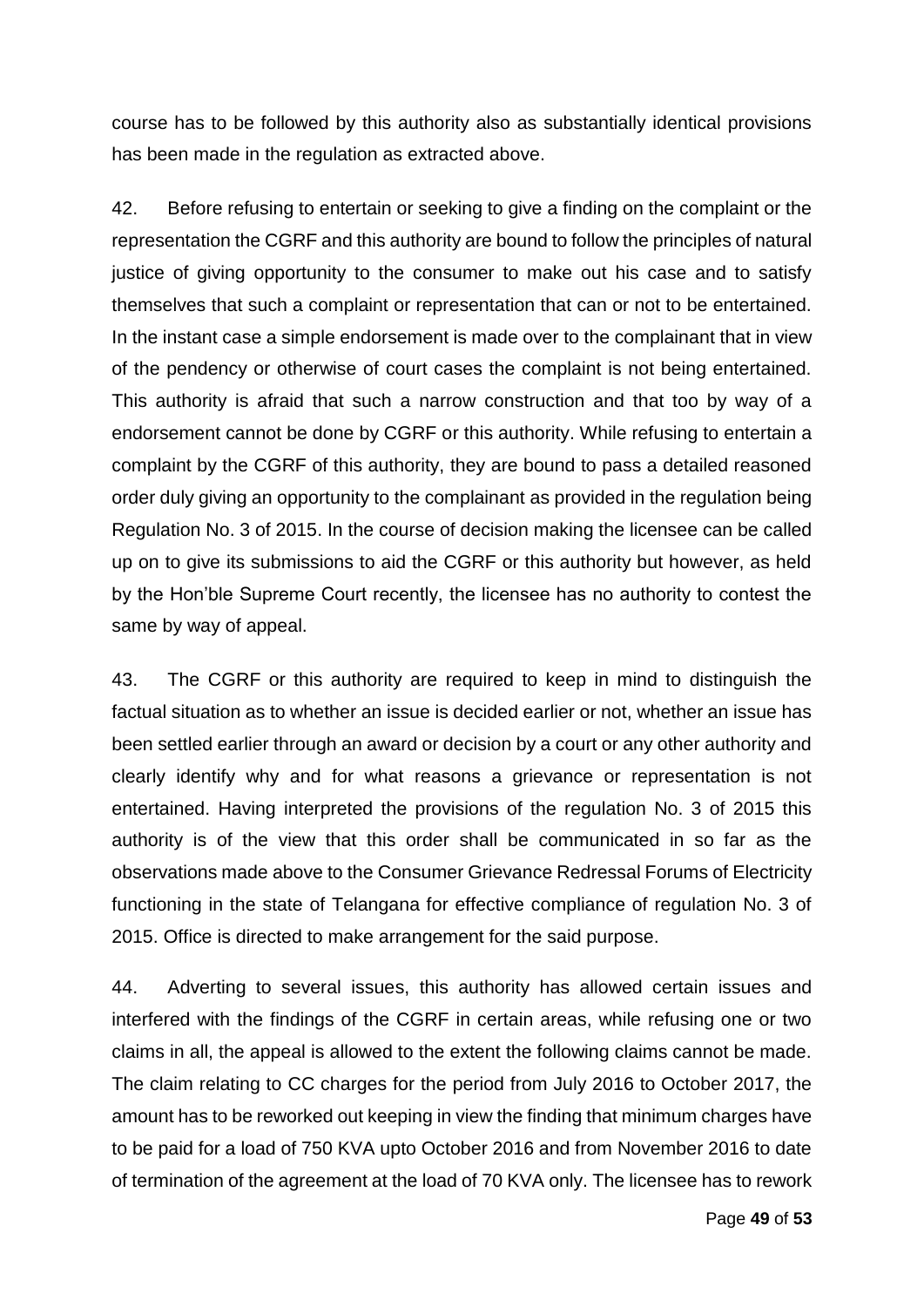out the figures in terms of the above finding. Since the amount is being reworked out claim to towards surcharge has to be again reworked out but such surcharge cannot be claimed prior to 2019 and that period has to be omitted as notice was given under Recover of Dues Act only on 01.11.2019. The next item claimed is with regard to voltage surcharge for the period 2007 to 2014 and 2015 to 2017. This amount cannot be claimed by the licensee as it itself billed the consumer under 33 KV in the year 2016 consequently there will be no surcharge on the said amount also. Further it attracts section 56 (2) as this claim was never shown in the bills of the consumer. Any other amounts except FSA in respect of which finding has been rendered above are not liable to be claimed or payable by the consumer as the provision of section 56 (2) has been attracted which prohibits the licensee from collecting any amounts as the same has not been shown in the bill earlier.

45. In terms of the findings above, the licensee shall rework out the figures towards actual payment by giving credit to any payments made from 2015 to 2022 within a period of three weeks and file a report with this authority within one week thereof failing which the case will be added to the list of consumer complaints not implemented by the licensee also the appellant is directed to make the payment of the amount identified by the licensee within two weeks of intimation by the licensee for restoration of power supply if it is disconnected already. The appellant shall also be at liberty to seek installments of the total amount due as reworked out by the licensee in terms of the finding rendered above which shall not exceed 6 months and will attract an interest of 6% additionally. Any default made will give liberty to the licensee to disconnect the supply if it is restored, on any of the payments due. The licensee is restrained from proceeding further under Recovery of Dues Act till such time the above exercise and payments thereof is concluded. The appellant will stand to attract the recovery proceedings the moment any of the payments are due in so far as the findings above or any installments given by the licensee pursuant to the above findings. After restoration of power supply any subsequent dues will be dealt with by the licensee in accordance with the regulations and terms and conditions of supply applicable on the day.

- 46. The conclusions therefore are as below:
	- a. The consumer is not liable to pay any charges relating to the period 2007 to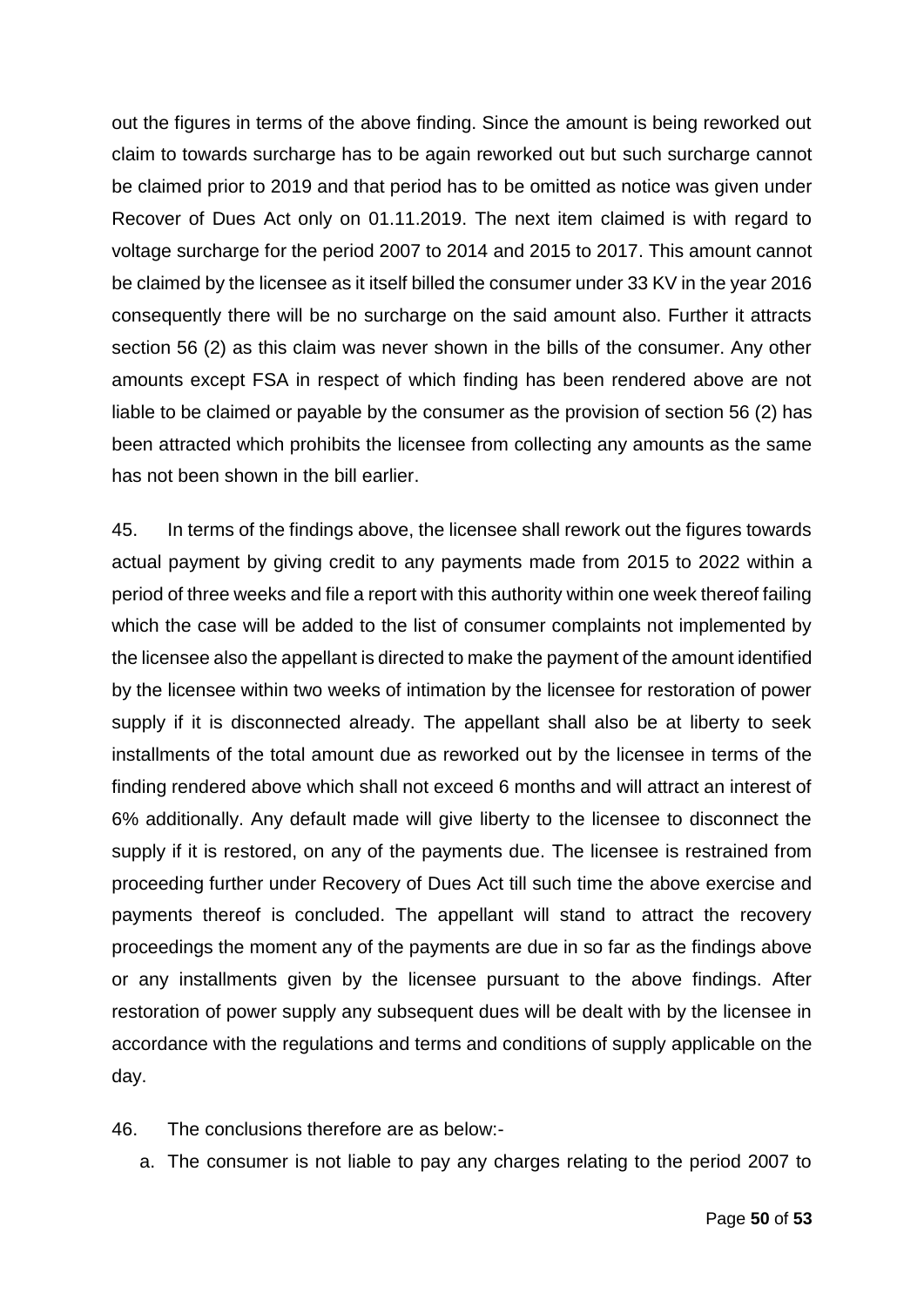2014 and 2015 to 2017, be it tariff from 33 KV to 11 KV or voltage surcharge for the said period and any penalties thereof.

- b. The minimum period of agreement shall be one year in terms of the proceedings of the Commission, but such a benefit would be given to the consumer only after 26.10.2016.
- c. By implication the consumer would have the benefit of the proceedings of the Commission and the minimum agreement period would conclude on or after 26.10.2016 as the agreement was originally revised on 30.09.2015. The minimum charges have to be given effect to up to the date of proceedings of the Commission at 750 KVA and thereafter at 70 KVA up to termination of the agreement as in the case licensee failed to reply to the representation for deration of the load.
- d. No surcharge is leviable on the minimum charges till 01.11.2019, the date on which the licensee gave notice about the dues to the consumer. Thereafter, surcharge can be considered in terms of the applicable rates and it should be limited to the CMD as considered above. The licensee failed to give effect to the conditions of supply with regard to dismantling of service and it cannot be resort to the same now in the guise of recovering the amount.
- e. Any other sums payable by the consumer and which are subject matter of any other proceeding before any court of law other than the amounts involved in this representations shall be governed by the decisions of such authority or court.
- f. The demand charges and consumption charges shall be limited to the period 30.09.2015 to 19.10.2017 on which date the agreement was terminated and that too according to the conditions mentioned in the above clauses. Beyond termination no amount shall be payable by the consumer.
- g. Any amount due towards FSA charges is liable to be paid by the consumer in view of the fact that the Regulation relating to levy of FSA is upheld by Hon'ble Supreme Court as stated elsewhere in this order. However, since the consumer has not paid the FSA amount pursuant to the finding of the Hon'ble Supreme Court the same shall be attracting a simple interest of 8% as the consumer has withheld the amount.
- h. As stated above, the minimum charges shall have to be reworked out and corresponding CC charges for the quantum of CMD have also to be reworked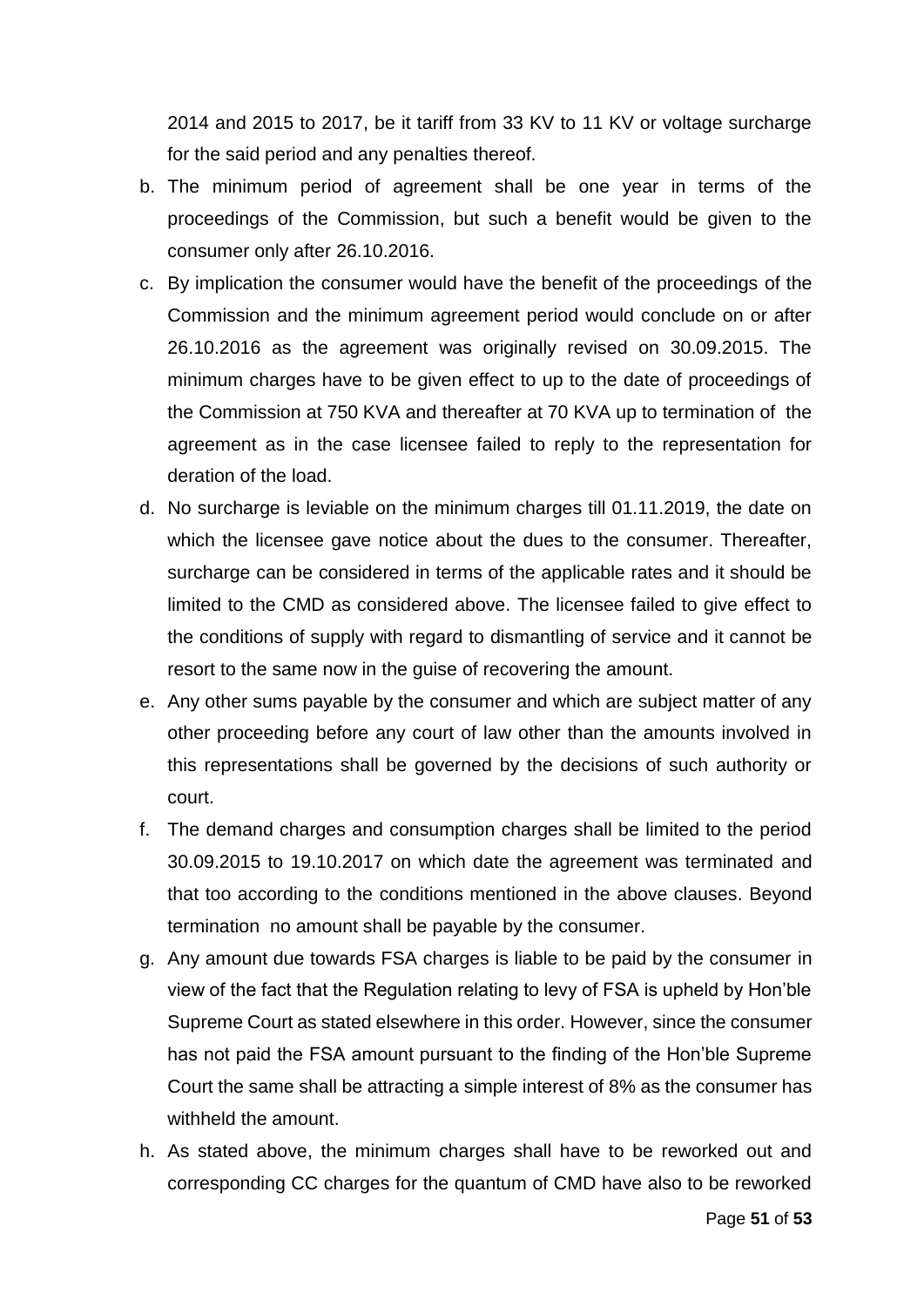out subject to other conditions imposed above.

- i. The licensee is at liberty to give installments for the total amount due upon revising all the heads of account and informing the consumer. The grant of such installments shall not exceed 6 months.
- j. In the absence of payment of the amount after restoration of supply, the licensee is at liberty to take such action as may be appropriate under terms and conditions of supply.
- k. Compliance of this order shall be made within a period of 4 weeks from the date of receipt of this order and a report is to be filed under terms of Regulation No. 3 of 2015 within a total period of 5 weeks from the date of order. Failing which the authority will add this case also to the list of cases where orders have not been complied with.
- l. The licensee shall not proceed further under the recovery of dues act 1984 until and unless it is so expedient that the consumer has disobeyed this award and no compliance is made by it or in the event of the amounts being totally paid.

47. With these observations the representation is disposed of, but with no order as to costs. This order is passed in the peculiar circumstances and the contentions raised in the representations. This order does not constitute a binding precedent for any similar or like nature case, which shall be dealt with according to facts and circumstances and applicable law at the relevant time. Observations made at paragraph 43 need to be attended to.

TYPED BY Office Executive cum Computer Operator, Corrected, Signed and Pronounced by me on this the 5th day of May, 2022.

Sd/-

Vidyut Ombudsman FAC

1. M/s. Sheetal Shipping and Metal Processors Limited, Through its Director, Sri. Shyam Sunder Agarwal, # 5-5-103 to 105/6, Meher Complex,  $1<sup>st</sup>$  Floor, Ranigunj, Secunderabad - 500 003. Cell: 9866633081.